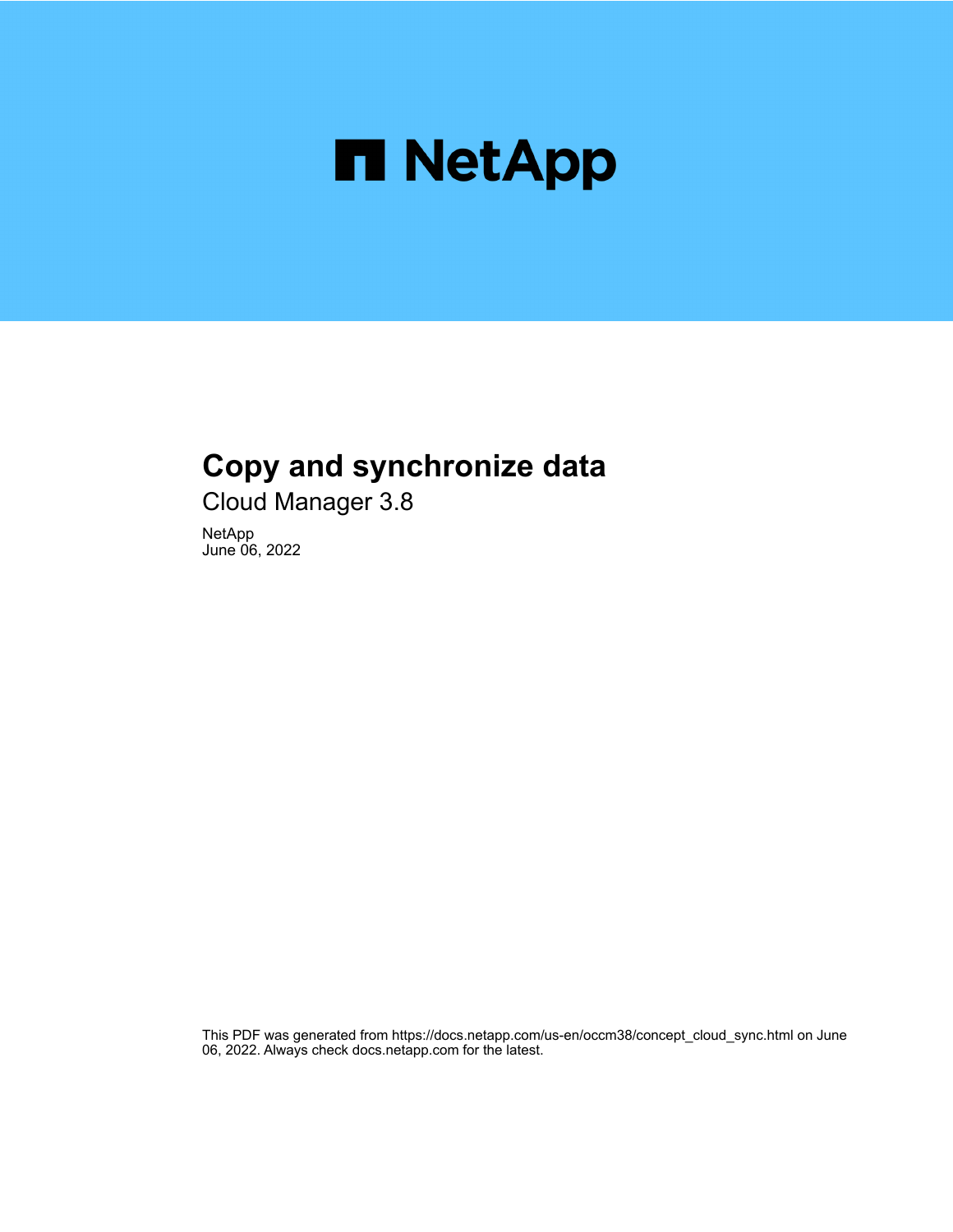# **Table of Contents**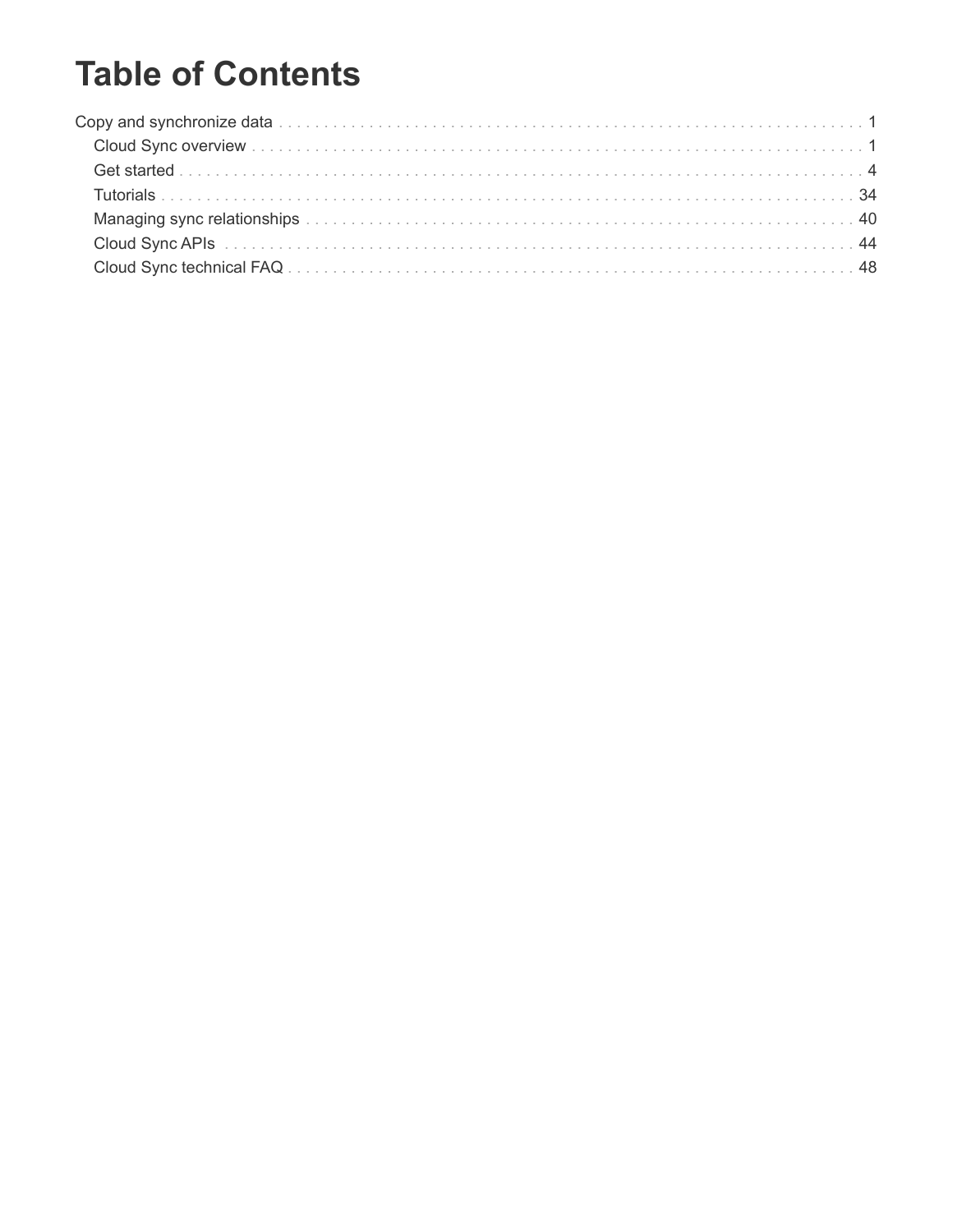# <span id="page-2-0"></span>**Copy and synchronize data**

# <span id="page-2-1"></span>**Cloud Sync overview**

The NetApp Cloud Sync service offers a simple, secure, and automated way to migrate your data to any target, in the cloud or on your premises. Whether it's a file-based NAS dataset (NFS or SMB), Amazon Simple Storage Service (S3) object format, a NetApp StorageGRID® appliance, or any other cloud provider object store, Cloud Sync can convert and move it for you.

# **Features**

Watch the following video for an overview of Cloud Sync:



# **How Cloud Sync works**

Cloud Sync is a software-as-a-service (SaaS) platform that consists of a data broker, a cloud-based interface available through Cloud Manager, and a source and target.

The following image shows the relationship between Cloud Sync components: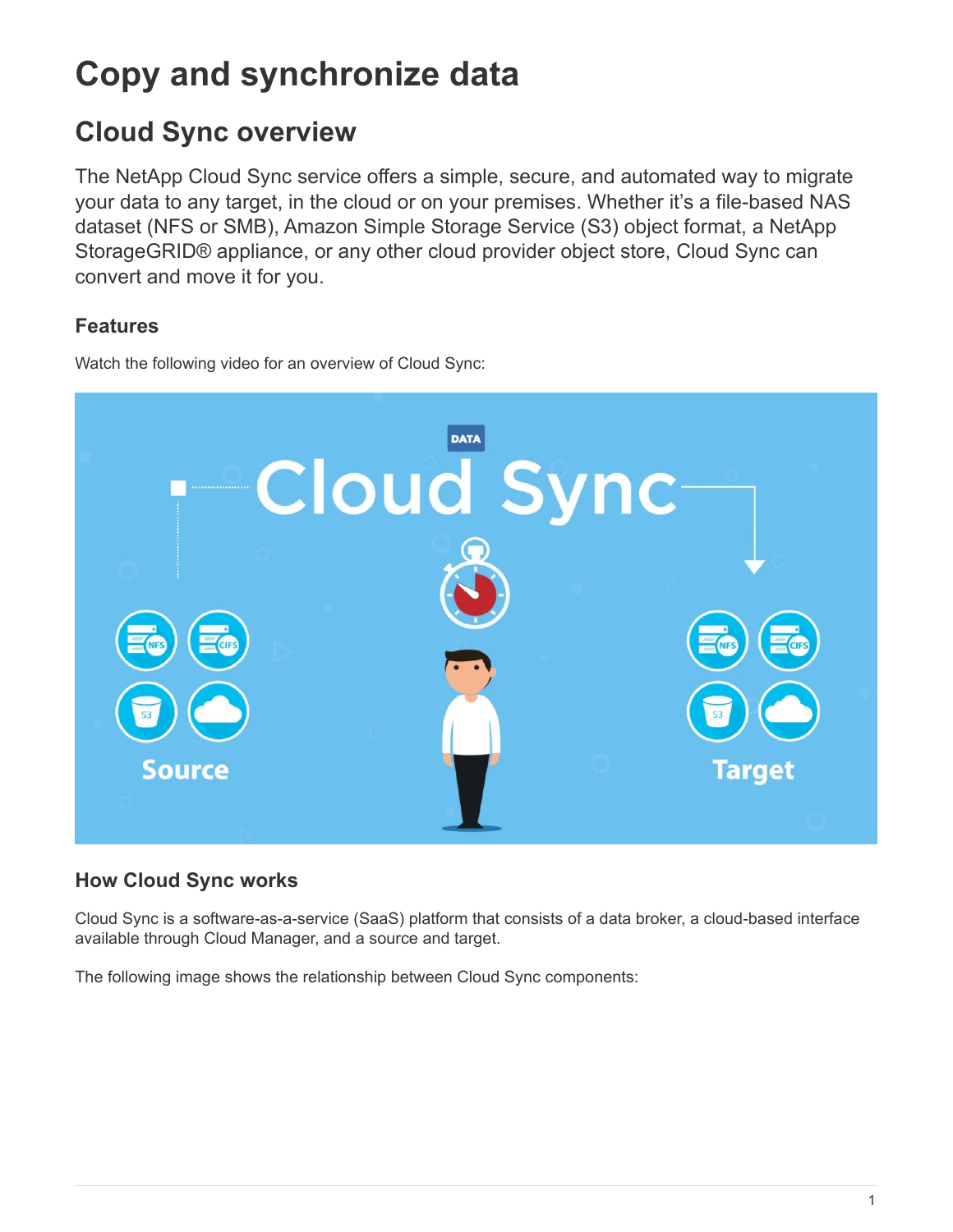

The NetApp data broker software syncs data from a source to a target (this is called a *sync relationship*). You can run the data broker in AWS, Azure, Google Cloud Platform, or on your premises. The data broker needs an outbound internet connection over port 443 so it can communicate with the Cloud Sync service and contact a few other services and repositories. [View the list of endpoints.](#page-17-0)

After the initial copy, the service syncs any changed data based on the schedule that you set.

# **Supported storage types**

Cloud Sync supports the following storage types:

- Any NFS server
- Any SMB server
- AWS EFS
- AWS S3
- Azure Blob
- Azure NetApp Files
- Cloud Volumes Service
- Cloud Volumes ONTAP
- Google Cloud Storage
- IBM Cloud Object Storage
- On-premises ONTAP cluster
- ONTAP S3 Storage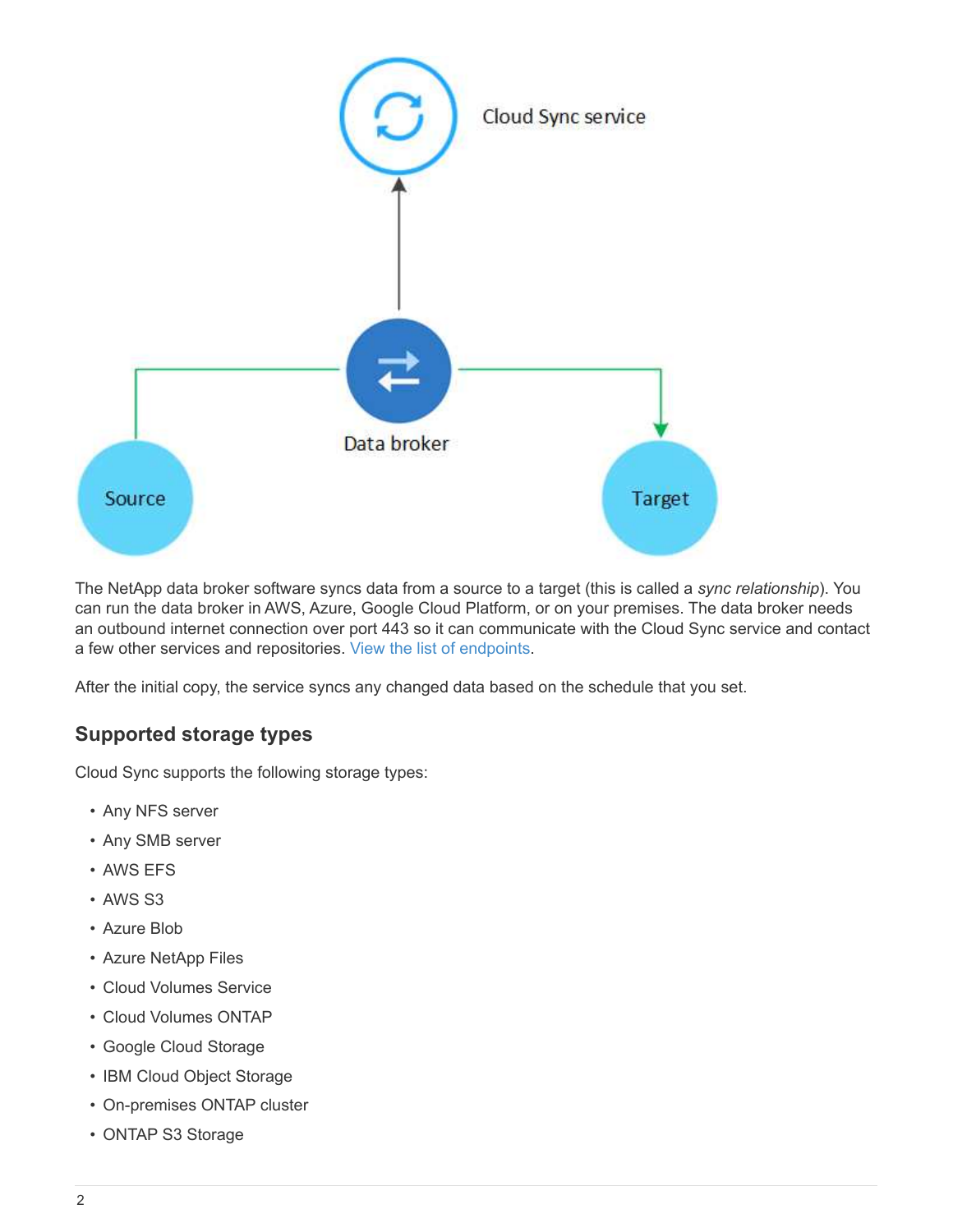• StorageGRID

[Review the supported sync relationships](#page-6-0).

# **Cost**

There are two types of costs associated with using Cloud Sync: resource charges and service charges.

## **Resource charges**

Resource charges are related to the compute and storage costs for running the data broker in the cloud.

## **Service charges**

There are two ways to pay for sync relationships after your 14-day free trial ends. The first option is to subscribe from AWS or Azure, which enables you to pay hourly or annually. The second option is to purchase licenses directly from NetApp. Read the following sections for more details.

# **Marketplace subscription**

Subscribing to the Cloud Sync service from AWS or Azure enables you to pay at an hourly rate, or to pay annually. [You can subscribe through either AWS or Azure](#page-34-0), depending on where you want to be billed.

# **Hourly subscriptions**

With an hourly pay-as-you-go subscription, the Cloud Sync service charges hourly based on the number of sync relationships that you create.

- [View pricing in Azure](https://azuremarketplace.microsoft.com/en-us/marketplace/apps/netapp.cloud-sync-service?tab=PlansAndPrice)
- [View pay-as-you-go pricing in AWS](https://aws.amazon.com/marketplace/pp/B01LZV5DUJ)

## **Annual subscriptions**

An annual subscription provides a license for 20 sync relationships that you pay for up front. If you go above 20 sync relationships and you've subscribed through Azure, you pay for the additional relationships by the hour.

### [View annual pricing in AWS](https://aws.amazon.com/marketplace/pp/B06XX5V3M2)

## **Licenses from NetApp**

Another way to pay for sync relationships up front is by purchasing licenses directly from NetApp. Each license enables you to create up to 20 sync relationships.

You can use these licenses with an AWS or Azure subscription. For example, if you have 25 sync relationships, you can pay for the first 20 sync relationships using a license and then pay-as-you-go from AWS or Azure with the remaining 5 sync relationships.

[Learn how to purchase licenses and add them to Cloud Sync](#page-34-0).

## **License terms**

Customers who purchase a Bring Your Own License (BYOL) to the Cloud Sync service should be aware of limitations associated with the license entitlement.

• Customers are entitled to leverage the BYOL license for a term not to exceed one year from the date of delivery.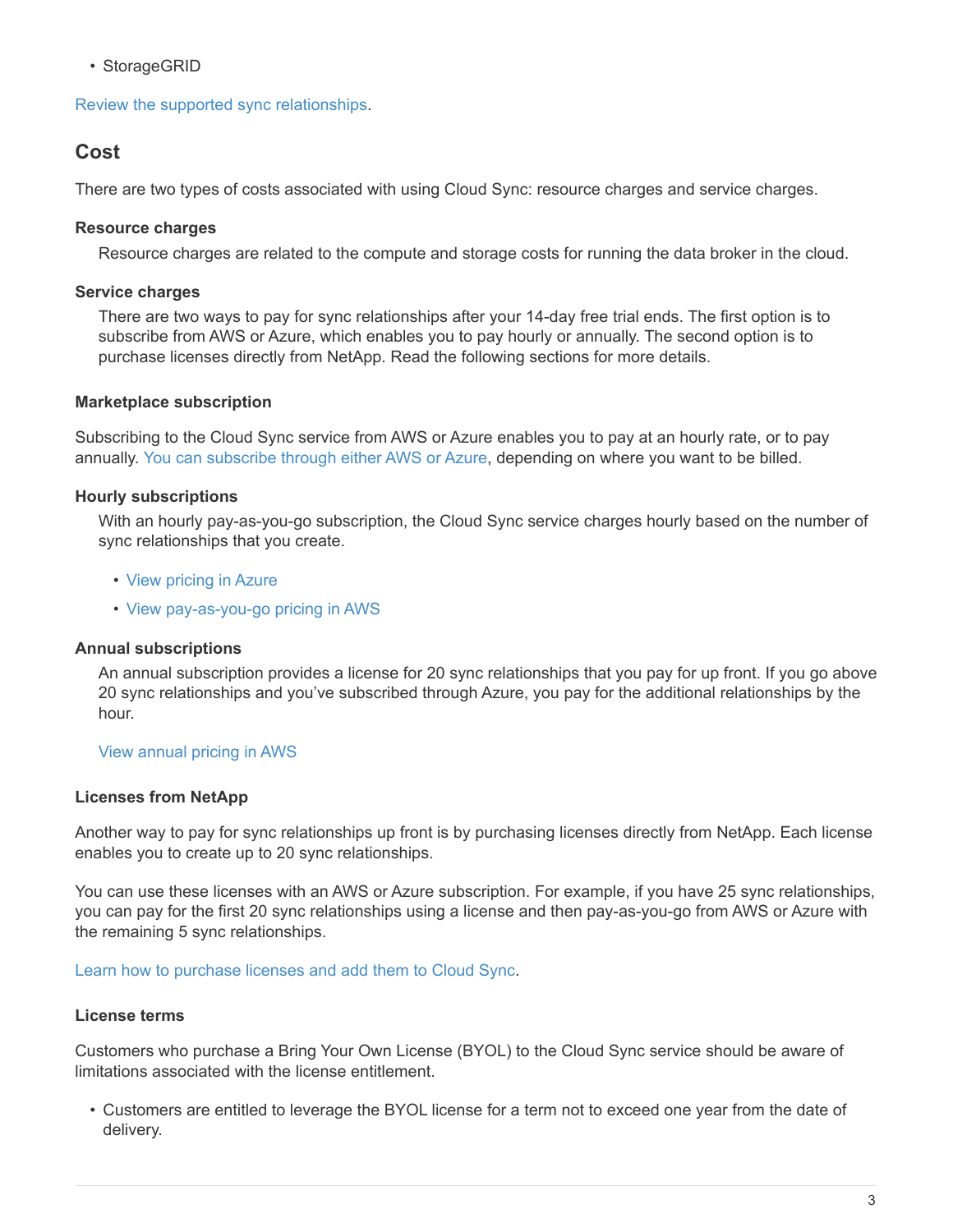- Customers are entitled to leverage the BYOL license to establish and not to exceed a total of 20 individual connections between a source and a target (each a "sync relationship").
- A customer's entitlement expires at the conclusion of the one-year license term, irrespective as to whether Customer has reached the 20 sync relationship limitation.
- In the event the Customer chooses to renew its license, unused sync relationships associated from the previous license grant DO NOT roll over to the license renewal.

# **Data privacy**

NetApp doesn't have access to any credentials that you provide while using the Cloud Sync service. The credentials are stored directly on the data broker machine, which resides in your network.

Depending on the configuration that you choose, Cloud Sync might prompt you for credentials when you create a new relationship. For example, when setting up a relationship that includes an SMB server, or when deploying the data broker in AWS.

These credentials are always saved directly to the data broker itself. The data broker resides on a machine in your network, whether it's on premises or in your cloud account. The credentials are never made available to NetApp.

The credentials are locally encrypted on the data broker machine using HashiCorp Vault.

# **Limitations**

- Cloud Sync is not supported in China.
- In addition to China, the Cloud Sync data broker is not supported in the following regions:
	- AWS GovCloud (US)
	- Azure US Gov
	- Azure US DoD

# <span id="page-5-0"></span>**Get started**

# **Quick start for Cloud Sync**

Getting started with the Cloud Sync service includes a few steps.



# **Prepare your source and target**

Verify that your source and target are supported and set up. The most important requirement is to verify connectivity between the data broker and the source and target locations. [Learn more](#page-6-0).



# **Prepare a location for the NetApp data broker**

The NetApp data broker software syncs data from a source to a target (this is called a *sync relationship*). You can run the data broker in AWS, Azure, Google Cloud Platform, or on your premises. The data broker needs an outbound internet connection over port 443 so it can communicate with the Cloud Sync service and contact a few other services and repositories. [View the list of endpoints.](#page-17-0)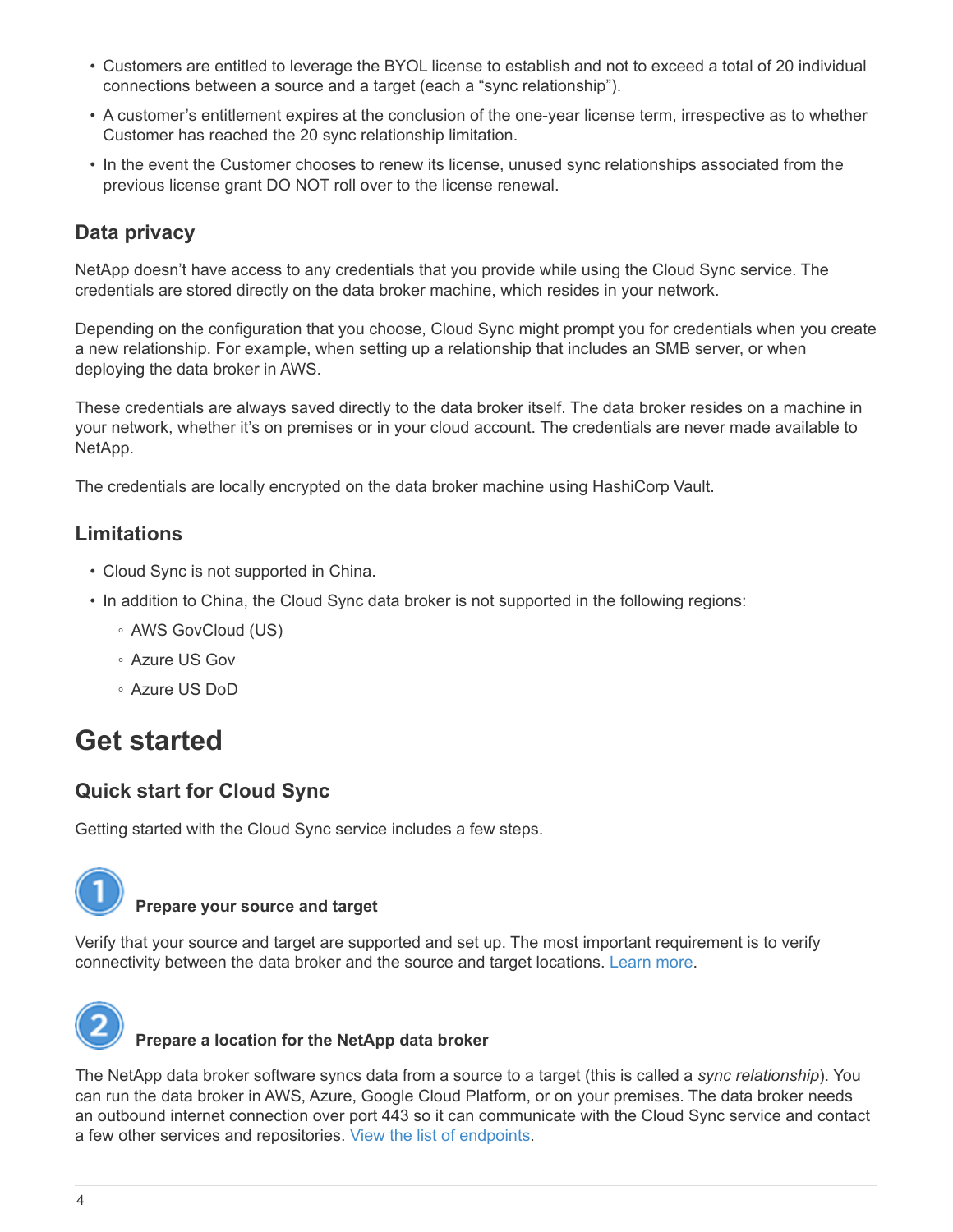Cloud Sync guides you through the installation process when you create a sync relationship, at which point you can deploy the data broker in the cloud or download an install script for your own Linux host.

- [Review AWS installation](#page-20-0)
- [Review Azure installation](#page-23-0)
- [Review GCP installation](#page-25-0)
- [Review Linux host installation](#page-27-0)



# **Create your first sync relationship**

Log in to [Cloud Manager](https://cloudmanager.netapp.com/), click **Sync**, and then drag and drop your selections for the source and target. Follow the prompts to complete the setup. [Learn more](#page-31-0).



# **Pay for your sync relationships after your free trial ends**

Subscribe from AWS or Azure to pay-as-you-go or to pay annually. Or purchase licenses directly from NetApp. Just go to the License Settings page in Cloud Sync to set it up. [Learn more.](#page-34-0)

# <span id="page-6-0"></span>**Preparing the source and target**

Prepare to sync data by verifying that your source and target are supported and setup.

# **Supported sync relationships**

Cloud Sync enables you to sync data from a source to a target (this is called a *sync relationship*). You should understand the supported relationships before you get started.

| <b>Source location</b> | <b>Supported target locations</b> |
|------------------------|-----------------------------------|
| <b>AWS EFS</b>         | • AWS EFS                         |
|                        | • AWS S3                          |
|                        | • Azure Blob                      |
|                        | • Azure NetApp Files (NFS)        |
|                        | • Cloud Volumes ONTAP (NFS)       |
|                        | • Cloud Volumes Service (NFS)     |
|                        | • IBM Cloud Object Storage        |
|                        | • Google Cloud Storage            |
|                        | • NFS server                      |
|                        | • On-premises ONTAP cluster       |
|                        | • StorageGRID                     |
|                        |                                   |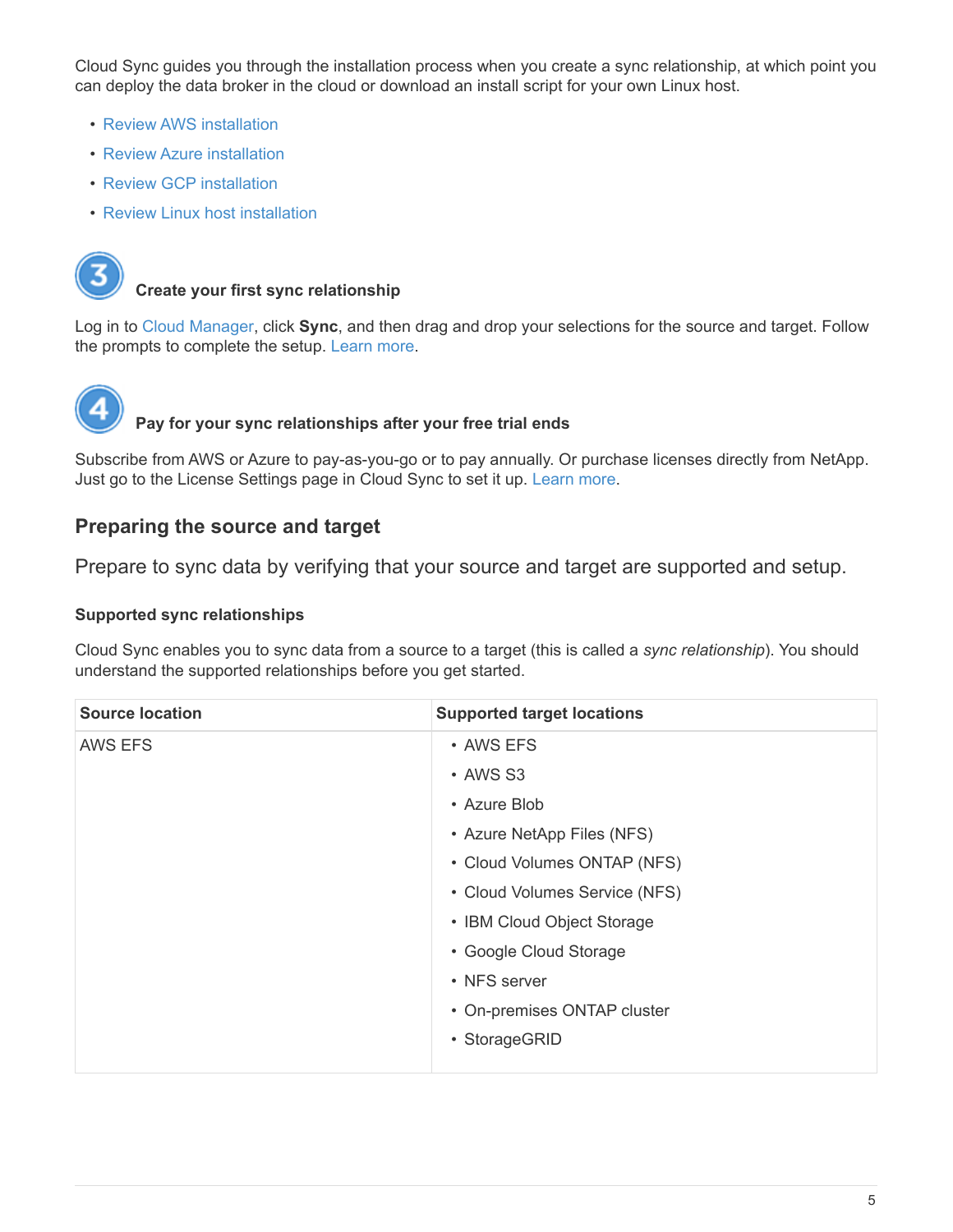| <b>Source location</b> | <b>Supported target locations</b> |
|------------------------|-----------------------------------|
| AWS S3                 | • AWS EFS                         |
|                        | • AWS S3                          |
|                        | • Azure Blob                      |
|                        | • Azure NetApp Files              |
|                        | • Cloud Volumes ONTAP             |
|                        | • Cloud Volumes Service           |
|                        | • IBM Cloud Object Storage        |
|                        | • Google Cloud Storage            |
|                        | • NFS server                      |
|                        | • On-premises ONTAP cluster       |
|                        | • SMB Server                      |
|                        | • StorageGRID                     |
| Azure Blob             | • AWS EFS                         |
|                        | • AWS S3                          |
|                        | • Azure Blob                      |
|                        | • Azure NetApp Files              |
|                        | • Cloud Volumes ONTAP             |
|                        | • Cloud Volumes Service           |
|                        | • Google Cloud Storage            |
|                        | • IBM Cloud Object Storage        |
|                        | • NFS server                      |
|                        | • On-premises ONTAP cluster       |
|                        | • SMB Server                      |
|                        | • StorageGRID                     |
|                        |                                   |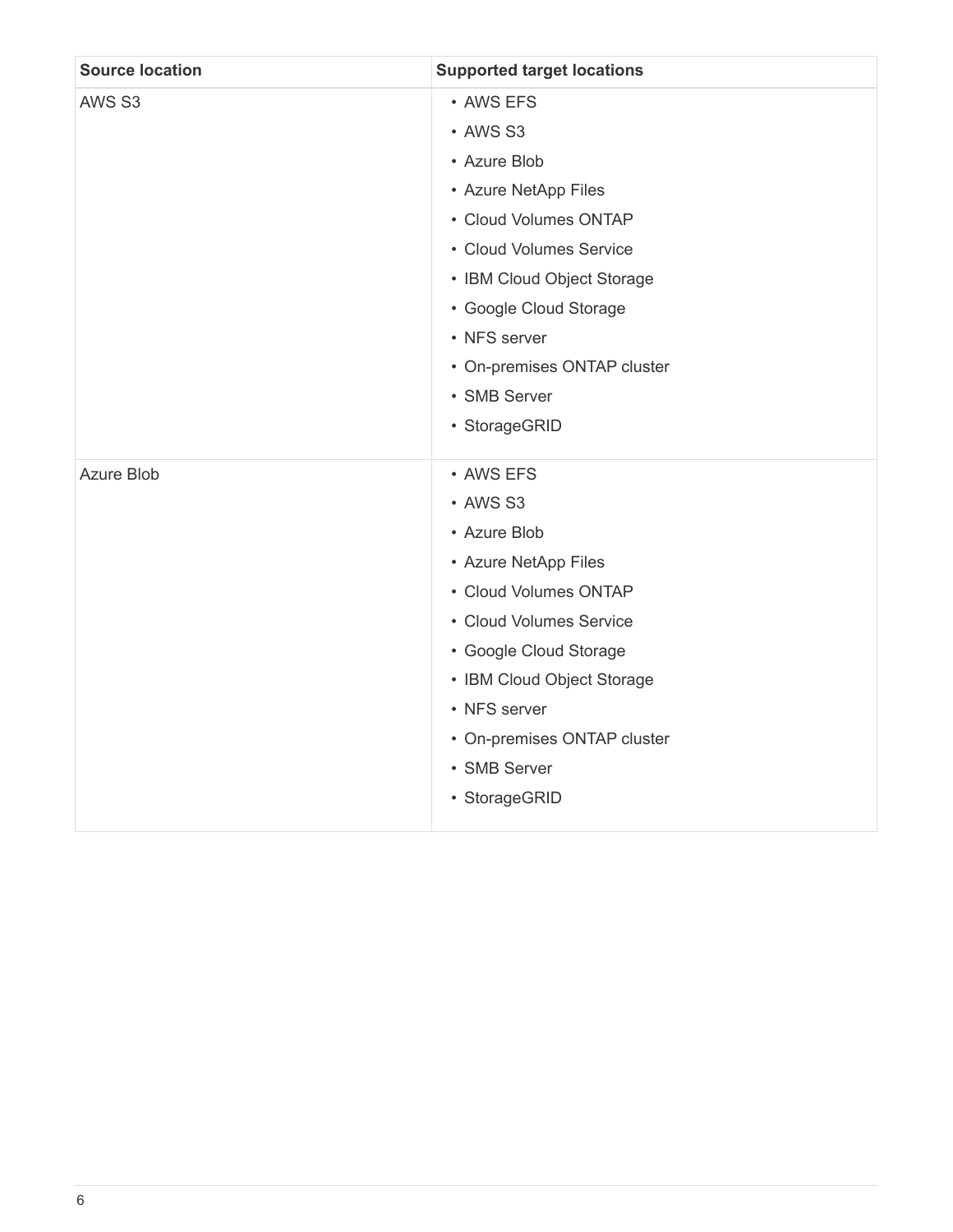| <b>Source location</b>    | <b>Supported target locations</b>                                                                                                                                                                                                                           |
|---------------------------|-------------------------------------------------------------------------------------------------------------------------------------------------------------------------------------------------------------------------------------------------------------|
| Azure NetApp Files (NFS)  | • AWS EFS<br>• AWS S3<br>• Azure Blob<br>• Azure NetApp Files (NFS)<br>• Cloud Volumes ONTAP (NFS)<br>• Cloud Volumes Service (NFS)<br>• IBM Cloud Object Storage<br>• Google Cloud Storage<br>• NFS server<br>• On-premises ONTAP cluster<br>• StorageGRID |
| Azure NetApp Files (SMB)  | • AWS S3<br>• Azure Blob<br>• Azure NetApp Files (SMB)<br>• Cloud Volumes ONTAP (SMB)<br>• Cloud Volumes Service (SMB)<br>• Google Cloud Storage<br>• IBM Cloud Object Storage<br>• On-premises ONTAP cluster<br>• SMB Server<br>• StorageGRID              |
| Cloud Volumes ONTAP (NFS) | • AWS EFS<br>• AWS S3<br>• Azure Blob<br>• Azure NetApp Files (NFS)<br>• Cloud Volumes ONTAP (NFS)<br>• Cloud Volumes Service (NFS)<br>• IBM Cloud Object Storage<br>• Google Cloud Storage<br>• NFS server<br>• On-premises ONTAP cluster<br>• StorageGRID |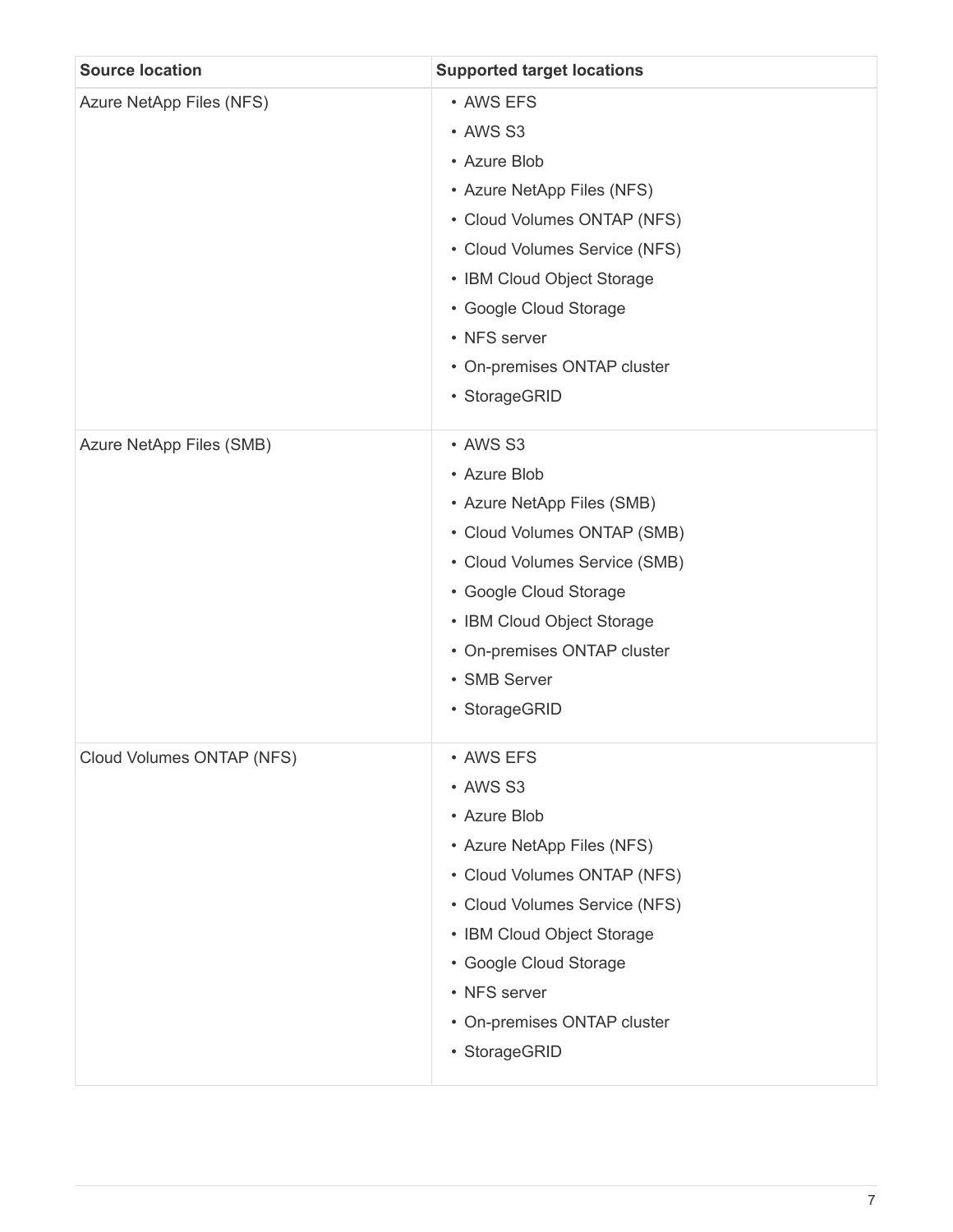| <b>Source location</b>      | <b>Supported target locations</b>                                                                                                                                                                                                                           |
|-----------------------------|-------------------------------------------------------------------------------------------------------------------------------------------------------------------------------------------------------------------------------------------------------------|
| Cloud Volumes ONTAP (SMB)   | • AWS S3<br>• Azure Blob<br>• Azure NetApp Files (SMB)<br>• Cloud Volumes ONTAP (SMB)<br>• Cloud Volumes Service (SMB)<br>• Google Cloud Storage<br>• IBM Cloud Object Storage<br>• On-premises ONTAP cluster<br>• SMB Server<br>• StorageGRID              |
| Cloud Volumes Service (NFS) | • AWS EFS<br>• AWS S3<br>• Azure Blob<br>• Azure NetApp Files (NFS)<br>• Cloud Volumes ONTAP (NFS)<br>• Cloud Volumes Service (NFS)<br>• IBM Cloud Object Storage<br>• Google Cloud Storage<br>• NFS server<br>• On-premises ONTAP cluster<br>• StorageGRID |
| Cloud Volumes Service (SMB) | • AWS S3<br>• Azure Blob<br>• Azure NetApp Files (SMB)<br>• Cloud Volumes ONTAP (SMB)<br>• Cloud Volumes Service (SMB)<br>• Google Cloud Storage<br>• IBM Cloud Object Storage<br>• On-premises ONTAP cluster<br>• SMB Server<br>• StorageGRID              |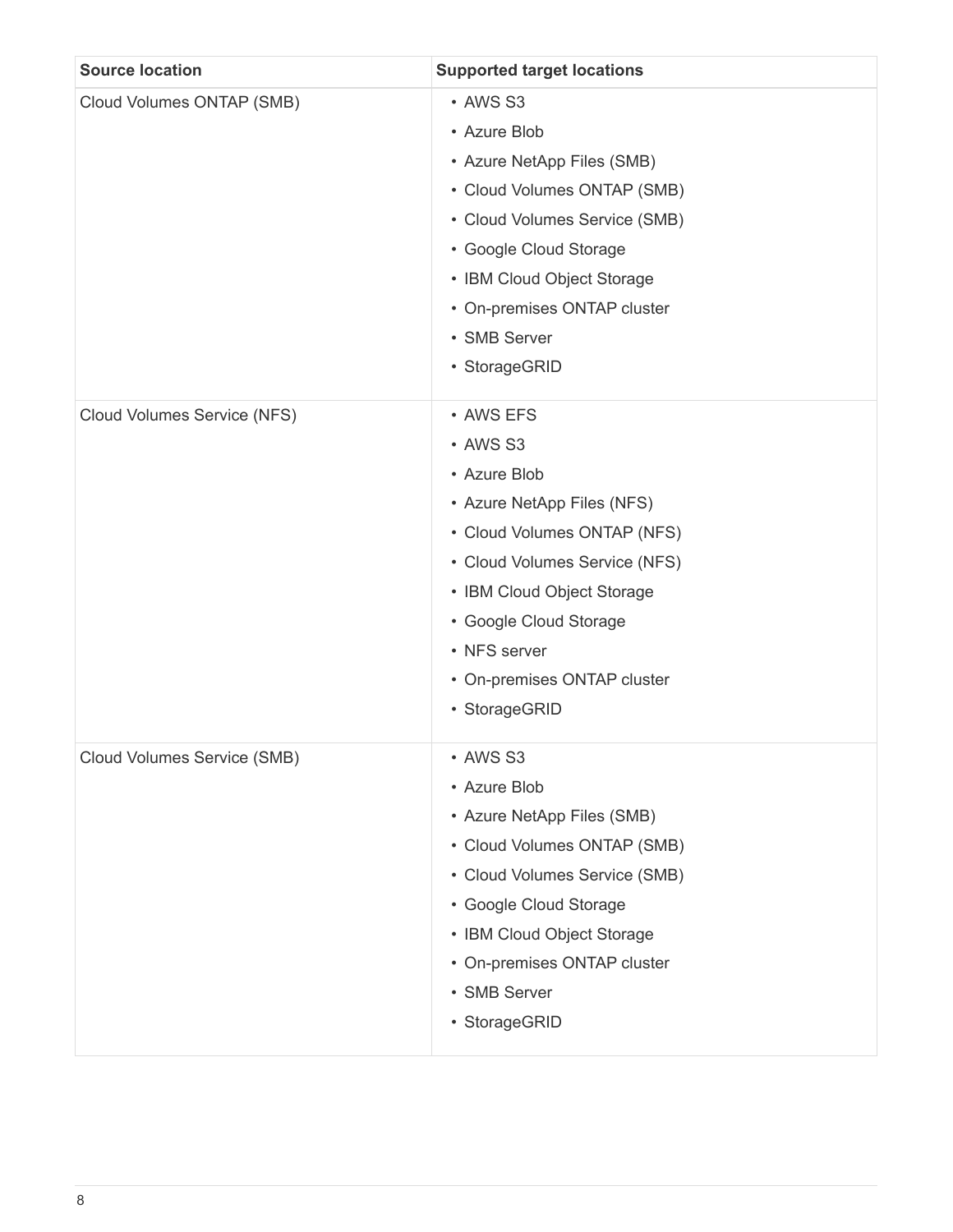| <b>Source location</b>   | <b>Supported target locations</b> |
|--------------------------|-----------------------------------|
| Google Cloud Storage     | • AWS EFS                         |
|                          | • AWS S3                          |
|                          | • Azure Blob                      |
|                          | • Azure NetApp Files              |
|                          | • Cloud Volumes ONTAP             |
|                          | • Cloud Volumes Service           |
|                          | • Google Cloud Storage            |
|                          | • IBM Cloud Object Storage        |
|                          | • NFS server                      |
|                          | • On-premises ONTAP cluster       |
|                          | • SMB Server                      |
|                          | • StorageGRID                     |
| IBM Cloud Object Storage | • AWS EFS                         |
|                          | • AWS S3                          |
|                          | • Azure Blob                      |
|                          | • Azure NetApp Files              |
|                          | • Cloud Volumes ONTAP             |
|                          | • Cloud Volumes Service           |
|                          | • Google Cloud Storage            |
|                          | • IBM Cloud Object Storage        |
|                          | • NFS server                      |
|                          | • On-premises ONTAP cluster       |
|                          | • SMB Server                      |
|                          | • StorageGRID                     |
|                          |                                   |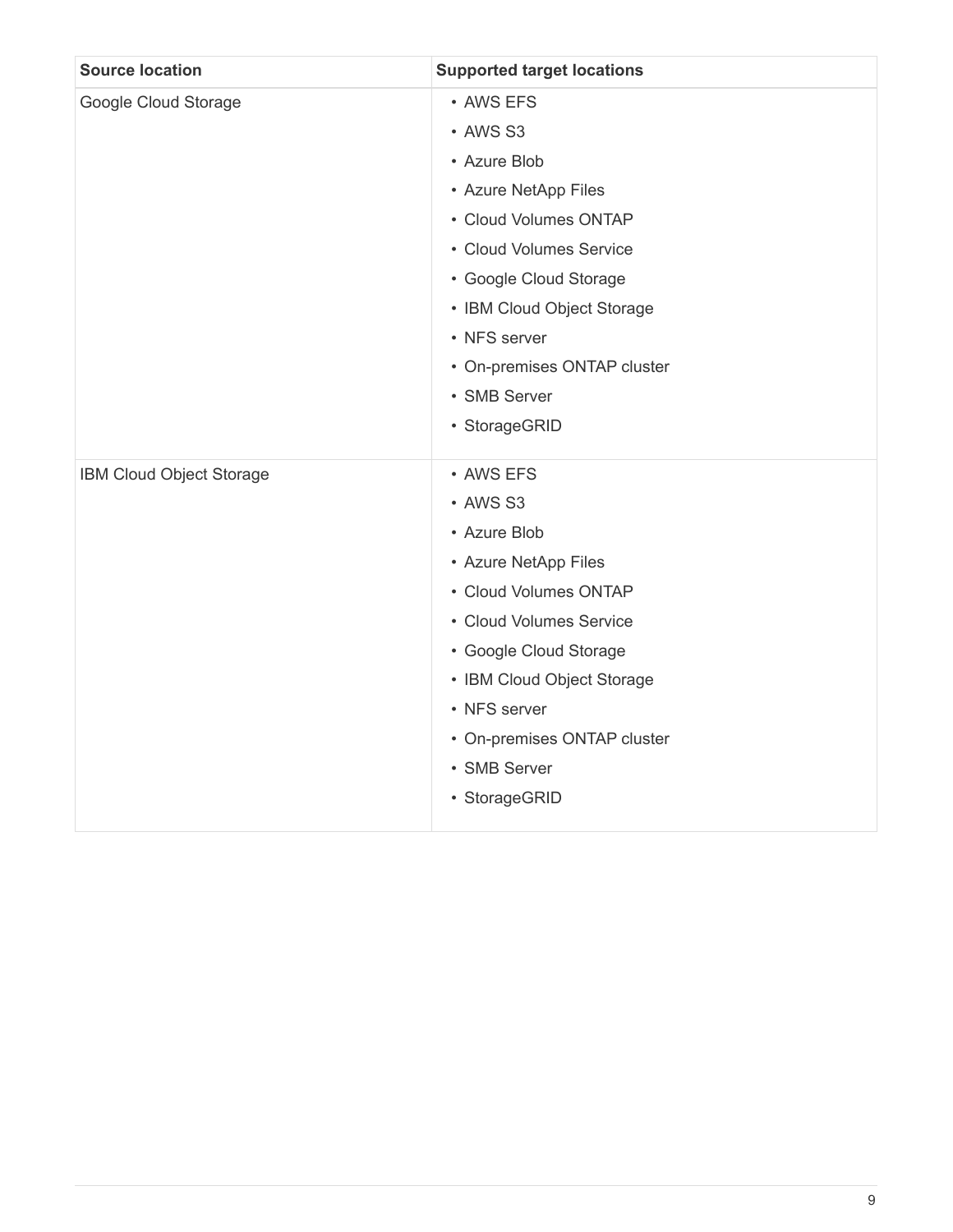| <b>Source location</b>      | <b>Supported target locations</b>                                                                                                                                                                                                                           |
|-----------------------------|-------------------------------------------------------------------------------------------------------------------------------------------------------------------------------------------------------------------------------------------------------------|
| NFS server                  | • AWS EFS<br>• AWS S3<br>• Azure Blob<br>• Azure NetApp Files (NFS)<br>• Cloud Volumes ONTAP (NFS)<br>• Cloud Volumes Service (NFS)<br>• IBM Cloud Object Storage<br>• Google Cloud Storage<br>• NFS server<br>• On-premises ONTAP cluster<br>• StorageGRID |
| On-prem ONTAP cluster (NFS) | • AWS EFS<br>• AWS S3<br>• Azure Blob<br>• Azure NetApp Files (NFS)<br>• Cloud Volumes ONTAP (NFS)<br>• Cloud Volumes Service (NFS)<br>• IBM Cloud Object Storage<br>• Google Cloud Storage<br>• NFS server<br>• On-premises ONTAP cluster<br>• StorageGRID |
| On-prem ONTAP cluster (SMB) | • AWS S3<br>• Azure Blob<br>• Azure NetApp Files (SMB)<br>• Cloud Volumes ONTAP (SMB)<br>• Cloud Volumes Service (SMB)<br>• Google Cloud Storage<br>• IBM Cloud Object Storage<br>• On-premises ONTAP cluster<br>• SMB Server<br>• StorageGRID              |
| <b>ONTAP S3 Storage</b>     | • StorageGRID                                                                                                                                                                                                                                               |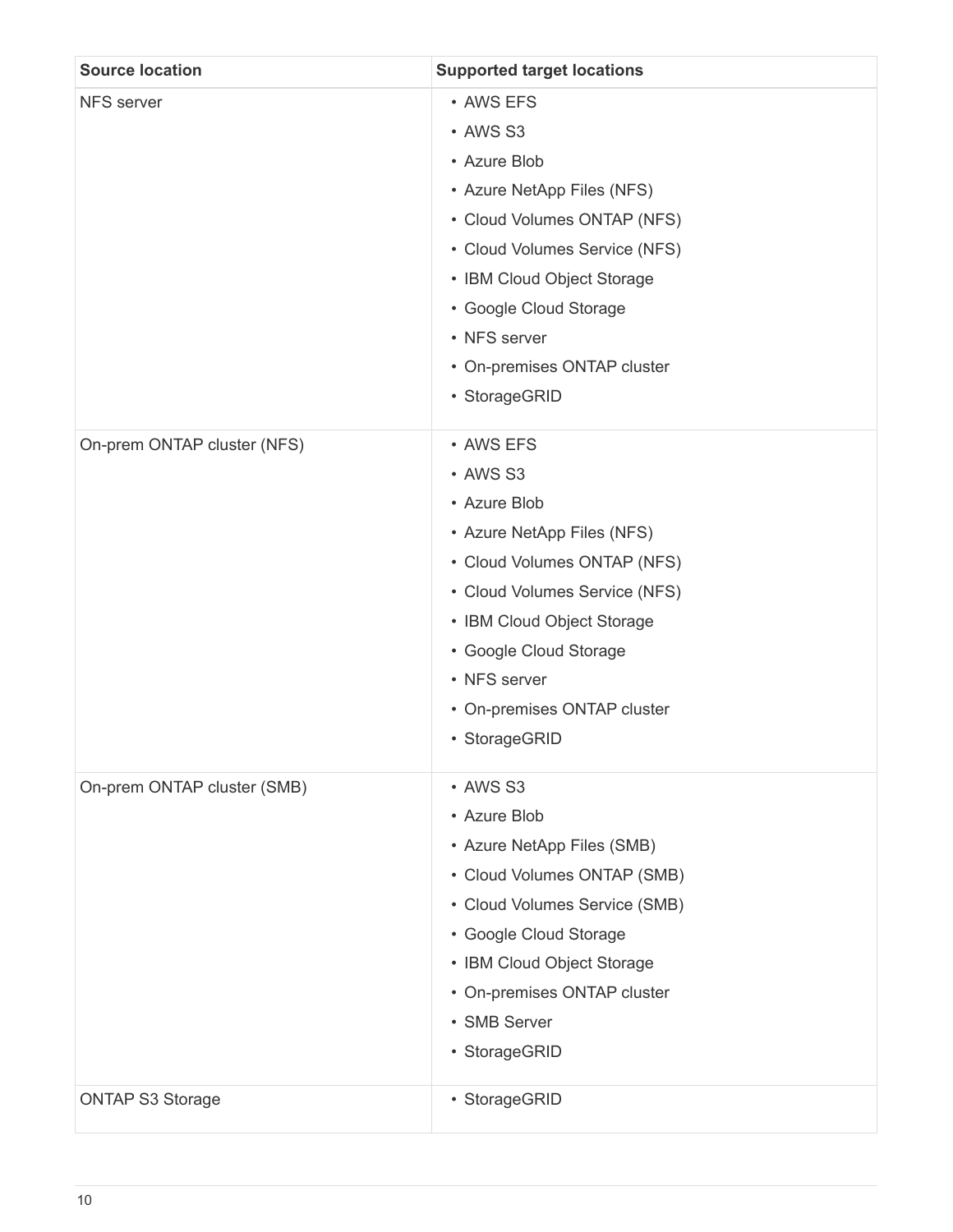| <b>Source location</b> | <b>Supported target locations</b> |
|------------------------|-----------------------------------|
| SMB server             | • AWS S3                          |
|                        | • Azure Blob                      |
|                        | • Azure NetApp Files (SMB)        |
|                        | • Cloud Volumes ONTAP (NFS)       |
|                        | • Cloud Volumes Service (NFS)     |
|                        | • IBM Cloud Object Storage        |
|                        | • Google Cloud Storage            |
|                        | • On-premises ONTAP cluster       |
|                        | • SMB Server                      |
|                        | • StorageGRID                     |
| StorageGRID            | • AWS EFS                         |
|                        | • AWS S3                          |
|                        | • Azure Blob                      |
|                        | • Azure NetApp Files              |
|                        | • Cloud Volumes ONTAP             |
|                        | • Cloud Volumes Service           |
|                        | • IBM Cloud Object Storage        |
|                        | • Google Cloud Storage            |
|                        | • NFS server                      |
|                        | • On-premises ONTAP cluster       |
|                        | • ONTAP S3 Storage                |
|                        | • SMB Server                      |
|                        | • StorageGRID                     |

## Notes:

- 1. You can choose a specific Azure Blob storage tier when a Blob container is the target:
	- Hot storage
	- Cool storage
- 2. You can choose a specific S3 storage class when AWS S3 is the target:
	- Standard (this is the default class)
	- Intelligent-Tiering
	- Standard-Infrequent Access
	- One Zone-Infrequent Access
	- Glacier
	- Glacier Deep Archive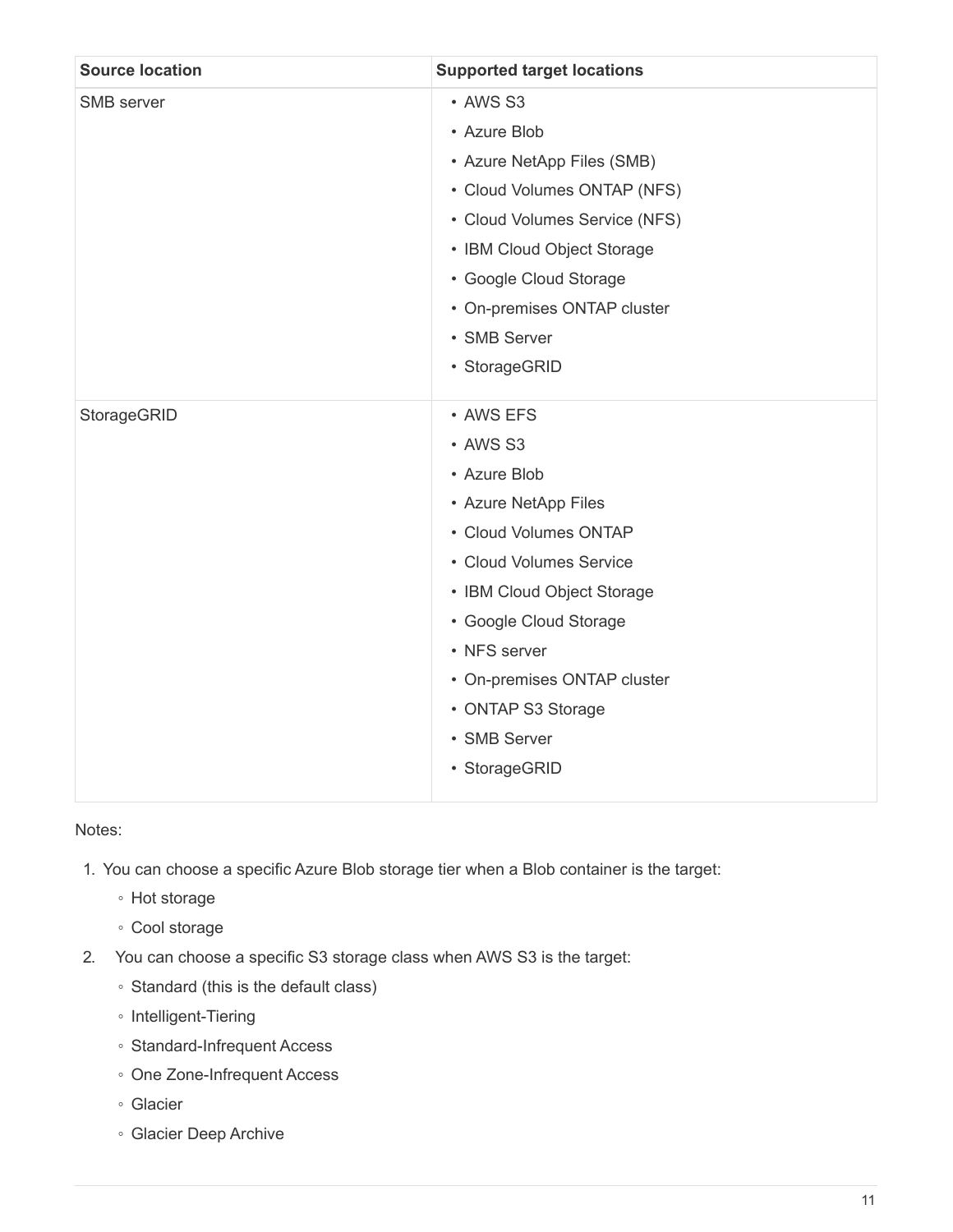## **Networking for the source and target**

• The source and target must have a network connection to the data broker.

For example, if an NFS server is in your data center and the data broker is in AWS, then you need a network connection (VPN or Direct Connect) from your network to the VPC.

• NetApp recommends configuring the source, target, and data broker to use a Network Time Protocol (NTP) service. The time difference between the three components should not exceed 5 minutes.

### **Source and target requirements**

Verify that your source and targets meet the following requirements.

### **AWS S3 bucket requirements**

Make sure that your AWS S3 bucket meets the following requirements.

### **Supported data broker locations for AWS S3**

Sync relationships that include S3 storage require a data broker deployed in AWS or on your premises. In either case, Cloud Sync prompts you to associate the data broker with an AWS account during installation.

- [Learn how to deploy the AWS data broker](#page-20-0)
- [Learn how to install the data broker on a Linux host](#page-27-0)

## **Supported AWS regions**

All regions are supported except for the China and GovCloud (US) regions.

## **Permissions required for S3 buckets in other AWS accounts**

When setting up a sync relationship, you can specify an S3 bucket that resides in an AWS account that isn't associated with the data broker.

[The permissions included in this JSON file](https://docs.netapp.com/us-en/occm38/media/aws_iam_policy_s3_bucket.json) must be applied to that S3 bucket so the data broker can access it. These permissions enable the data broker to copy data to and from the bucket and to list the objects in the bucket.

Note the following about the permissions included in the JSON file:

- 1. *<BucketName>* is the name of the bucket that resides in the AWS account that isn't associated with the data broker.
- 2. *<RoleARN>* should be replaced with one of the following:
	- If the data broker was manually installed on a Linux host, *RoleARN* should be the ARN of the AWS user for which you provided AWS credentials when deploying the data broker.
	- If the data broker was deployed in AWS using the CloudFormation template, *RoleARN* should be the ARN of the IAM role created by the template.

You can find the Role ARN by going to the EC2 console, selecting the data broker instance, and clicking the IAM role from the Description tab. You should then see the Summary page in the IAM console that contains the Role ARN.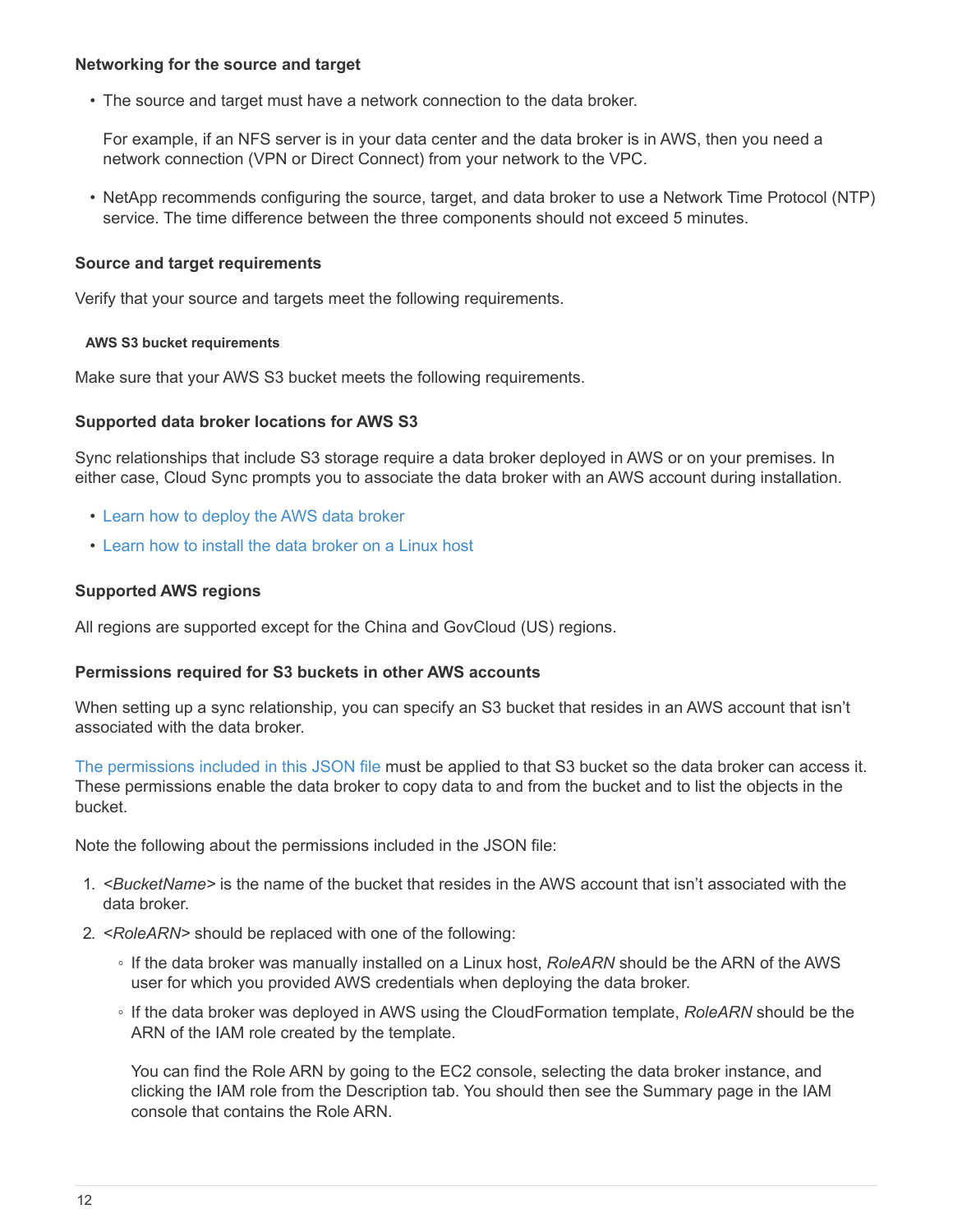

**Role ARN** arn:aws:iam:: :role/tanyaBroker0304-DataBrokerlamRole-1VMHWXMW3AQ05 4 **Role description** Edit

#### **Azure Blob storage requirements**

Make sure that your Azure Blob storage meets the following requirements.

### **Supported data broker locations for Azure Blob**

The data broker can reside in any location when a sync relationship includes Azure Blob storage.

### **Supported Azure regions**

All regions are supported except for the China, US Gov, and US DoD regions.

### **Connection string required for relationships that include Azure Blob and NFS/SMB**

When creating a sync relationship between an Azure Blob container and an NFS or SMB server, you need to provide Cloud Sync with the storage account connection string:

| a63cde60b553020<br>Storage account            | - Access keys                                                                                                                                                                                                                                                              | ×            |
|-----------------------------------------------|----------------------------------------------------------------------------------------------------------------------------------------------------------------------------------------------------------------------------------------------------------------------------|--------------|
| $\ll$<br>Search (Ctrl+/)                      | Use access keys to authenticate your applications when making requests to this Azure storage account.                                                                                                                                                                      |              |
| Overview                                      | Store your access keys securely - for example, using Azure Key Vault - and don't share them. We<br>recommend regenerating your access keys regularly. You are provided two access keys so that you can<br>maintain connections using one key while regenerating the other. |              |
| Activity log<br>Access control (IAM)          | When you regenerate your access keys, you must update any Azure resources and applications that access<br>this storage account to use the new keys. This action will not interrupt access to disks from your virtual                                                       |              |
| Tags                                          | machines. Learn more                                                                                                                                                                                                                                                       |              |
| $\mathsf{\times}$ Diagnose and solve problems | Storage account name                                                                                                                                                                                                                                                       |              |
| Storage Explorer (preview)<br>24              | a63cde60b553020                                                                                                                                                                                                                                                            | $\mathbb{D}$ |
| Settings                                      | $key1$ $Q$                                                                                                                                                                                                                                                                 |              |
| Access keys                                   | Key                                                                                                                                                                                                                                                                        |              |
| CORS<br>69                                    | vScjFdvVZqIPyO/                                                                                                                                                                                                                                                            | $\Gamma$     |
| Configuration                                 | Connection string                                                                                                                                                                                                                                                          |              |
| Encryption                                    | G<br>DefaultEndpoints                                                                                                                                                                                                                                                      |              |

If you want to sync data between two Azure Blob containers, then the connection string must include a [shared](https://docs.microsoft.com/en-us/azure/storage/common/storage-dotnet-shared-access-signature-part-1) [access signature](https://docs.microsoft.com/en-us/azure/storage/common/storage-dotnet-shared-access-signature-part-1) (SAS). You also have the option to use a SAS when syncing between a Blob container and an NFS or SMB server.

The SAS must allow access to the Blob service and all resource types (Service, Container, and Object). The SAS must also include the following permissions:

- For the source Blob container: Read and List
- For the target Blob container: Read, Write, List, Add, and Create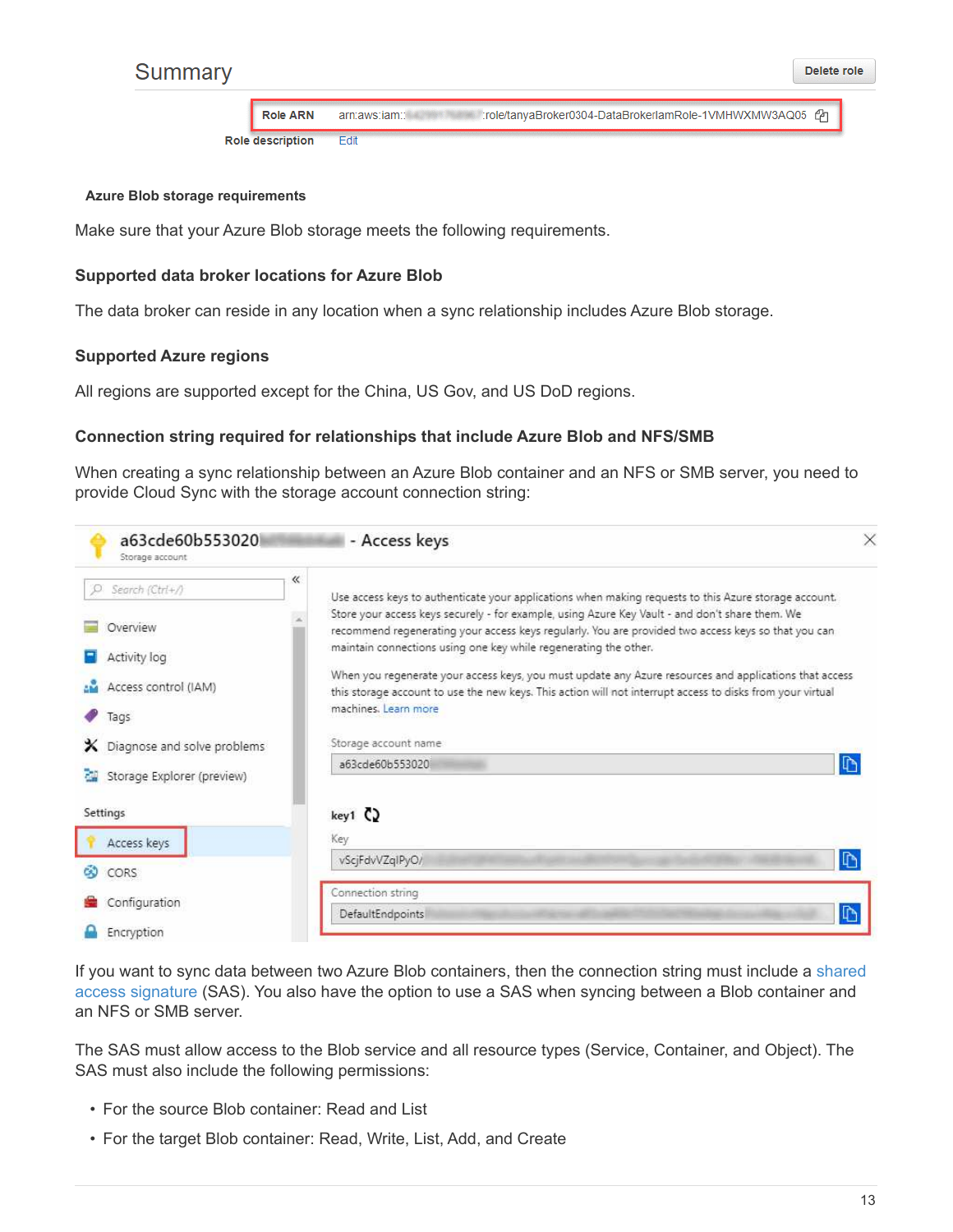| Storage account                                                                        | a63cde60b553020                      | - Shared access signature                                                                                                                                                                |       |                   |
|----------------------------------------------------------------------------------------|--------------------------------------|------------------------------------------------------------------------------------------------------------------------------------------------------------------------------------------|-------|-------------------|
| Search (Ctrl+/)<br>O.<br>Overview<br>Activity log<br>Access control (IAM)<br>Tags<br>x | $\ll$<br>Diagnose and solve problems | Allowed services @<br>$\vee$ Blob<br>File<br>Queue<br>Allowed resource types @<br>Service V Container V Object<br>Allowed permissions @<br>V Read V Write V Delete V List V Add V Create | Table | Update<br>Process |
| D.                                                                                     | Storage Explorer (preview)           | Start and expiry date/time @<br>Start                                                                                                                                                    |       |                   |
| Settings                                                                               |                                      | 2018-10-23                                                                                                                                                                               | 團     | 10:07:32 AM       |
| Access keys                                                                            |                                      | End                                                                                                                                                                                      |       |                   |
| CORS<br>CO.                                                                            |                                      | 2019-10-23<br>(UTC-04:00) --- Current Time Zone ---                                                                                                                                      | 翻     | 6:07:32 PM<br>v   |
| Configuration                                                                          |                                      | Allowed IP addresses @                                                                                                                                                                   |       |                   |
| Encryption                                                                             |                                      | for example, 168.1.5.65 or 168.1.5.65-168.1.5.70                                                                                                                                         |       |                   |
| ℰ                                                                                      | Shared access signature              | Allowed protocols @                                                                                                                                                                      |       |                   |
|                                                                                        | Firewalls and virtual networks       | $\bullet$ HTTPS only $\bigcirc$<br>HTTPS and HTTP                                                                                                                                        |       |                   |
|                                                                                        | Advanced Threat Protection (pr       | Signing key <b>O</b>                                                                                                                                                                     |       |                   |
| Properties                                                                             |                                      | key1<br>$\checkmark$                                                                                                                                                                     |       |                   |
| Locks                                                                                  |                                      | <b>Generate SAS and connection string</b>                                                                                                                                                |       |                   |

## **Azure NetApp Files requirement**

Use the Premium or Ultra service level when you sync data to or from Azure NetApp Files. You might experience failures and performance issues if the disk service level is Standard.



Consult a solutions architect if you need help determining the right service level. The volume size and volume tier determines the throughput that you can get.

[Learn more about Azure NetApp Files service levels and throughput](https://docs.microsoft.com/en-us/azure/azure-netapp-files/azure-netapp-files-service-levels#throughput-limits).

### **Google Cloud Storage bucket requirements**

Make sure that your Google Cloud Storage bucket meets the following requirements.

## **Supported data broker locations for Google Cloud Storage**

Sync relationships that include Google Cloud Storage require a data broker deployed in GCP or on your premises. Cloud Sync guides you through the data broker installation process when you create a sync relationship.

• [Learn how to deploy the GCP data broker](#page-25-0)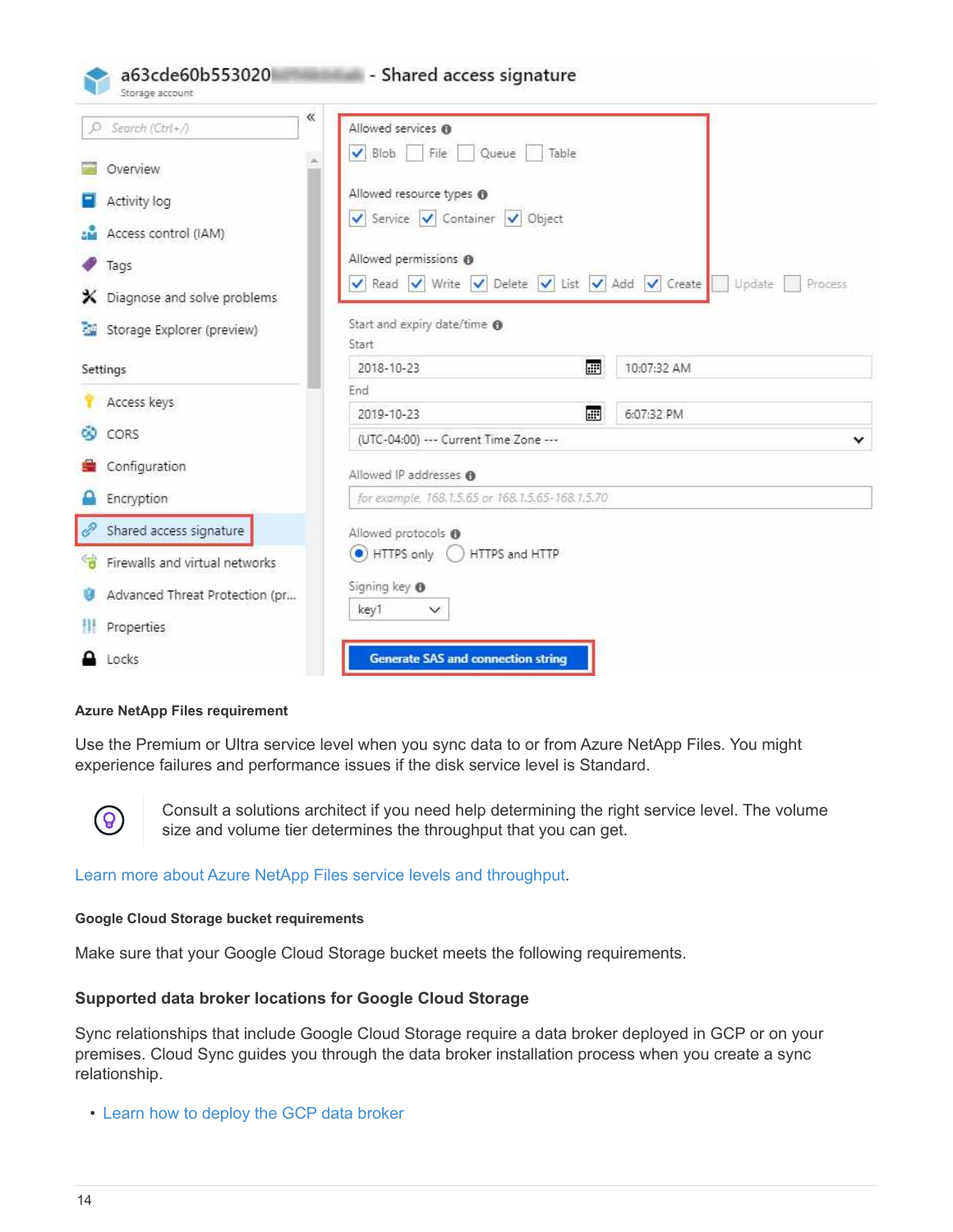• [Learn how to install the data broker on a Linux host](#page-27-0)

# **Supported GCP regions**

All regions are supported.

### **NFS server requirements**

- The NFS server can be a NetApp system or a non-NetApp system.
- The file server must allow the data broker host to access the exports.
- NFS versions 3, 4.0, 4.1, and 4.2 are supported.

The desired version must be enabled on the server.

• If you want to sync NFS data from an ONTAP system, ensure that access to the NFS export list for an SVM is enabled (vserver nfs modify -vserver *svm\_name* -showmount enabled).



The default setting for showmount is *enabled* starting with ONTAP 9.2.

### **ONTAP S3 Storage requirements**

ONTAP 9.7 supports the Amazon Simple Storage Service (Amazon S3) as a public preview. [Learn more about](https://www.netapp.com/us/media/tr-4814.pdf) [ONTAP support for Amazon S3](https://www.netapp.com/us/media/tr-4814.pdf).

When you set up a sync relationship that includes ONTAP S3 Storage, you'll need to provide the following:

- The IP address of the LIF that's connected to ONTAP S3
- The access key and secret key that ONTAP is configured to use

### **SMB server requirements**

- The SMB server can be a NetApp system or a non-NetApp system.
- The file server must allow the data broker host to access the exports.
- SMB versions 1.0, 2.0, 2.1, 3.0 and 3.11 are supported.
- Grant the "Administrators" group with "Full Control" permissions to the source and target folders.

If you don't grant this permission, then the data broker might not have sufficient permissions to get the ACLs on a file or directory. If this occurs, you'll receive the following error: "getxattr error 95"

# **SMB limitation for hidden directories and files**

An SMB limitation affects hidden directories and files when syncing data between SMB servers. If any of the directories or files on the source SMB server were hidden through Windows, the hidden attribute isn't copied to the target SMB server.

## **SMB sync behavior due to case-insensitivity limitation**

The SMB protocol is case-insensitive, which means uppercase and lowercase letters are treated as being the same. This behavior can result in overwritten files and directory copy errors, if a sync relationship includes an SMB server and data already exists on the target.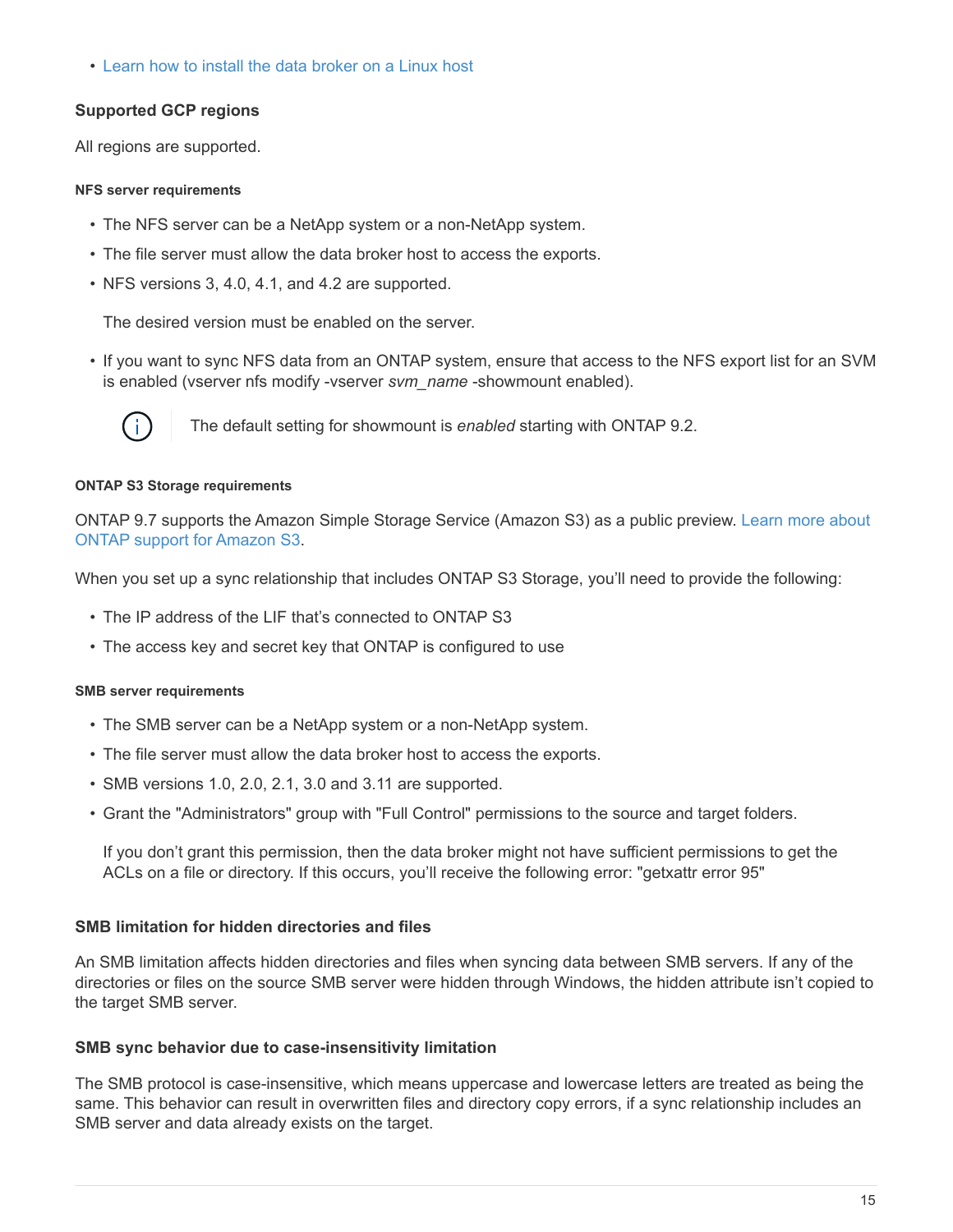For example, let's say that there's a file named "a" on the source and a file named "A" on the target. When Cloud Sync copies the file named "a" to the target, file "A" is overwritten by file "a" from the source.

In the case of directories, let's say that there's a directory named "b" on the source and a directory named "B" on the target. When Cloud Sync tries to copy the directory named "b" to the target, Cloud Sync receives an error that says the directory already exists. As a result, Cloud Sync always fails to copy the directory named "b."

The best way to avoid this limitation is to ensure that you sync data to an empty directory.

# **Permissions for a SnapMirror destination**

If the source for a sync relationship is a SnapMirror destination (which is read-only), "read/list" permissions are sufficient to sync data from the source to a target.

# <span id="page-17-0"></span>**Networking overview for Cloud Sync**

Networking for Cloud Sync includes connectivity between the data broker and the source and target locations, and an outbound internet connection from the data broker over port 443.

# **Data broker location**

You can install the data broker in the cloud or on your premises.

# **Data broker in the cloud**

The following image shows the data broker running in the cloud, in either AWS, GCP, or Azure. The source and target can be in any location, as long as there's a connection to the data broker. For example, you might have a VPN connection from your data center to your cloud provider.



When Cloud Sync deploys the data broker in AWS, Azure, or GCP, it creates a security group that enables the required outbound communication.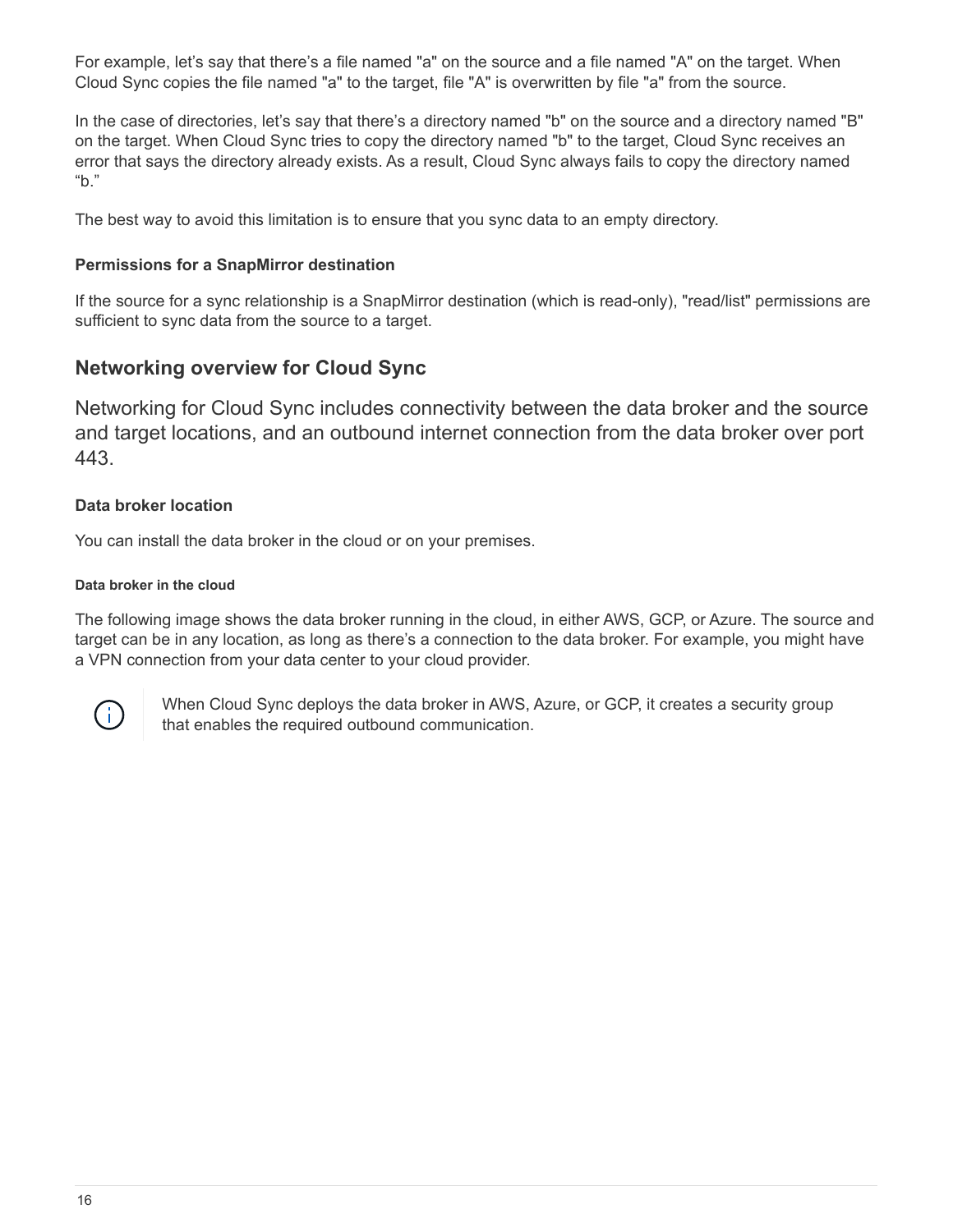

# **Data broker on your premises**

The following image shows the data broker running on-prem, in a data center. Again, the source and target can be in any location, as long as there's a connection to the data broker.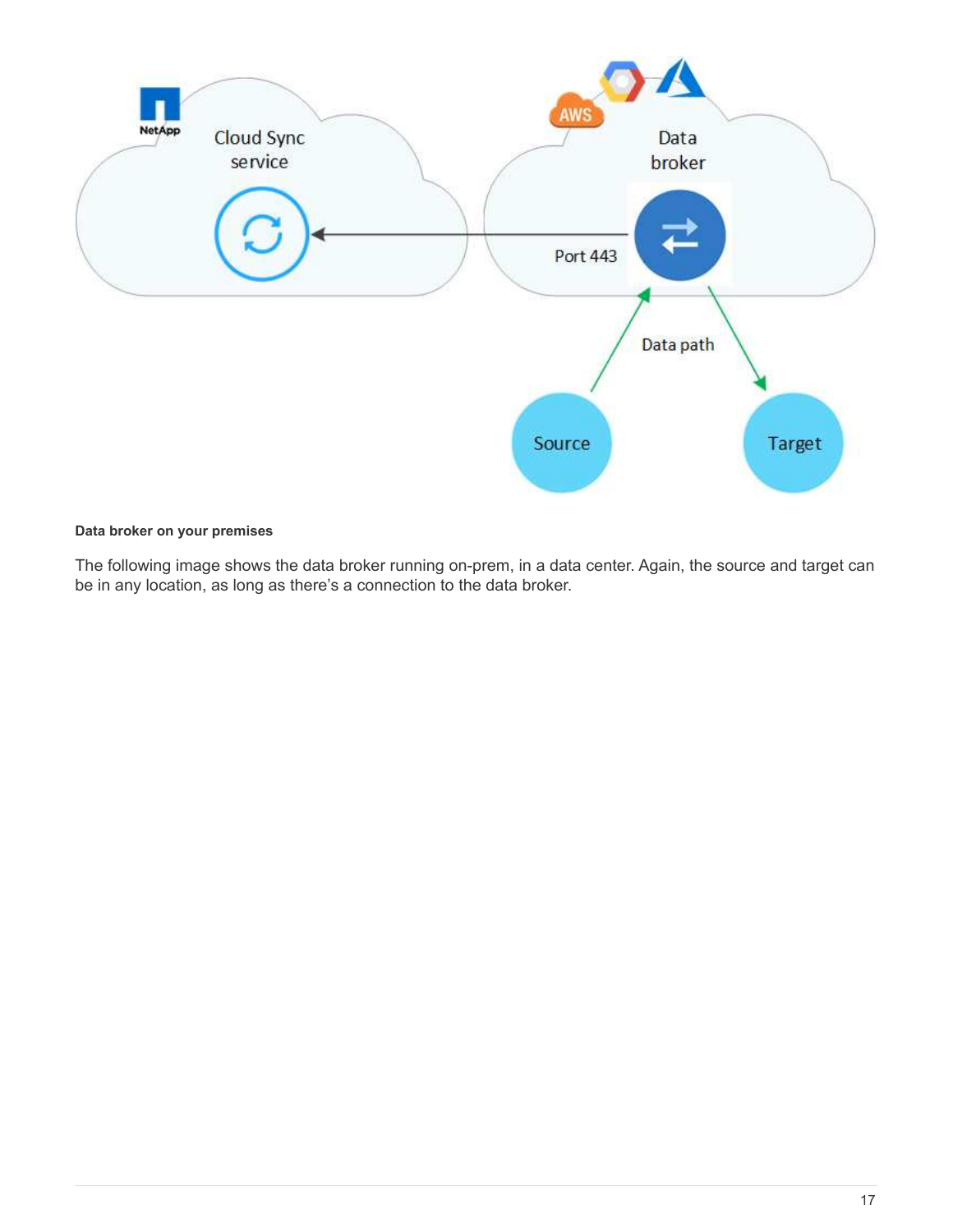

## **Networking requirements**

• The source and target must have a network connection to the data broker.

For example, if an NFS server is in your data center and the data broker is in AWS, then you need a network connection (VPN or Direct Connect) from your network to the VPC.

- The data broker needs an outbound internet connection so it can poll the Cloud Sync service for tasks over port 443.
- NetApp recommends configuring the source, target, and data broker to use a Network Time Protocol (NTP) service. The time difference between the three components should not exceed 5 minutes.

## **Networking endpoints**

The NetApp data broker requires outbound internet access over port 443 to communicate with the Cloud Sync service and to contact a few other services and repositories. Your local web browser also requires access to endpoints for certain actions. If you need to limit outbound connectivity, refer to the following list of endpoints when configuring your firewall for outbound traffic.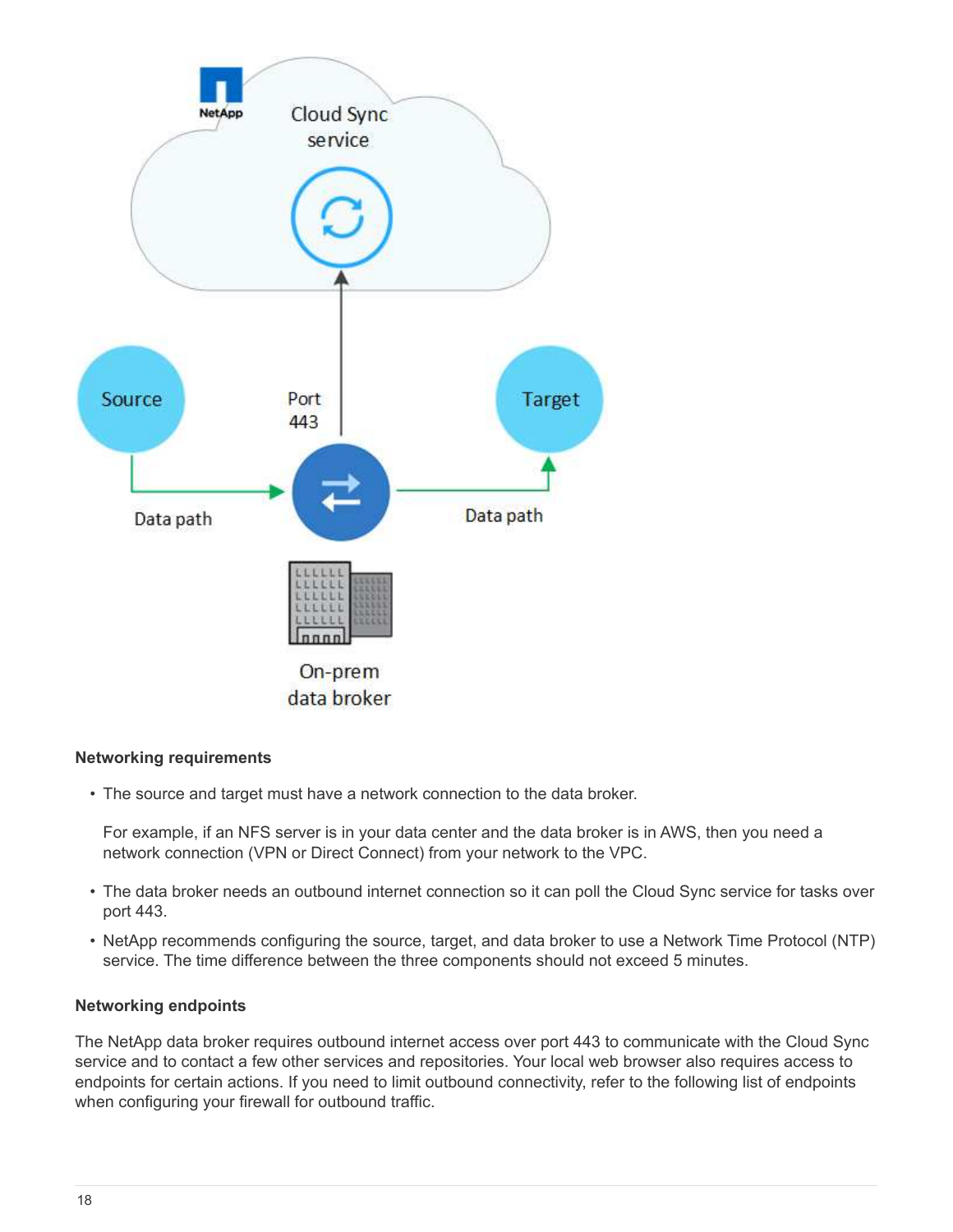### **Data broker endpoints**

The data broker contacts the following endpoints:

| <b>Endpoints</b>                                                                                                                      | <b>Purpose</b>                                                                                                                                                                 |
|---------------------------------------------------------------------------------------------------------------------------------------|--------------------------------------------------------------------------------------------------------------------------------------------------------------------------------|
| olcentgbl.trafficmanager.net:443                                                                                                      | To contact a repository for updating CentOS packages for the data<br>broker host. This endpoint is contacted only if you manually install<br>the data broker on a CentOS host. |
| rpm.nodesource.com:443<br>registry.npmjs.org:443<br>nodejs.org:443                                                                    | To contact repositories for updating Node.js, npm, and other 3rd<br>party packages used in development.                                                                        |
| tgz.pm2.io:443                                                                                                                        | To access a repository for updating PM2, which is a 3rd party<br>package used to monitor Cloud Sync.                                                                           |
| sqs.us-east-1.amazonaws.com:443<br>kinesis.us-east-1.amazonaws.com:443                                                                | To contact the AWS services that Cloud Sync uses for operations<br>(queuing files, registering actions, and delivering updates to the<br>data broker).                         |
| s3.region.amazonaws.com:443<br>For example: s3.us-east-<br>2.amazonaws.com:443<br>See AWS documentation for a list of S3<br>endpoints | To contact Amazon S3 when a sync relationship includes an S3<br>bucket.                                                                                                        |
| cf.cloudsync.netapp.com:443<br>repo.cloudsync.netapp.com:443                                                                          | To contact the Cloud Sync service.                                                                                                                                             |
| support.netapp.com:443                                                                                                                | To contact NetApp support when using a BYOL license for sync<br>relationships.                                                                                                 |
| fedoraproject.org:443                                                                                                                 | To install 7z on the data broker virtual machine during installation<br>and updates. 7z is needed to send AutoSupport messages to<br>NetApp technical support.                 |

## **Web browser endpoints**

Your web browser needs access to the following endpoint to download logs for troubleshooting purposes:

logs.cloudsync.netapp.com:443

# **How to install a data broker**

## <span id="page-20-0"></span>**Installing the data broker in AWS**

When you create a sync relationship, choose the AWS Data Broker option to deploy the data broker software on a new EC2 instance in a VPC. Cloud Sync guides you through the installation process, but the requirements and steps are repeated on this page to help you prepare for installation.

You also have the option to install the data broker on an existing Linux host in the cloud or on your premises. [Learn more.](#page-27-0)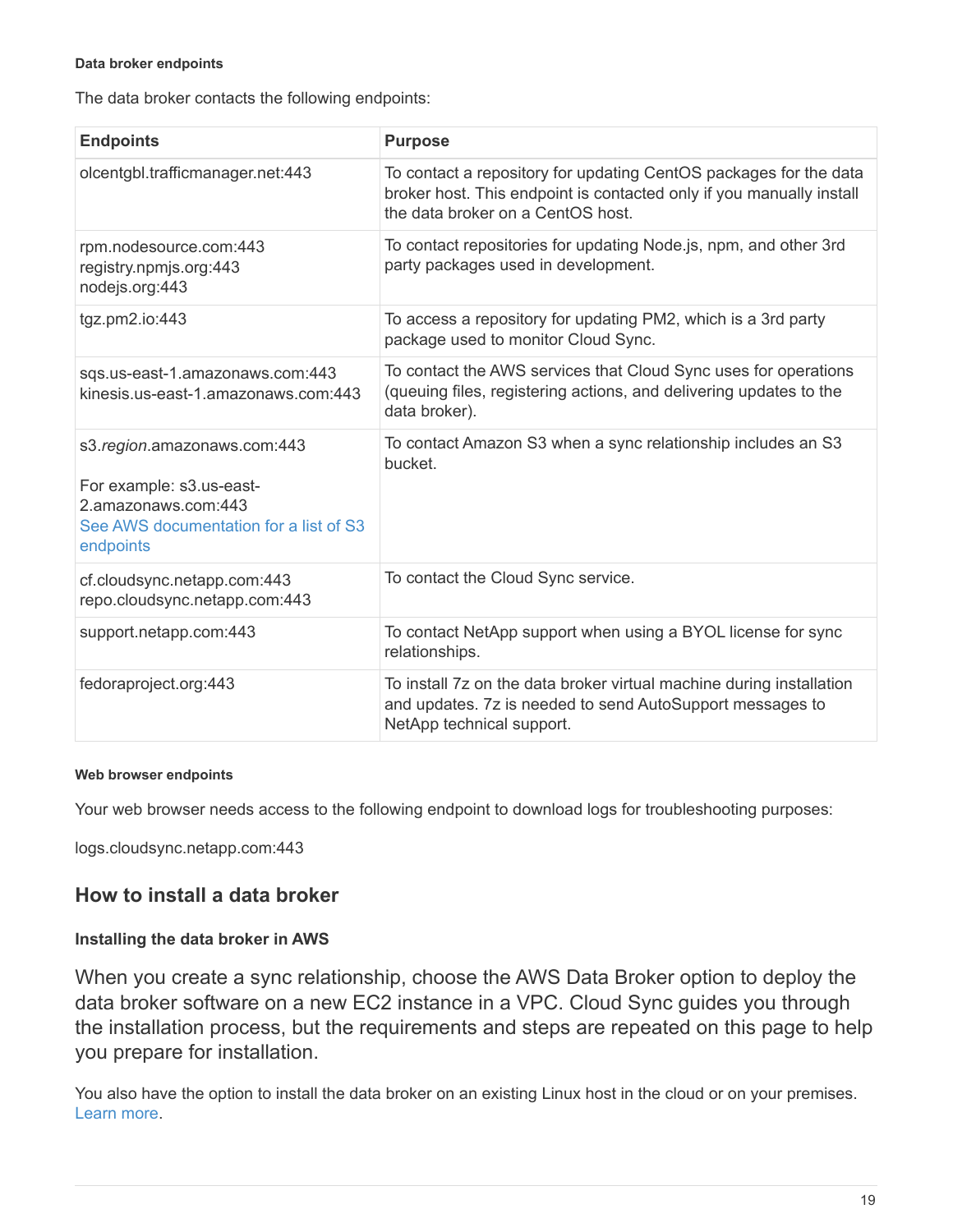### **Supported AWS regions**

All regions are supported except for the China and GovCloud (US) regions.

### **Networking requirements**

• The data broker needs an outbound internet connection so it can poll the Cloud Sync service for tasks over port 443.

When Cloud Sync deploys the data broker in AWS, it creates a security group that enables the required outbound communication. Note that you can configure the data broker to use a proxy server during the installation process.

If you need to limit outbound connectivity, see [the list of endpoints that the data broker contacts.](#page-17-0)

• NetApp recommends configuring the source, target, and data broker to use a Network Time Protocol (NTP) service. The time difference between the three components should not exceed 5 minutes.

### **Permissions required to deploy the data broker in AWS**

The AWS user account that you use to deploy the data broker must have the permissions included in [this](https://s3.amazonaws.com/metadata.datafabric.io/docs/aws_iam_policy.json) [NetApp-provided policy.](https://s3.amazonaws.com/metadata.datafabric.io/docs/aws_iam_policy.json)

### <span id="page-21-0"></span>**Requirements to use your own IAM role with the AWS data broker**

When Cloud Sync deploys the data broker, it creates an IAM role for the data broker instance. You can deploy the data broker using your own IAM role, if you prefer. You might use this option if your organization has strict security policies.

The IAM role must meet the following requirements:

- The EC2 service must be allowed to assume the IAM role as a trusted entity.
- [The permissions defined in this JSON file](https://docs.netapp.com/us-en/occm38/media/aws_iam_policy_data_broker.json) must be attached to the IAM role so the data broker can function properly.

Follow the steps below to specify the IAM role when deploying the data broker.

### <span id="page-21-1"></span>**Installing the data broker**

You can install a data broker in AWS when you create a sync relationship.

## **Steps**

- 1. Click **Create New Sync**.
- 2. On the **Define Sync Relationship** page, choose a source and target and click **Continue**.

Complete the steps until you reach the **Data Broker** page.

3. On the **Data Broker** page, click **Create Data Broker** and then select **Amazon Web Services**.

If you already have a data broker, you'll need to click the  $\Box$  icon first.

4. Enter a name for the data broker and click **Continue**.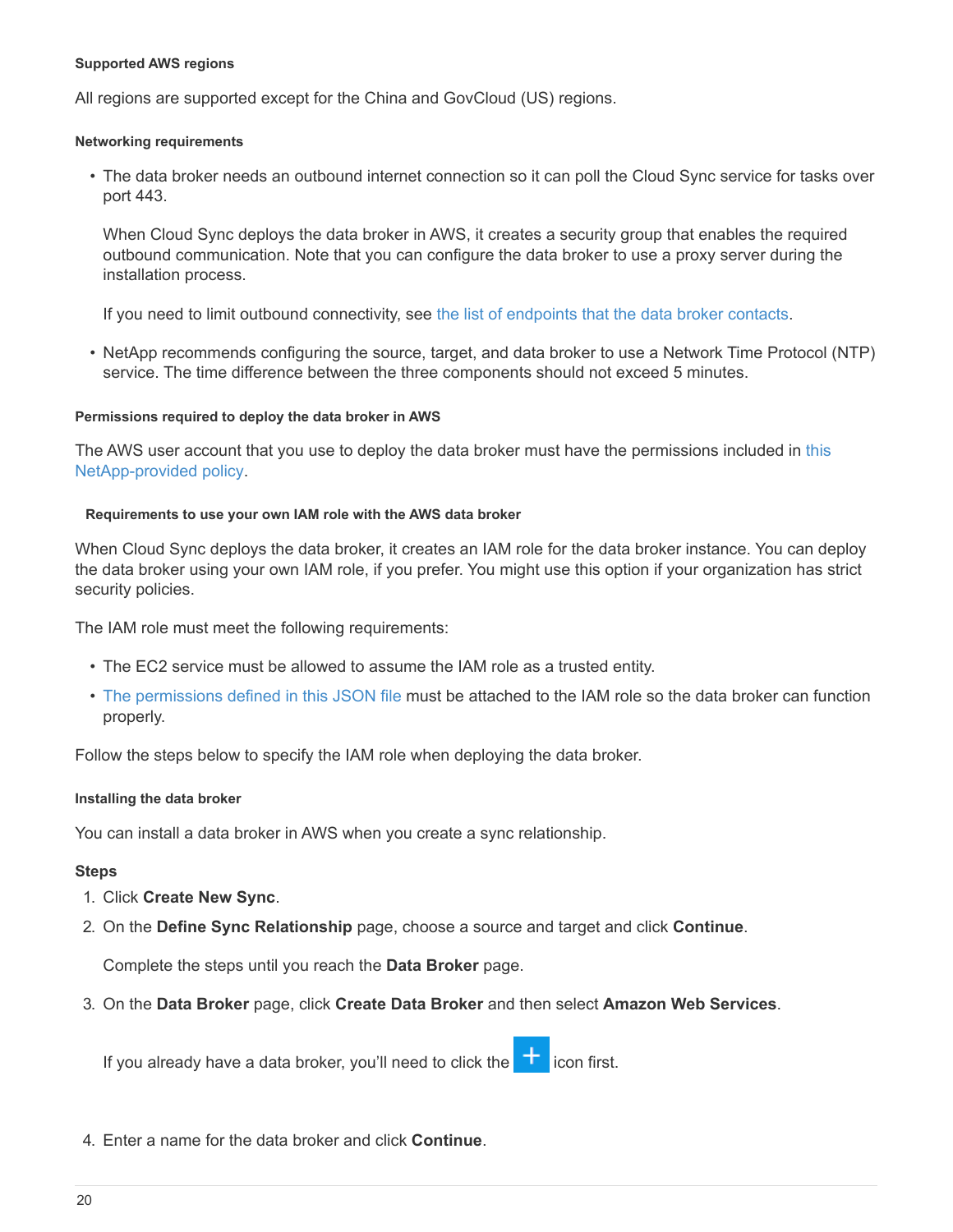5. Enter an AWS access key so Cloud Sync can create the data broker in AWS on your behalf.

The keys aren't saved or used for any other purposes.

If you'd rather not provide access keys, click the link at the bottom of the page to use a CloudFormation template instead. When you use this option, you don't need to provide credentials because you are logging in directly to AWS.

The following video shows how to launch the data broker instance using a CloudFormation template:

- ► [https://docs.netapp.com/us-en/occm38//media/video\\_cloud\\_sync.mp4](https://docs.netapp.com/us-en/occm38//media/video_cloud_sync.mp4) *(video)*
- 6. If you entered an AWS access key, select a location for the instance, select a key pair, choose whether to enable a public IP address, and then select an existing IAM role, or leave the field blank so Cloud Sync creates the role for you.

If you choose your own IAM role, [you'll need to provide the required permissions.](#page-21-0)

| <b>Basic Settings</b>        |                          |                     |                          |
|------------------------------|--------------------------|---------------------|--------------------------|
| Location                     |                          | Connectivity        |                          |
| Region                       |                          | Key Pair            |                          |
| US West   Oregon             | $\overline{\phantom{a}}$ | newKey              | $\overline{\phantom{a}}$ |
| VPC                          |                          | Enable Public IP?   |                          |
| vpc-3c46c059 - 10.60.21.0/25 | $\overline{\phantom{a}}$ | C Enable O Disable  |                          |
| Subnet                       |                          | IAM Role (optional) | A                        |
| 10.60.21.0/25                | $\overline{\phantom{a}}$ |                     |                          |

7. After the data broker is available, click **Continue** in Cloud Sync.

The following image shows a successfully deployed instance in AWS:

|                                 |                                            | Select a NetApp Data Broker        |                                                                                        |
|---------------------------------|--------------------------------------------|------------------------------------|----------------------------------------------------------------------------------------|
| NetApp Data Brokers             |                                            |                                    |                                                                                        |
| aws<br>name                     |                                            |                                    | Active                                                                                 |
| US West (Oregon)<br>Region      | 10.60.21.0/25   vpc-3c46c059<br><b>VPC</b> | 10.60.21.5<br>Private IP           | 2) 2009년 2월 11일 - 대체상 2월 2일 3월 3일 3월 3일 3월 3월<br>5f5002eecf378e000a560988<br>Broker ID |
| us-west-2c<br>Availability Zone | 10.60.21.0/25   subnet-e7f526be<br>Sübnet  | i-0fc5c97e2f5f22c20<br>Instance ID |                                                                                        |

8. Complete the pages in the wizard to create the new sync relationship.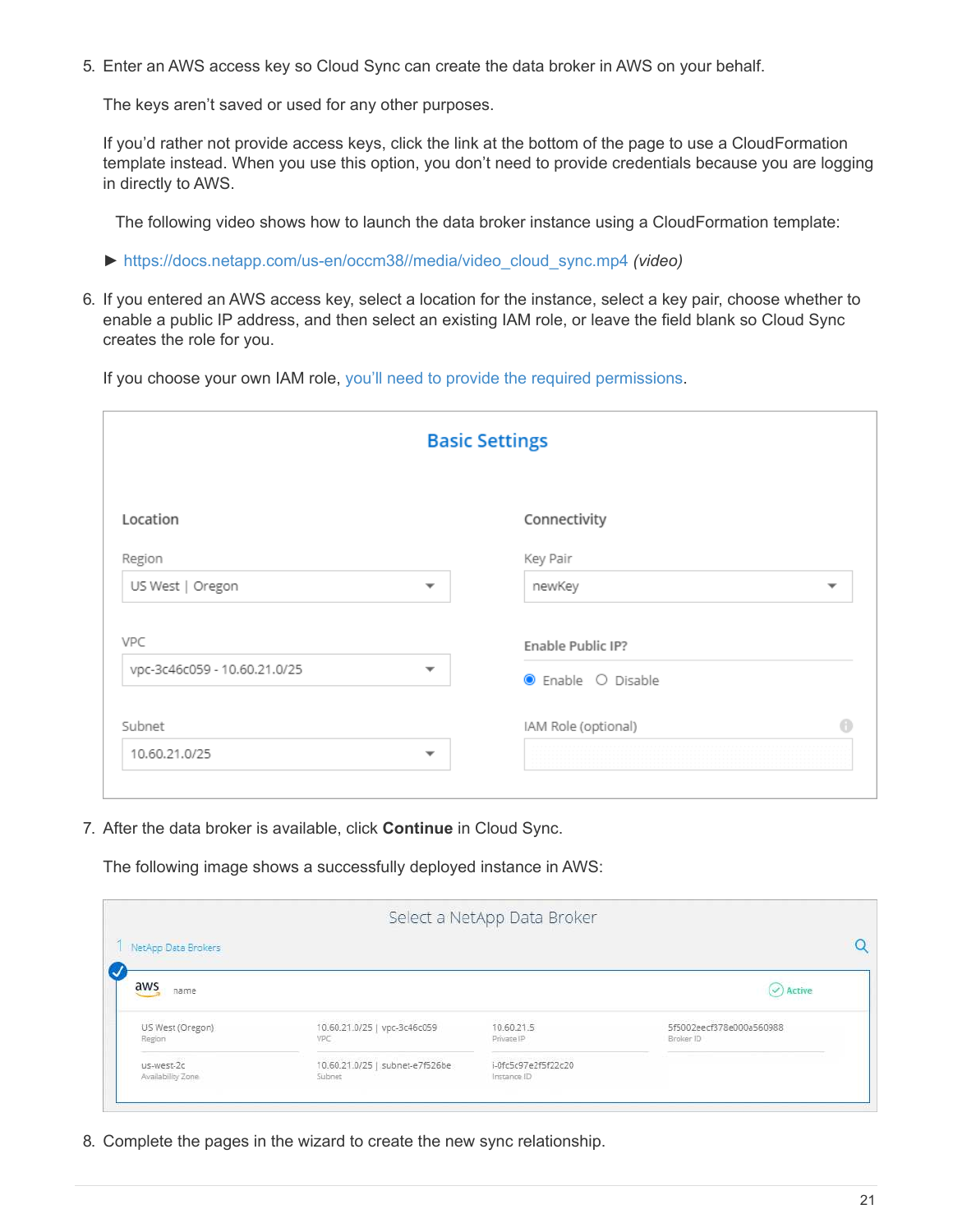# **Result**

You have deployed a data broker in AWS and created a new sync relationship. You can use this data broker with additional sync relationships.

# <span id="page-23-0"></span>**Installing the data broker in Azure**

When you create a sync relationship, choose the Azure Data Broker option to deploy the data broker software on a new virtual machine in a VNet. Cloud Sync guides you through the installation process, but the requirements and steps are repeated on this page to help you prepare for installation.

You also have the option to install the data broker on an existing Linux host in the cloud or on your premises. [Learn more.](#page-27-0)

### **Supported Azure regions**

All regions are supported except for the China, US Gov, and US DoD regions.

## **Networking requirements**

• The data broker needs an outbound internet connection so it can poll the Cloud Sync service for tasks over port 443.

When Cloud Sync deploys the data broker in Azure, it creates a security group that enables the required outbound communication.

If you need to limit outbound connectivity, see [the list of endpoints that the data broker contacts.](#page-17-0)

• NetApp recommends configuring the source, target, and data broker to use a Network Time Protocol (NTP) service. The time difference between the three components should not exceed 5 minutes.

## **Authentication method**

When you deploy the data broker, you'll need to choose an authentication method: a password or an SSH public-private key pair.

For help with creating a key pair, refer to [Azure Documentation: Create and use an SSH public-private key pair](https://docs.microsoft.com/en-us/azure/virtual-machines/linux/mac-create-ssh-keys) [for Linux VMs in Azure](https://docs.microsoft.com/en-us/azure/virtual-machines/linux/mac-create-ssh-keys).

## **Installing the data broker**

You can install a data broker in Azure when you create a sync relationship.

## **Steps**

- 1. Click **Create New Sync**.
- 2. On the **Define Sync Relationship** page, choose a source and target and click **Continue**.

Complete the pages until you reach the **Data Broker** page.

3. On the **Data Broker** page, click **Create Data Broker** and then select **Microsoft Azure**.

If you already have a data broker, you'll need to click the  $\blacksquare$  icon first.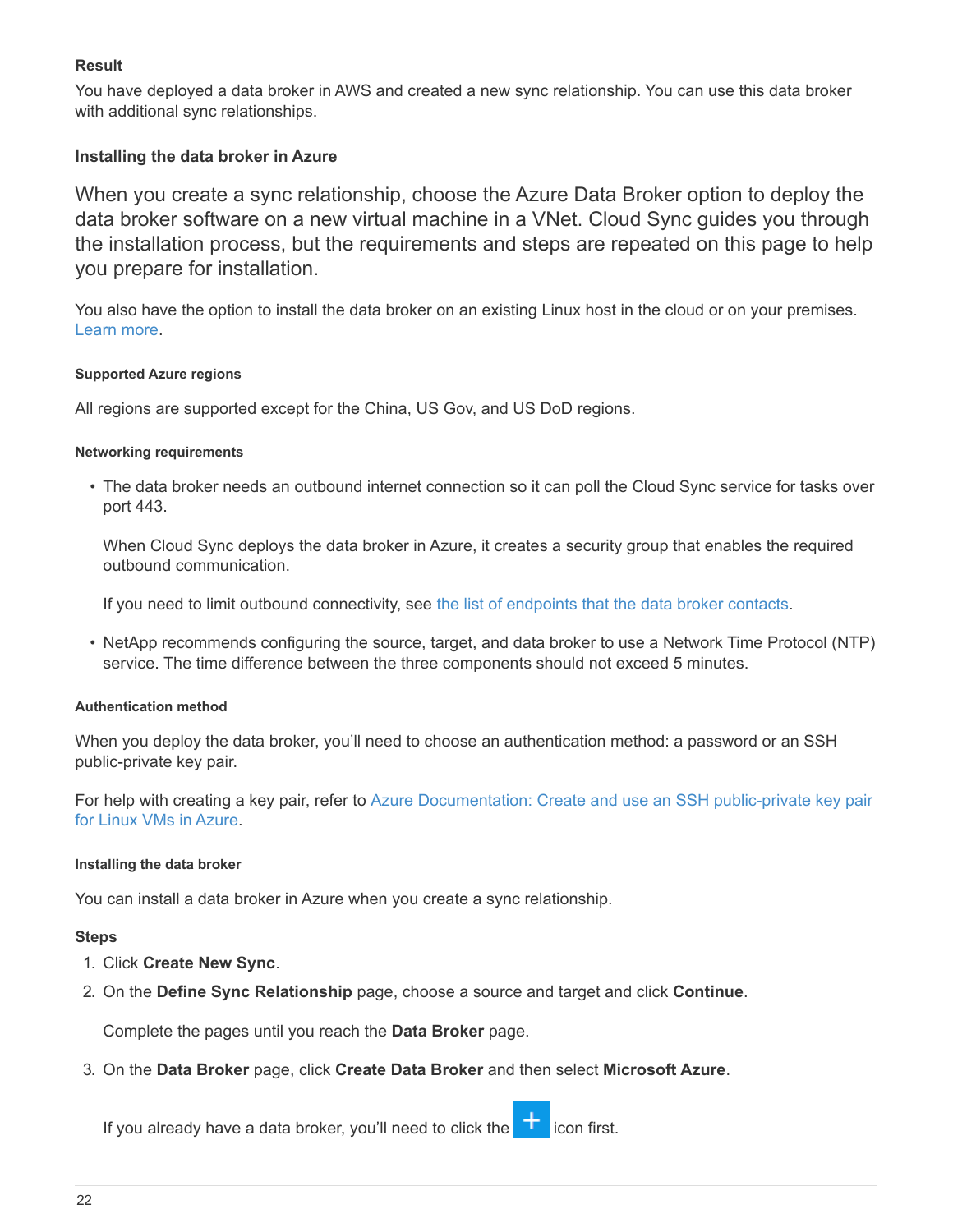| <b>Select a Provider</b> |                     |                       |                     |  |  |  |
|--------------------------|---------------------|-----------------------|---------------------|--|--|--|
| $\boldsymbol{I}$         | aws                 | Google Cloud Platform | $\cdots$            |  |  |  |
| Microsoft Azure          | Amazon Web Services |                       | On-Prem Data Broker |  |  |  |

- 4. Enter a name for the data broker and click **Continue**.
- 5. If you're prompted, log in to your Microsoft account. If you're not prompted, click **Log in to Azure**.

The form is owned and hosted by Microsoft. Your credentials are not provided to NetApp.

6. Choose a location for the data broker and enter basic details about the virtual machine.

| Location             |              | Virtual Machine                                 |          |  |
|----------------------|--------------|-------------------------------------------------|----------|--|
| Subscription         |              | VM Name                                         | 0        |  |
| OCCM Dev             | v            | netappdatabroker                                |          |  |
| Azure Region         |              | 110000011<br>User Name                          | 份        |  |
| West US <sub>2</sub> | $\mathbf{v}$ | databroker                                      |          |  |
| VNet                 |              | <b>Authentication Method:</b>                   |          |  |
| Vnet1                | v            | ● Password ● Public Key                         |          |  |
| Subnet               |              | Enter Password                                  | $\oplus$ |  |
| Subnet1              | v            |                                                 |          |  |
|                      |              | Resource Group:                                 |          |  |
|                      |              | Use an existing group<br>· Generate a new group |          |  |

7. Click **Continue** and keep the page open until the deployment is complete.

The process can take up to 7 minutes.

- 8. In Cloud Sync, click **Continue** once the data broker is available.
- 9. Complete the pages in the wizard to create the new sync relationship.

# **Result**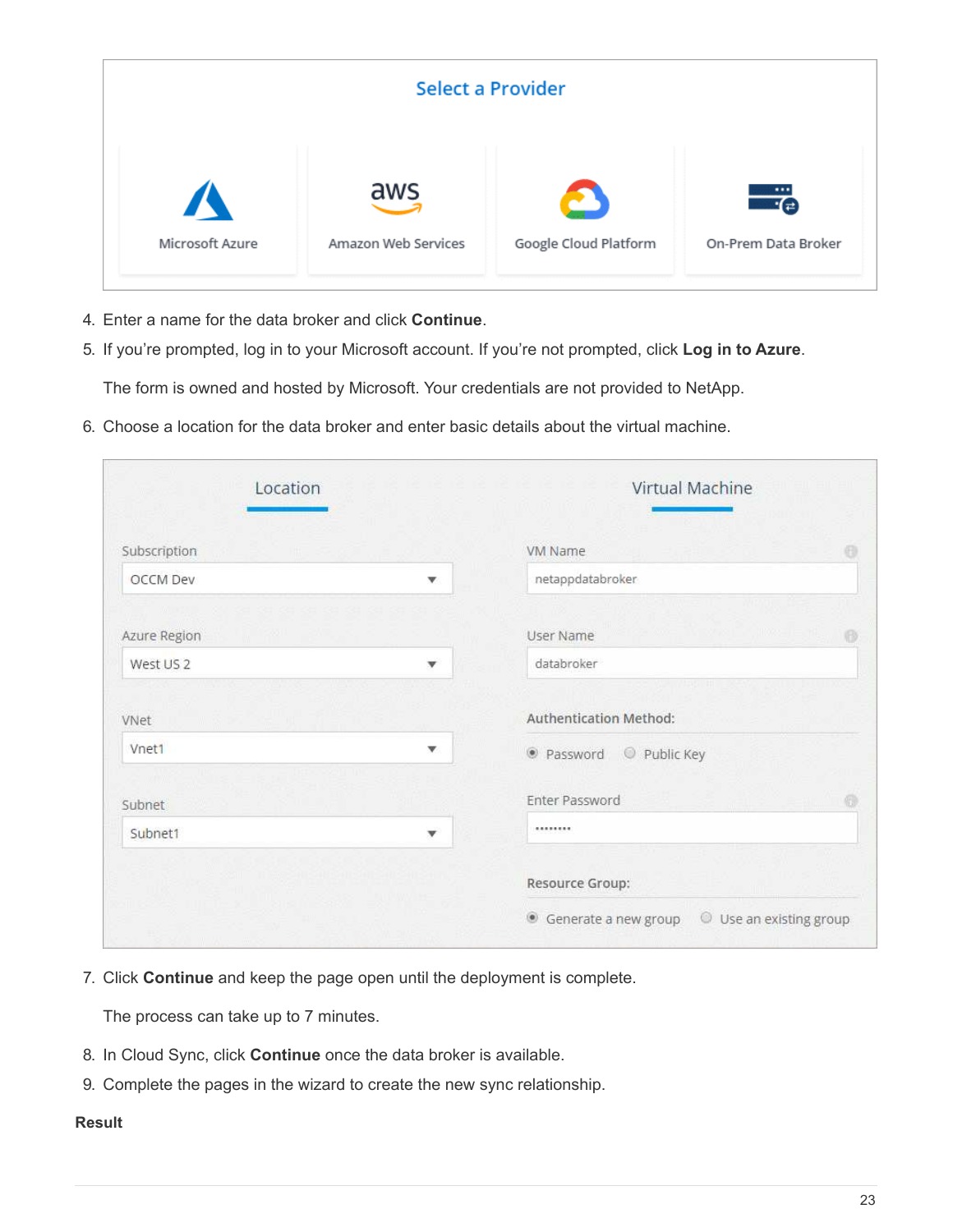You have deployed a data broker in Azure and created a new sync relationship. You can use this data broker with additional sync relationships.

# **Getting a message about needing admin consent?**

If Microsoft notifies you that admin approval is required because Cloud Sync needs permission to access resources in your organization on your behalf, then you have two options:

1. Ask your AD admin to provide you with the following permission:

In Azure, go to **Admin Centers > Azure AD > Users and Groups > User Settings** and enable **Users can consent to apps accessing company data on their behalf**.

2. Ask your AD admin to consent on your behalf to **CloudSync-AzureDataBrokerCreator** using the following URL (this is the admin consent endpoint):

https://login.microsoftonline.com/{FILL HERE YOUR TENANT ID}/v2.0/adminconsent?client\_id=8ee4ca3a-bafa-4831-97cc-5a38923cab85&redirect\_uri=https://cloudsync.netapp.com&scope=https://management.azure.com/u ser\_impersonationhttps://graph.microsoft.com/User.Read

As shown in the URL, our app URL is https://cloudsync.netapp.com and the application client ID is 8ee4ca3a-bafa-4831-97cc-5a38923cab85.

## <span id="page-25-0"></span>**Installing the data broker in Google Cloud Platform**

When you create a sync relationship, choose the GCP Data Broker option to deploy the data broker software on a new virtual machine instance in a VPC. Cloud Sync guides you through the installation process, but the requirements and steps are repeated on this page to help you prepare for installation.

You also have the option to install the data broker on an existing Linux host in the cloud or on your premises. [Learn more.](#page-27-0)

### **Supported GCP regions**

All regions are supported.

### **Networking requirements**

• The data broker needs an outbound internet connection so it can poll the Cloud Sync service for tasks over port 443.

When Cloud Sync deploys the data broker in GCP, it creates a security group that enables the required outbound communication.

If you need to limit outbound connectivity, see [the list of endpoints that the data broker contacts.](#page-17-0)

• NetApp recommends configuring the source, target, and data broker to use a Network Time Protocol (NTP) service. The time difference between the three components should not exceed 5 minutes.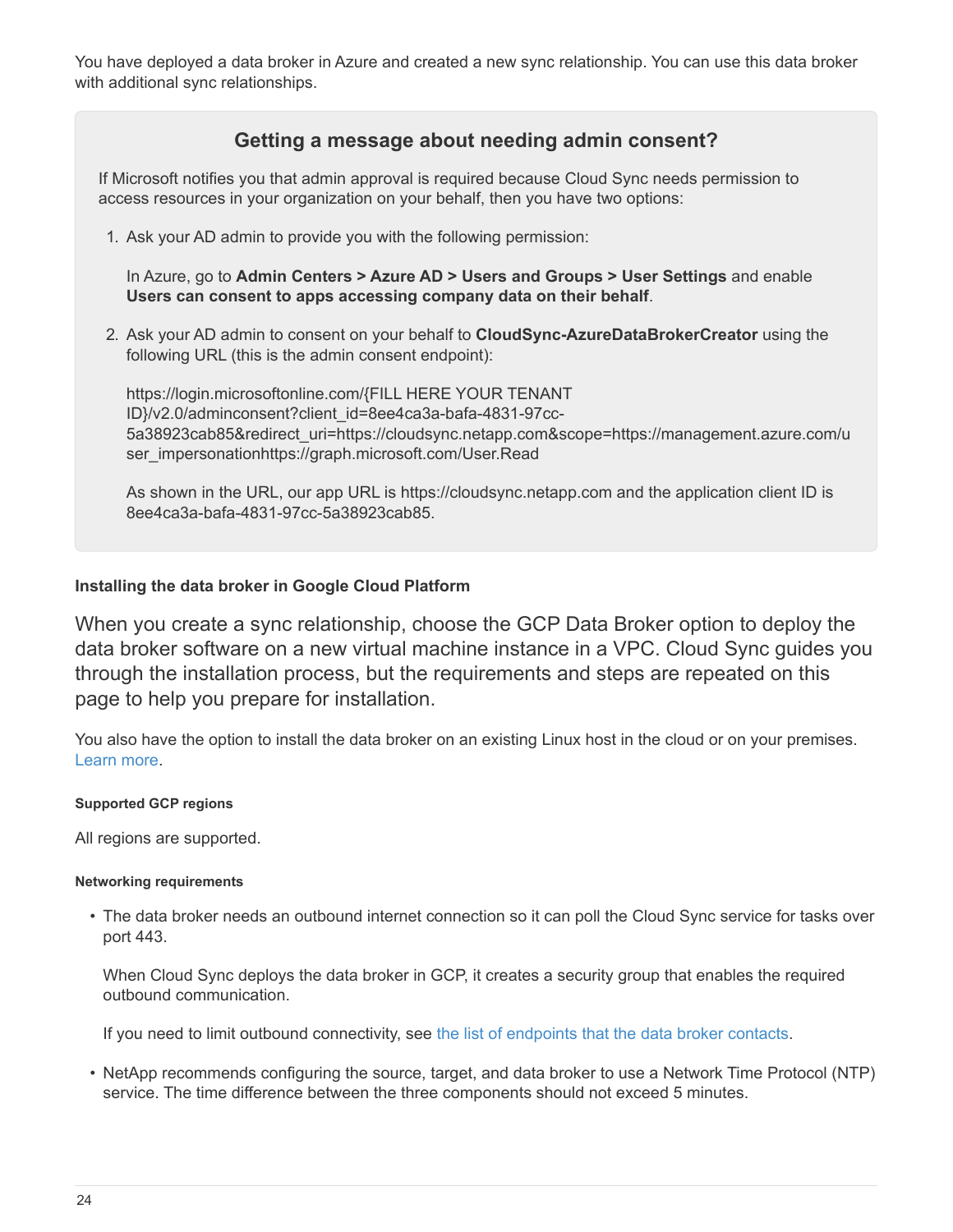### **Permissions required to deploy the data broker in GCP**

Ensure that the GCP user who deploys the data broker has the following permissions:

- compute.networks.list
- compute.regions.list
- deploymentmanager.deployments.create
- deploymentmanager.deployments.delete
- deploymentmanager.operations.get
- iam.serviceAccounts.list

#### **Permissions required for the service account**

When you deploy the data broker, you need to select a service account that has the following permissions:

- logging.logEntries.create
- resourcemanager.projects.get
- storage.buckets.get
- storage.buckets.list
- storage.objects.\*

#### **Installing the data broker**

You can install a data broker in GCP when you create a sync relationship.

### **Steps**

- 1. Click **Create New Sync**.
- 2. On the **Define Sync Relationship** page, choose a source and target and click **Continue**.

Complete the steps until you reach the **Data Broker** page.

3. On the **Data Broker** page, click **Create Data Broker** and then select **Google Cloud Platform**.

If you already have a data broker, you'll need to click the  $\Box$  icon first.

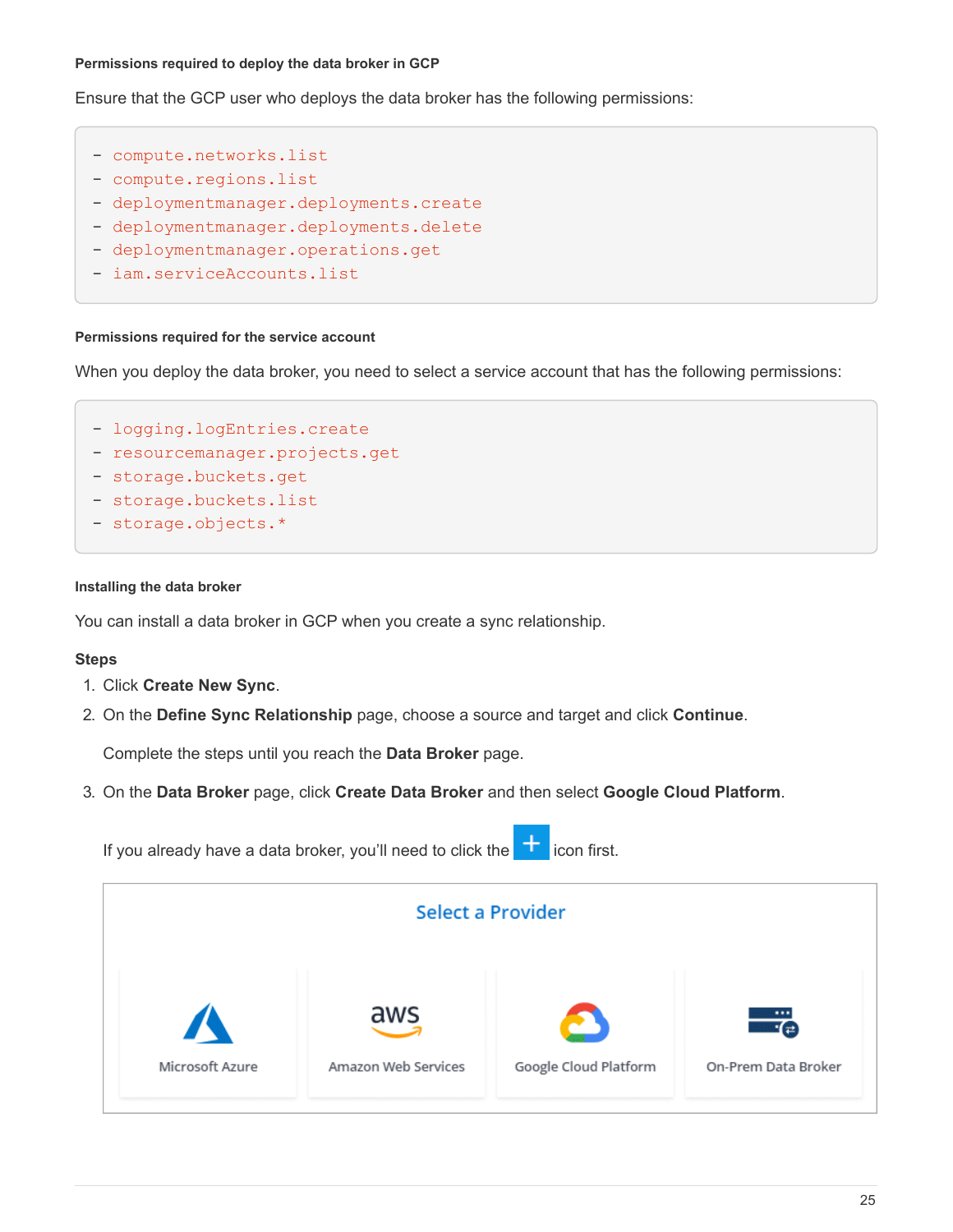- 4. Enter a name for the data broker and click **Continue**.
- 5. If you're prompted, log in with your Google account.

The form is owned and hosted by Google. Your credentials are not provided to NetApp.

6. Select a project and service account and then choose a location for the data broker.

| <b>Basic Settings</b>                                    |                          |                                                |  |  |  |
|----------------------------------------------------------|--------------------------|------------------------------------------------|--|--|--|
| Project                                                  |                          | Location                                       |  |  |  |
| Project                                                  |                          | Region                                         |  |  |  |
| OCCM-Dev                                                 | $\overline{\phantom{a}}$ | us-west1<br>▼                                  |  |  |  |
| Service Account<br>test                                  | $\overline{\phantom{a}}$ | Zone<br>us-west1-a<br>$\overline{\phantom{a}}$ |  |  |  |
| Select a Service Account that includes these permissions |                          | VPC<br>default<br>$\overline{\phantom{a}}$     |  |  |  |
|                                                          |                          | Subnet<br>default<br>$\overline{\phantom{a}}$  |  |  |  |

7. Once the data broker is available, click **Continue** in Cloud Sync.

The instance takes approximately 5 to 10 minutes to deploy. You can monitor the progress from the Cloud Sync service, which automatically refreshes when the instance is available.

8. Complete the pages in the wizard to create the new sync relationship.

## **Result**

You've deployed a data broker in GCP and created a new sync relationship. You can use this data broker with additional sync relationships.

# <span id="page-27-0"></span>**Installing the data broker on a Linux host**

When you create a sync relationship, choose the On-Prem Data Broker option to install the data broker software on an on-premises Linux host, or on an existing Linux host in the cloud. Cloud Sync guides you through the installation process, but the requirements and steps are repeated on this page to help you prepare for installation.

## **Linux host requirements**

# • **Operating system**:

- CentOS 7.0, 7.7, and 8.0
- Red Hat Enterprise Linux 7.7 and 8.0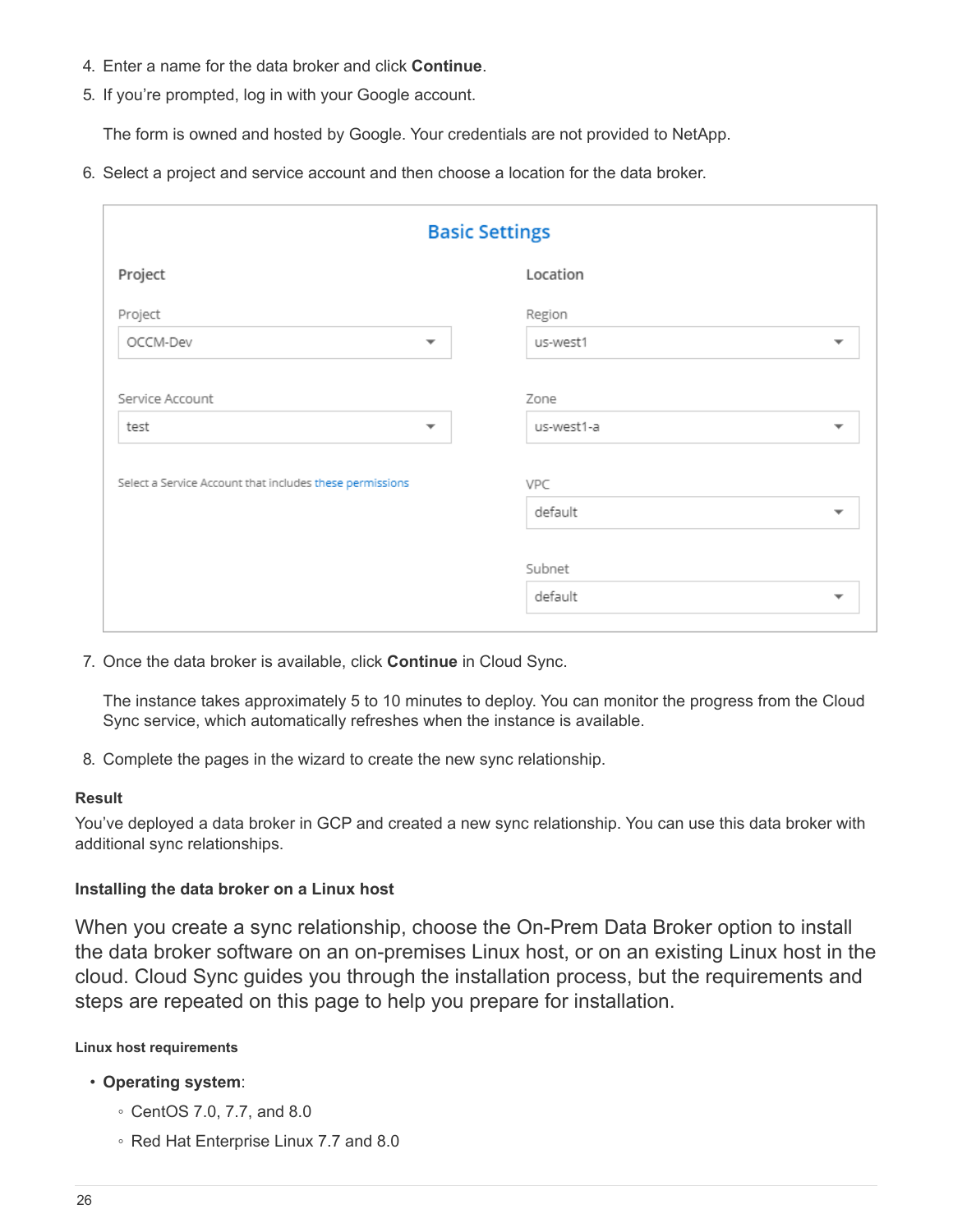- Ubuntu Server 18.04 LTS
- SUSE Linux Enterprise Server 15 SP1

The command yum update all must be run on the host before you install the data broker.

A Red Hat Enterprise Linux system must be registered with Red Hat Subscription Management. If it is not registered, the system cannot access repositories to update required 3rd party software during installation.

- **RAM**: 16 GB
- **CPU**: 4 cores
- **Free disk space**: 10 GB
- **SELinux**: We recommend that you disable [SELinux](https://selinuxproject.org/) on the host.

SELinux enforces a policy that blocks data broker software updates and can block the data broker from contacting endpoints required for normal operation.

• **OpenSSL**: OpenSSL must be installed on the Linux host.

## **Networking requirements**

- The Linux host must have a connection to the source and target.
- The file server must allow the Linux host to access the exports.
- Port 443 must be open on the Linux host for outbound traffic to AWS (the data broker constantly communicates with the Amazon SQS service).
- NetApp recommends configuring the source, target, and data broker to use a Network Time Protocol (NTP) service. The time difference between the three components should not exceed 5 minutes.

## <span id="page-28-0"></span>**Enabling access to AWS**

If you plan to use the data broker with a sync relationship that includes an S3 bucket, then you should prepare the Linux host for AWS access. When you install the data broker, you'll need to provide AWS keys for an AWS user that has programmatic access and specific permissions.

## **Steps**

- 1. Create an IAM policy using [this NetApp-provided policy](https://s3.amazonaws.com/metadata.datafabric.io/docs/on_prem_iam_policy.json). [View AWS instructions](https://docs.aws.amazon.com/IAM/latest/UserGuide/access_policies_create.html).
- 2. Create an IAM user that has programmatic access. [View AWS instructions](https://docs.aws.amazon.com/IAM/latest/UserGuide/id_users_create.html).

Be sure to copy the AWS keys because you need to specify them when you install the data broker software.

## <span id="page-28-1"></span>**Enabling access to Google Cloud**

If you plan to use the data broker with a sync relationship that includes a Google Cloud Storage bucket, then you should prepare the Linux host for GCP access. When you install the data broker, you'll need to provide a key for a service account that has specific permissions.

# **Steps**

- 1. Create a GCP service account that has Storage Admin permissions, if you don't already have one.
- 2. Create a service account key saved in JSON format. [View GCP instructions.](https://cloud.google.com/iam/docs/creating-managing-service-account-keys#creating_service_account_keys)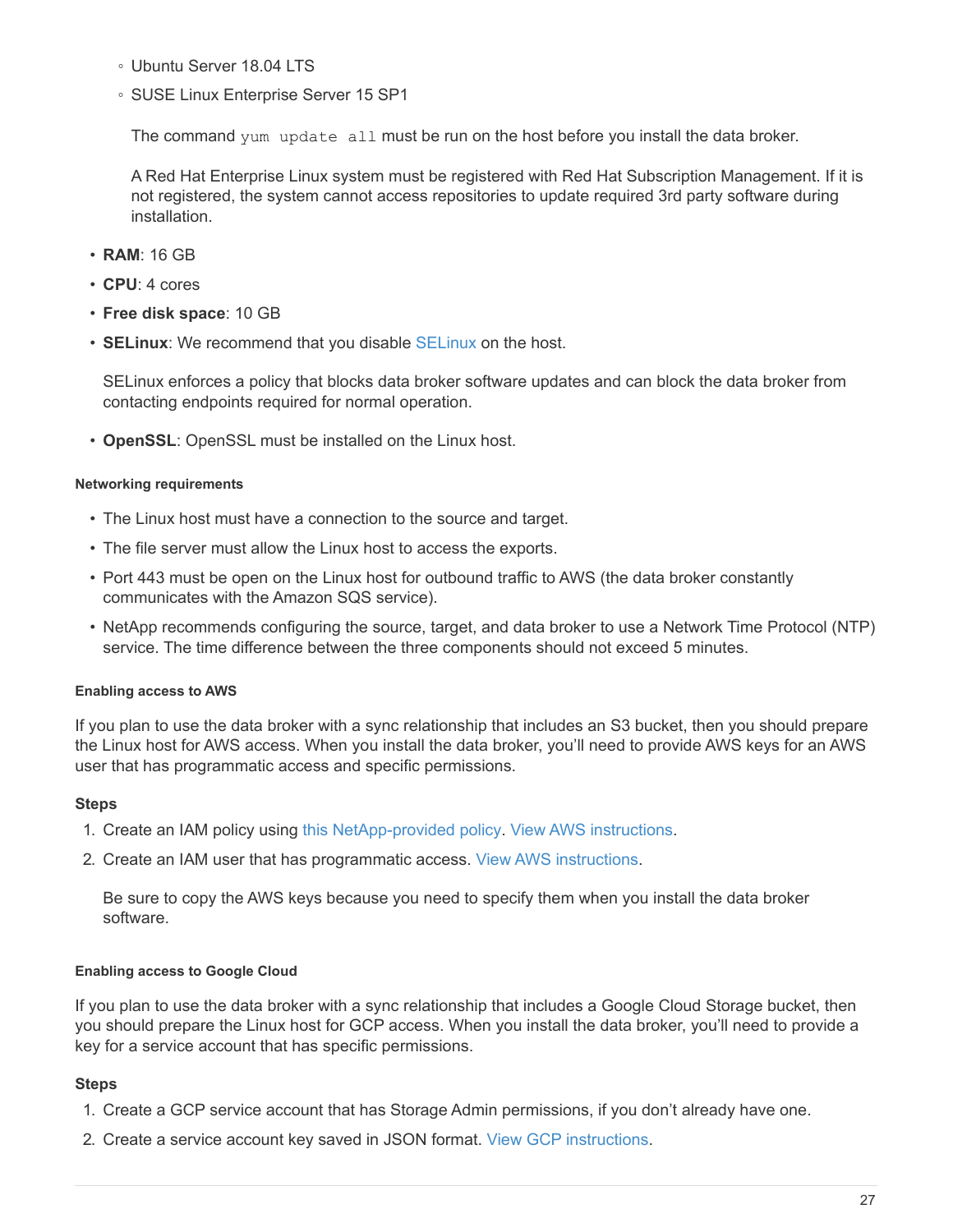The file should contain at least the following properties: "project id", "private key", and "client email"



When you create a key, the file gets generated and downloaded to your machine.

3. Save the JSON file to the Linux host.

### **Enabling access to Microsoft Azure**

Access to Azure is defined per relationship by providing a storage account and a connection string in the Sync Relationship wizard.

#### **Installing the data broker**

You can install a data broker on a Linux host when you create a sync relationship.

### **Steps**

- 1. Click **Create New Sync**.
- 2. On the **Define Sync Relationship** page, choose a source and target and click **Continue**.

Complete the steps until you reach the **Data Broker** page.

3. On the **Data Broker** page, click **Create Data Broker** and then select **On-Prem Data Broker**.

If you already have a data broker, you'll need to click the  $\Box$  icon first.





Even though the option is labeled *On-Prem* **Data Broker**, it applies to a Linux host on your premises or in the cloud.

4. Enter a name for the data broker and click **Continue**.

The instructions page loads shortly. You'll need to follow these instructions—they include a unique link to download the installer.

- 5. On the instructions page:
	- a. Select whether to enable access to **AWS**, **Google Cloud**, or both.
	- b. Select an installation option: **No proxy**, **Use proxy server**, or **Use proxy server with authentication**.
	- c. Use the commands to download and install the data broker.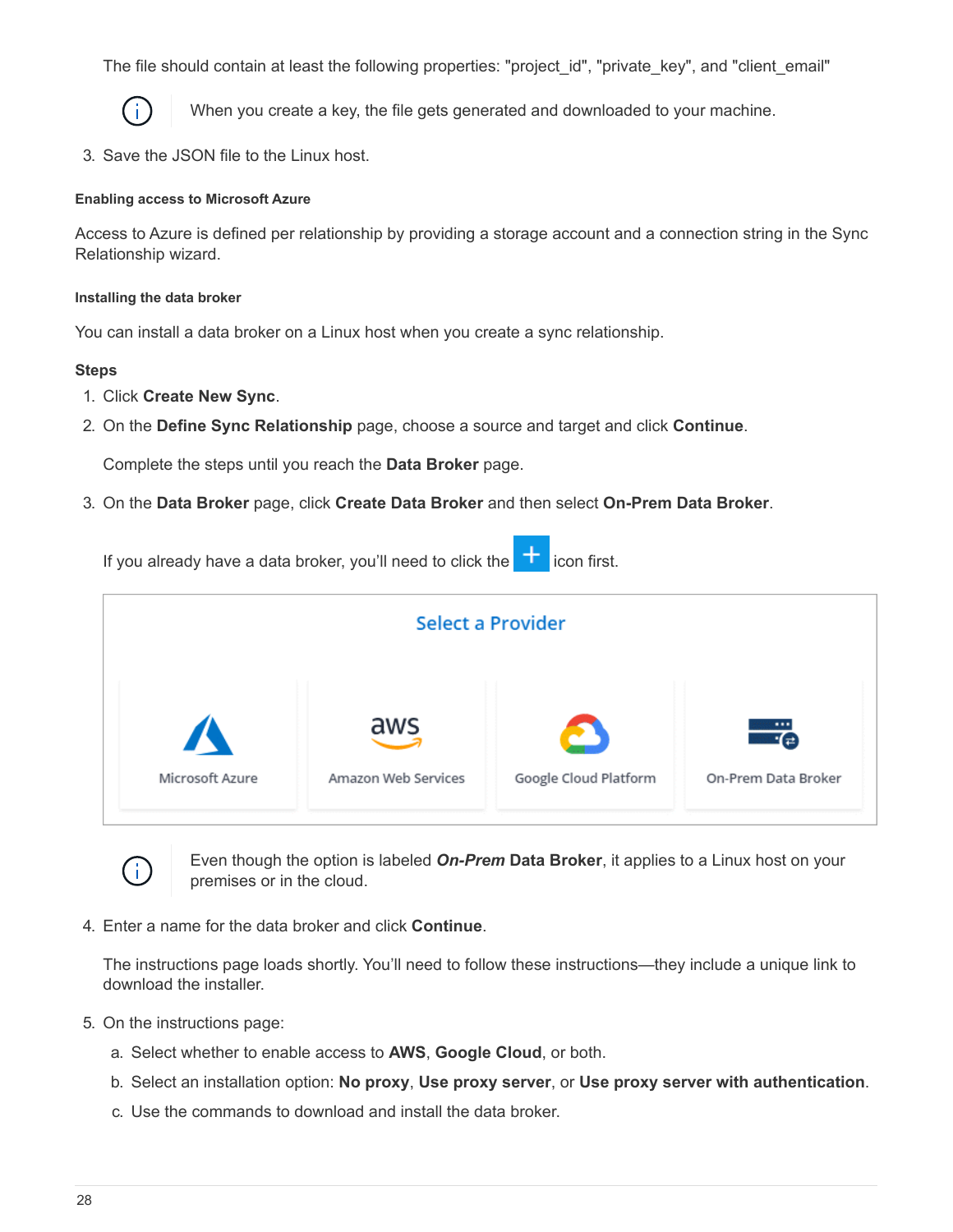The following steps provide details about each possible installation option. Follow the instructions page to get the exact command based on your installation option.

- d. Download the installer:
	- No proxy:

curl <URI> -o data\_broker\_installer.sh

▪ Use proxy server:

curl <URI> -o data\_broker\_installer.sh -x <proxy\_host>:<proxy\_port>

▪ Use proxy server with authentication:

```
curl <URI> -o data_broker_installer.sh -x
<proxy_username>:<proxy_password>@<proxy_host>:<proxy_port>
```
### **URI**

Cloud Sync displays the URI of the installation file on the instructions page, which loads when you follow the prompts to deploy the On-Prem Data Broker. That URI isn't repeated here because the link is generated dynamically and can be used only once. [Follow these steps to](#page-21-1) [obtain the URI from Cloud Sync.](#page-21-1)

e. Switch to superuser, make the installer executable and install the software:



Each command listed below includes parameters for AWS access and GCP access. Follow the instructions page to get the exact command based on your installation option.

▪ No proxy configuration:

```
sudo -s
chmod +x data_broker_installer.sh
./data broker installer.sh -a <aws access key> -s <aws secret key> -g
<absolute_path_to_the_json_file>
```
▪ Proxy configuration:

```
sudo -s
chmod +x data_broker_installer.sh
./data broker installer.sh -a <aws access key> -s <aws secret key> -g
<absolute path to the json file> -h <proxy host> -p <proxy port>
```
**• Proxy configuration with authentication:** 

```
sudo -s
chmod +x data_broker_installer.sh
./data broker installer.sh -a <aws access key> -s <aws secret key> -g
<absolute_path_to_the_json_file> -h <proxy_host> -p <proxy_port> -u
<proxy_username> -w <proxy_password>
```
### **AWS keys**

These are the keys for the user that you should have prepared [following these steps](#page-28-0). The AWS keys are stored on the data broker, which runs in your on-premises or cloud network. NetApp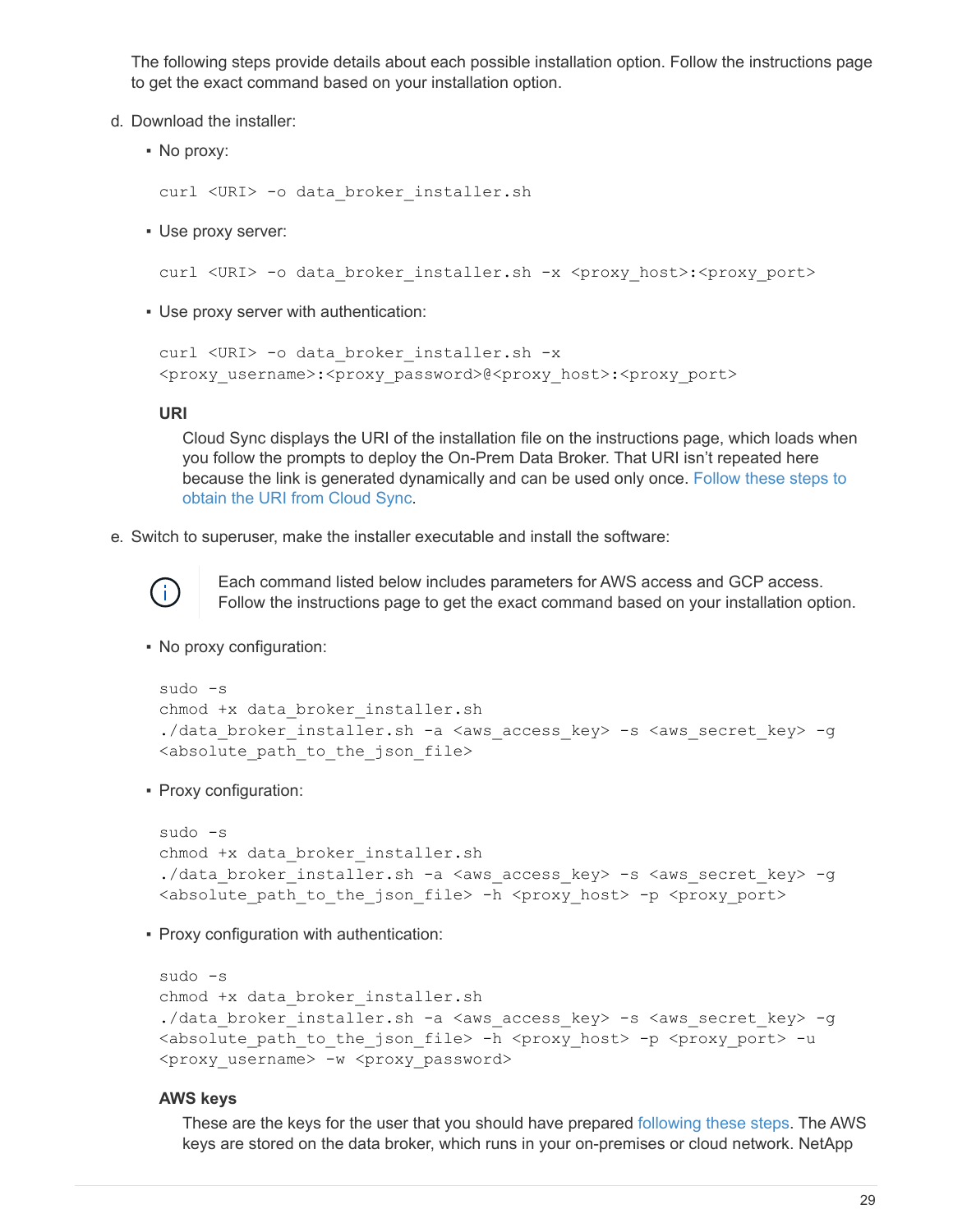doesn't use the keys outside of the data broker.

# **JSON file**

This is the JSON file that contains a service account key that you should have prepared [following these steps.](#page-28-1)

- 6. Once the data broker is available, click **Continue** in Cloud Sync.
- 7. Complete the pages in the wizard to create the new sync relationship.

# <span id="page-31-0"></span>**Creating a sync relationship**

When you create a sync relationship, the Cloud Sync service copies files from the source to the target. After the initial copy, the service syncs any changed data every 24 hours.

The steps below provide an example that shows how to set up a sync relationship from an NFS server to an S3 bucket.

# **Steps**

- 1. In Cloud Manager, click **Sync**.
- 2. On the **Define Sync Relationship** page, choose a source and target.

The following steps provide an example of how to create a sync relationship from an NFS server to an S3 bucket.



- 3. On the **NFS Server** page, enter the IP address or fully qualified domain name of the NFS server that you want to sync to AWS.
- 4. On the **Data Broker** page, follow the prompts to create a data broker virtual machine in AWS, Azure, or Google Cloud Platform, or to install the data broker software an existing Linux host.

For more details, refer to the following pages:

- [Installing the data broker in AWS](#page-20-0)
- [Installing the data broker in Azure](#page-23-0)
- [Installing the data broker in GCP](#page-25-0)
- [Installing the data broker on a Linux host](#page-27-0)
- 5. After you install the data broker, click **Continue**.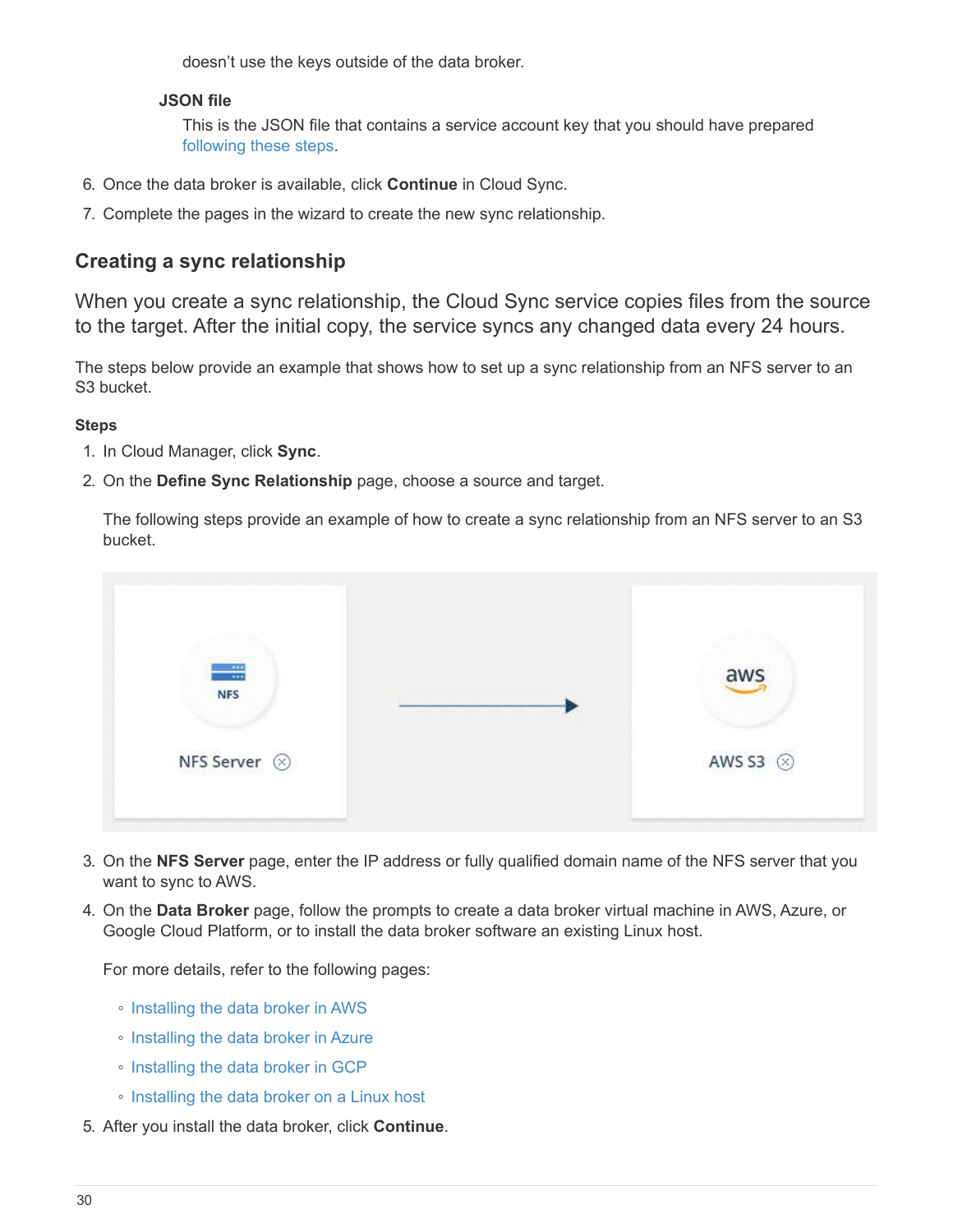The following image shows a successfully deployed data broker in AWS:

|                            |                                           | Select a NetApp Data Broker        |                                       |
|----------------------------|-------------------------------------------|------------------------------------|---------------------------------------|
| NetApp Data Brokers        |                                           |                                    |                                       |
| aws<br>name                |                                           |                                    | $\vee$ ) Active                       |
| US West (Oregon)<br>Region | 10.60.21.0/25   vpc-3c46c059<br>VPC       | 10.60.21.5<br>Private IP           | 5f5002eecf378e000a560988<br>Broker ID |
| us-west-2c                 | 10.60.21.0/25   subnet-e7f526be<br>Sübnet | i-0fc5c97e2f5f22c20<br>Instance ID |                                       |

6. On the **Directories** page, select a top-level directory or subdirectory.

If Cloud Sync is unable to retrieve the exports, click **Add Export Manually** and enter the name of an NFS export.



If you want to sync more than one directory on the NFS server, then you must create additional sync relationships after you are done.

- 7. On the **AWS S3 Bucket** page, select a bucket:
	- Drill down to select an existing folder within the bucket or to select a new folder that you create inside the bucket.
	- Click **Add to the list** to select an S3 bucket that is not associated with your AWS account. [Specific](#page-6-0) [permissions must be applied to the S3 bucket.](#page-6-0)
- 8. On the **Bucket Setup** page, set up the bucket:
	- Choose whether to enable S3 bucket encryption and then select an AWS KMS key, enter the ARN of a KMS key, or select AES-256 encryption.
	- Select an S3 storage class. [View the supported storage classes.](#page-6-0)

|                                     | <b>Bucket Setup</b> |   |
|-------------------------------------|---------------------|---|
| Selected S3 bucket:                 |                     |   |
| appsinstall                         |                     | × |
| O + Activate S3 Bucket Encryption   | S3 Storage Class    |   |
|                                     |                     |   |
| Encryption type:                    | Standard            | v |
| AWS KMS encryption: select a key    |                     |   |
| AWS KMS encryption: select a key    | $\frac{1}{2}$       |   |
| AWS KMS encryption: enter a key ARN |                     |   |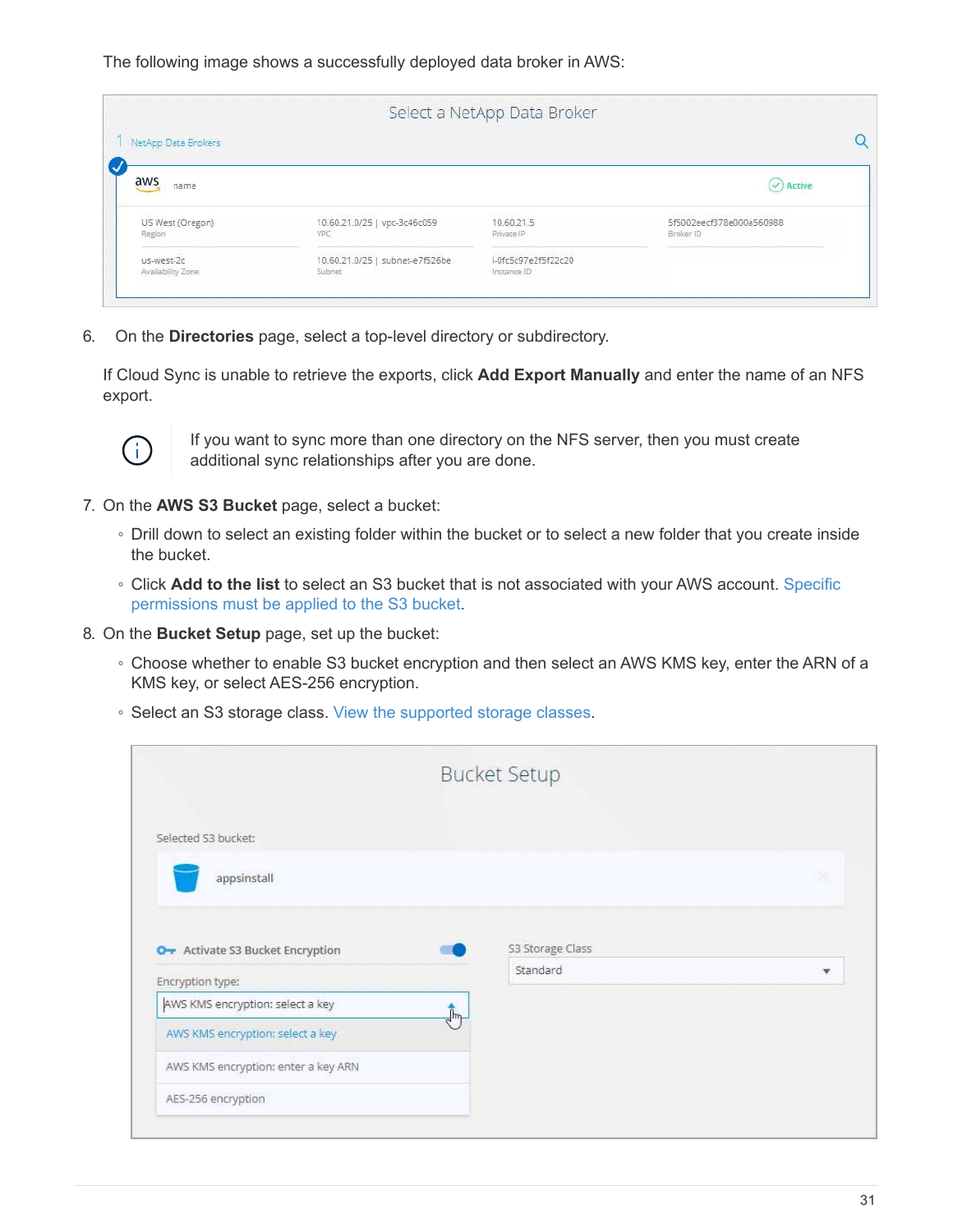9. On the **Settings** page, define how source files and folders are synced and maintained in the target location:

# **Schedule**

Choose a recurring schedule for future syncs or turn off the sync schedule. You can schedule a relationship to sync data as often as every 1 minute.

## **Retries**

Define the number of times that Cloud Sync should retry to sync a file before skipping it.

# **Recently Modified Files**

Choose to exclude files that were recently modified prior to the scheduled sync.

# **Delete Files on Source**

Choose to delete files from the source location after Cloud Sync copies the files to the target location. This option includes the risk of data loss because the source files are deleted after they're copied.

If you enable this option, you also need to change a parameter in the local.json file on the data broker. Open the file and change the parameter named *workers.transferrer.delete-on-source* to **true**.

# **Delete Files on Target**

Choose to delete files from the target location, if they were deleted from the source. The default is to never deletes files from the target location.

# **Object tagging**

When AWS S3 is the target in a sync relationship, Cloud Sync tags S3 objects with metadata that's relevant to the sync operation. You can disable tagging of S3 objects, if it's not desired in your environment. There's no impact to Cloud Sync if you disable tagging—Cloud Sync just stores the sync metadata in a different way.

# **File Types**

Define the file types to include in each sync: files, directories, and symbolic links.

# **Exclude File Extensions**

Specify file extensions to exclude from the sync by typing the file extension and pressing **Enter**. For example, type *log* or *.log* to exclude \*.log files. A separator isn't required for multiple extensions. The following video provides a short demo:

► [https://docs.netapp.com/us-en/occm38//media/video\\_file\\_extensions.mp4](https://docs.netapp.com/us-en/occm38//media/video_file_extensions.mp4) *(video)*

# **File Size**

Choose to sync all files regardless of their size or just files that are in a specific size range.

# **Date Modified**

Choose all files regardless of their last modified date, files modified after a specific date, before a specific date, or between a time range.

10. On the **Relationship Tags** page, enter up to 9 relationship tags and then click **Continue**.

The Cloud Sync service assigns the tags to each object that it syncs to the S3 bucket.

11. Review the details of the sync relationship and then click **Create Relationship**.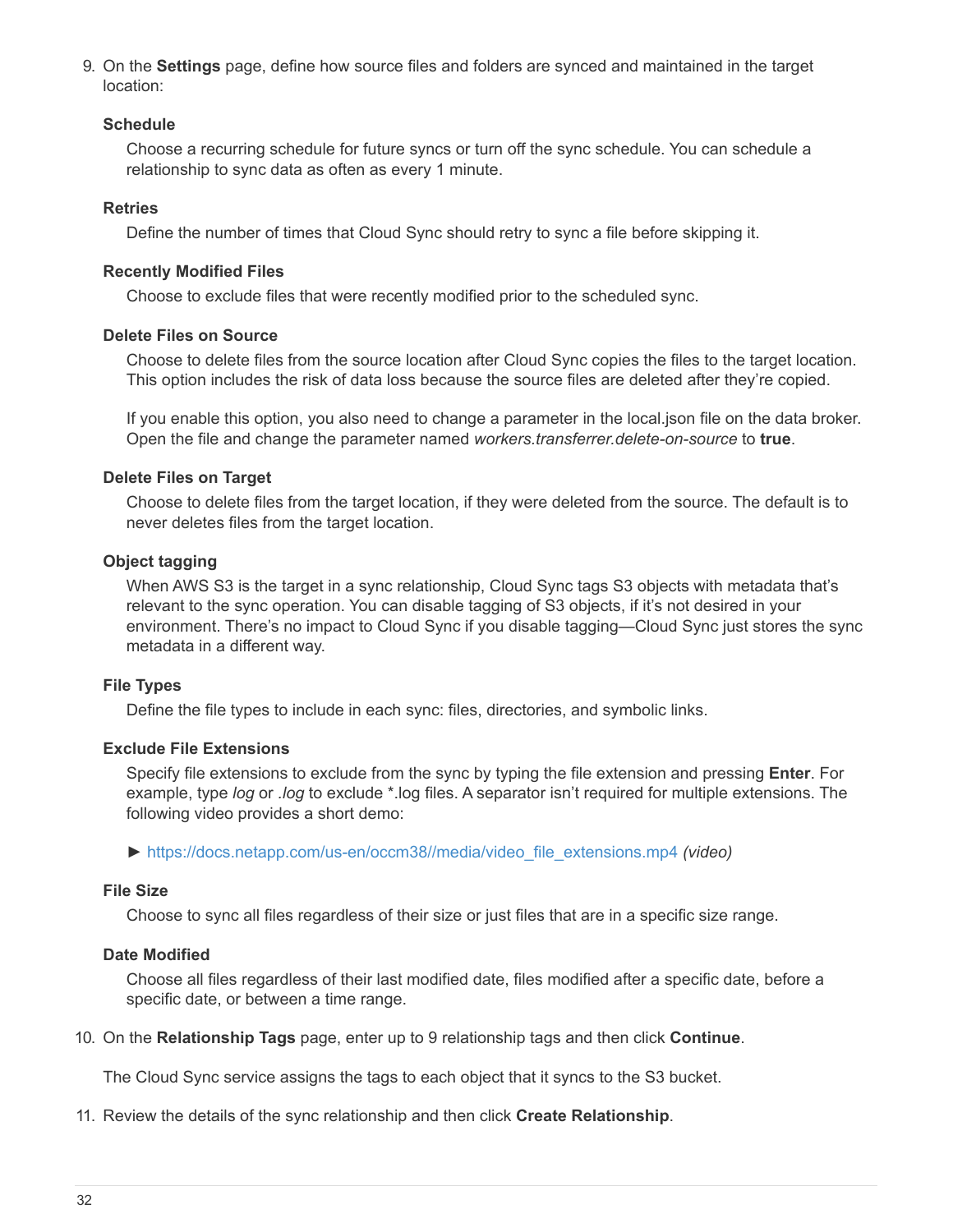# **Result**

Cloud Sync starts syncing data between the source and target.

# <span id="page-34-0"></span>**Paying for sync relationships after your free trial ends**

There are two ways to pay for sync relationships after your 14-day free trial ends. The first option is to subscribe from AWS or Azure to pay-as-you-go or to pay annually. The second option is to purchase licenses directly from NetApp.

You can use licenses from NetApp with an AWS or Azure subscription. For example, if you have 25 sync relationships, you can pay for the first 20 sync relationships using a license and then pay-as-you-go from AWS or Azure with the remaining 5 sync relationships.

[Learn more about how licenses work](#page-2-1).

# **What if I don't immediately pay after my free trial ends?**

You won't be able to create any additional relationships. Existing relationships are not deleted, but you cannot make any changes to them until you subscribe or enter a license.

# **Subscribing from AWS**

AWS enables you to pay-as-you-go or to pay annually.

### **Steps to pay-as-you-go**

- 1. Click **Sync > Licensing**.
- 2. Select **AWS**
- 3. Click **Subscribe** and then click **Continue**.
- 4. Subscribe from the AWS Marketplace, and then log back in to the Cloud Sync service to complete the registration.

The following video shows the process:

► [https://docs.netapp.com/us-en/occm38//media/video\\_cloud\\_sync\\_registering.mp4](https://docs.netapp.com/us-en/occm38//media/video_cloud_sync_registering.mp4) *(video)*

## **Steps to pay annually**

- 1. [Go to the AWS Marketplace page.](https://aws.amazon.com/marketplace/pp/B06XX5V3M2)
- 2. Click **Continue to Subscribe**.
- 3. Select your contract options and click **Create contract**.

## **Subscribing from Azure**

Azure enables you to pay-as-you-go or to pay annually.

# **What you'll need**

An Azure user account that has Contributor or Owner permissions in the relevant subscription.

### **Steps**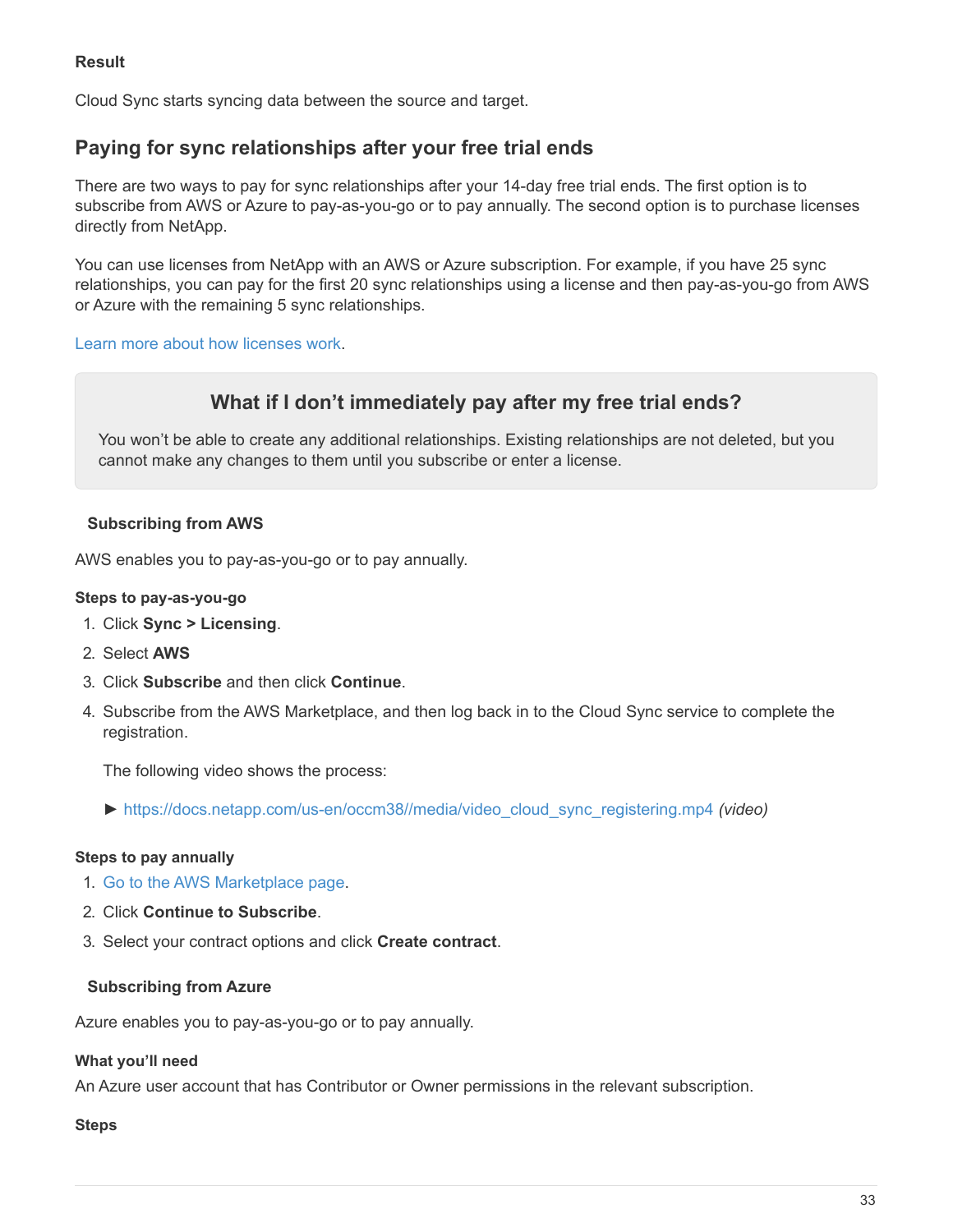- 1. Click **Sync > Licensing**.
- 2. Select **Azure**.
- 3. Click **Subscribe** and then click **Continue**.
- 4. In the Azure portal, click **Create**, select your options, and click **Subscribe**.

Select **Monthly** to pay by the hour, or **Yearly** to pay for a year up front.

- 5. When deployment is complete, click the name of the SaaS resource in the notification pop-up.
- 6. Click **Configure Account** to return to Cloud Sync.

The following video shows the process:

► [https://docs.netapp.com/us-en/occm38//media/video\\_cloud\\_sync\\_registering\\_azure.mp4](https://docs.netapp.com/us-en/occm38//media/video_cloud_sync_registering_azure.mp4) *(video)*

# **Purchasing licenses from NetApp and adding them to Cloud Sync**

To pay for your sync relationships up front, you must purchase one or more licenses and add them to the Cloud Sync service.

# **Steps**

- 1. Purchase a license by [contacting NetApp.](mailto:ng-cloudsync-contact@netapp.com?subject=Cloud%20Sync%20Service%20-%20BYOL%20License%20Purchase%20Request)
- 2. In Cloud Manager, click **Sync > Licensing**.
- 3. Click **Add License** and add the license.

# <span id="page-35-0"></span>**Tutorials**

# <span id="page-35-2"></span>**Copying ACLs between SMB shares**

Cloud Sync can copy access control lists (ACLs) between a source SMB share and a target SMB share. If needed, you can manually preserve the ACLs yourself by using robocopy.

# **Choices**

- [Set up Cloud Sync to automatically copy ACLs](#page-35-1)
- [Manually copy the ACLs yourself](#page-36-0)

# <span id="page-35-1"></span>**Setting up Cloud Sync to copy ACLs between SMB servers**

Copy ACLs between SMB servers by enabling a setting when you create a relationship or after you create a relationship.

Note that this feature is available for new sync relationships created after the 23 Feb 2020 release. If you'd like to use this feature with existing relationships created prior to that date, then you'll need to recreate the relationship.

# **What you'll need**

- A new sync relationship or an existing sync relationship created after the 23 Feb 2020 release.
- Any type of data broker.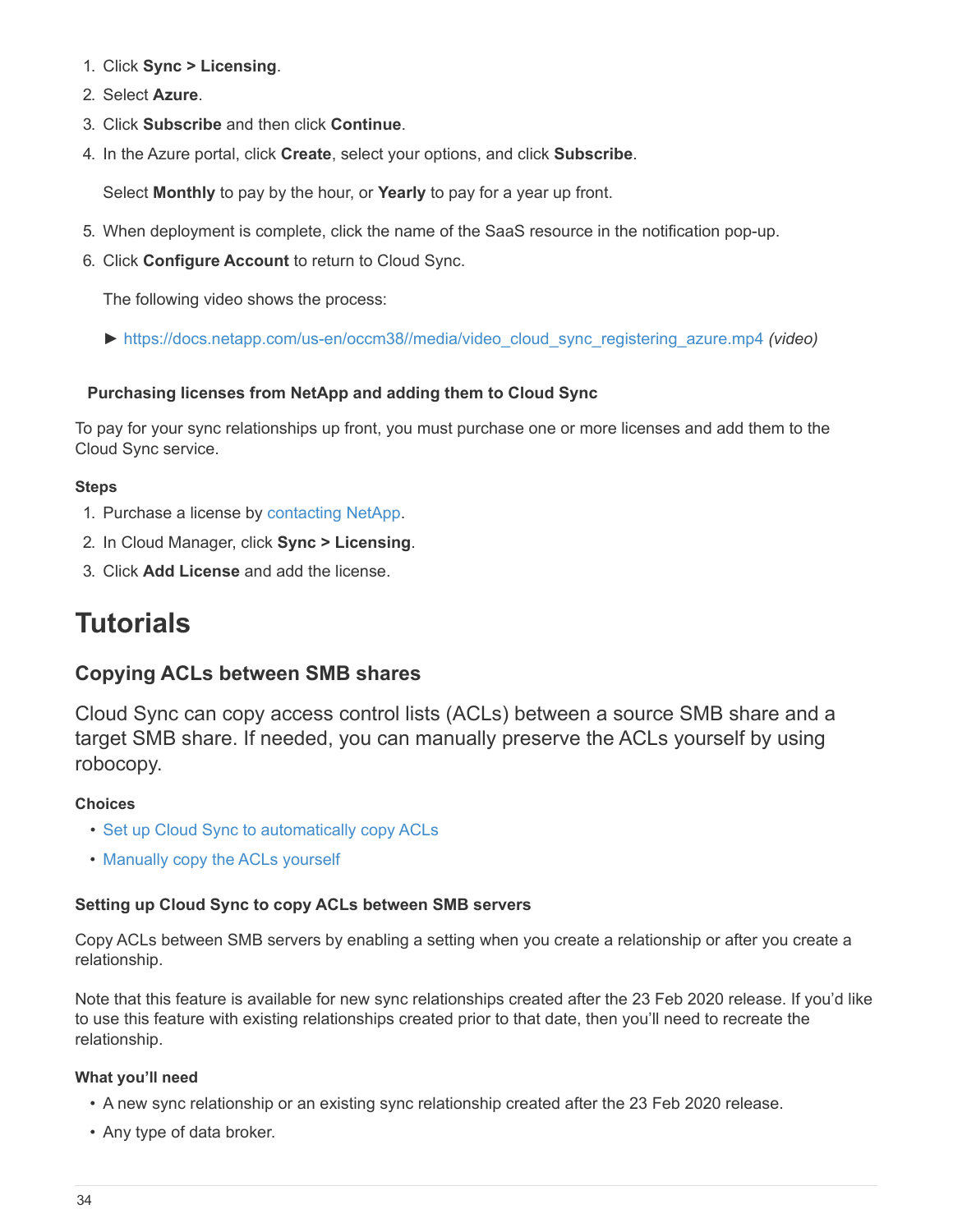This feature works with *any* type of data broker: the AWS, Azure, Google Cloud Platform, or on-prem data broker. The on-prem data broker can run [any supported operating system](#page-27-0).

# **Steps for a new relationship**

- 1. From Cloud Sync, click **Create New Sync**.
- 2. Drag and drop **SMB Server** to the source and target and click **Continue**.
- 3. On the **SMB Server** page:
	- a. Enter a new SMB server or select an existing server and click **Continue**.
	- b. Enter credentials for the SMB server.
	- c. Select **Copy Access Control Lists to the target** and click **Continue**.

|                                                                             |                                                                | Select an SMB Source |                   |  |
|-----------------------------------------------------------------------------|----------------------------------------------------------------|----------------------|-------------------|--|
|                                                                             |                                                                | SMB Version : 2.1 ▼  |                   |  |
| Selected SMB Server:<br>$\frac{1}{2}$<br>10.20.30.152<br>SMB                |                                                                |                      |                   |  |
| Define SMB Credentials:                                                     |                                                                |                      |                   |  |
| User Name                                                                   | Password                                                       |                      | Domain (Optional) |  |
| user1                                                                       |                                                                |                      |                   |  |
| <b>ACL - Access Control List</b><br>Copy Access Control Lists to the target |                                                                |                      |                   |  |
| Notice: Copying ACLs can affect sync performance.                           | You can change this setting after you create the relationship. |                      |                   |  |

4. Follow the remaining prompts to create the sync relationship.

## **Steps for an existing relationship**

- 1. Hover over the sync relationship and click the action menu.
- 2. Click **Settings**.
- 3. Select **Copy Access Control Lists to the target**.
- 4. Click **Save Settings**.

## **Result**

When syncing data, Cloud Sync preserves the ACLs between the source and target SMB shares.

# <span id="page-36-0"></span>**Manually copying ACLs**

You can manually preserve ACLs between SMB shares by using the Windows robocopy command.

### **Steps**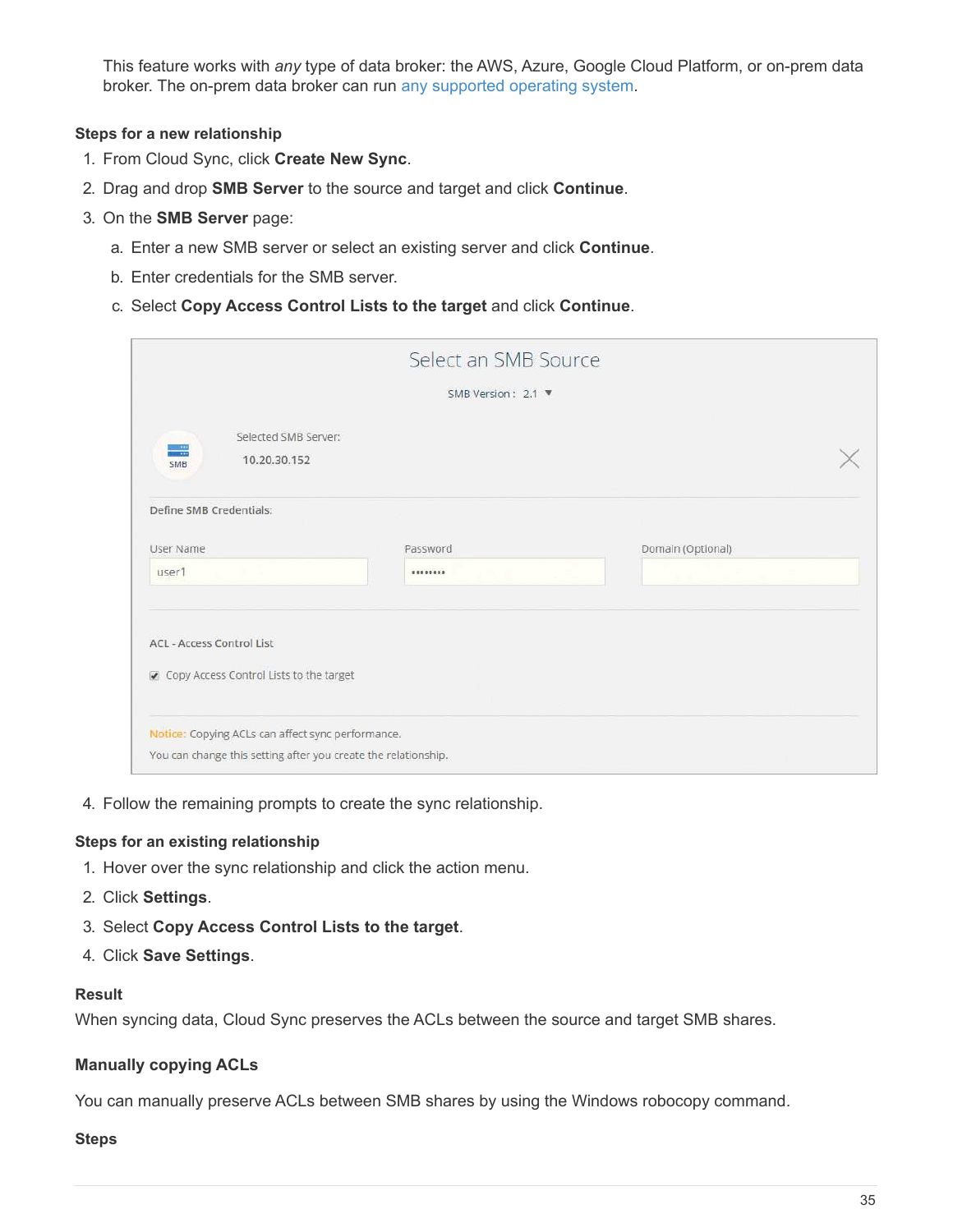- 1. Identify a Windows host that has full access to both SMB shares.
- 2. If either of the endpoints require authentication, use the **net use** command to connect to the endpoints from the Windows host.

You must perform this step before you use robocopy.

- 3. From Cloud Sync, create a new relationship between the source and target SMB shares or sync an existing relationship.
- 4. After the data sync is complete, run the following command from the Windows host to sync the ACLs and ownership:

```
robocopy /E /COPY:SOU /secfix [source] [target] /w:0 /r:0 /XD ~snapshots
/UNILOG:"[logfilepath]
```
Both *source* and *target* should be specified using the UNC format. For example: \\<server>\<share>\<path>

# <span id="page-37-0"></span>**Syncing NFS data using data-in-flight encryption**

If your business has strict security policies, you can sync NFS data using data-in-flight encryption. This feature is supported from an NFS server to another NFS server and from Azure NetApp Files to Azure NetApp Files.

For example, you might want to sync data between two NFS servers that are in different networks. Or you might need to securely transfer data on Azure NetApp Files across subnets or regions.

## **How data-in-flight encryption works**

Data-in-flight encryption encrypts NFS data when it's sent over the network between two data brokers. The following image shows a relationship between two NFS servers and two data brokers:



One data broker functions as the *initiator*. When it's time to sync data, it sends a connection request to the other data broker, which is the *listener*. That data broker listens for requests on port 443. You can use a different port, if needed, but be sure to check that the port is not in use by another service.

For example, if you sync data from an on-premises NFS server to a cloud-based NFS server, you can choose which data broker listens for the connection requests and which sends them.

Here's how in-flight encryption works: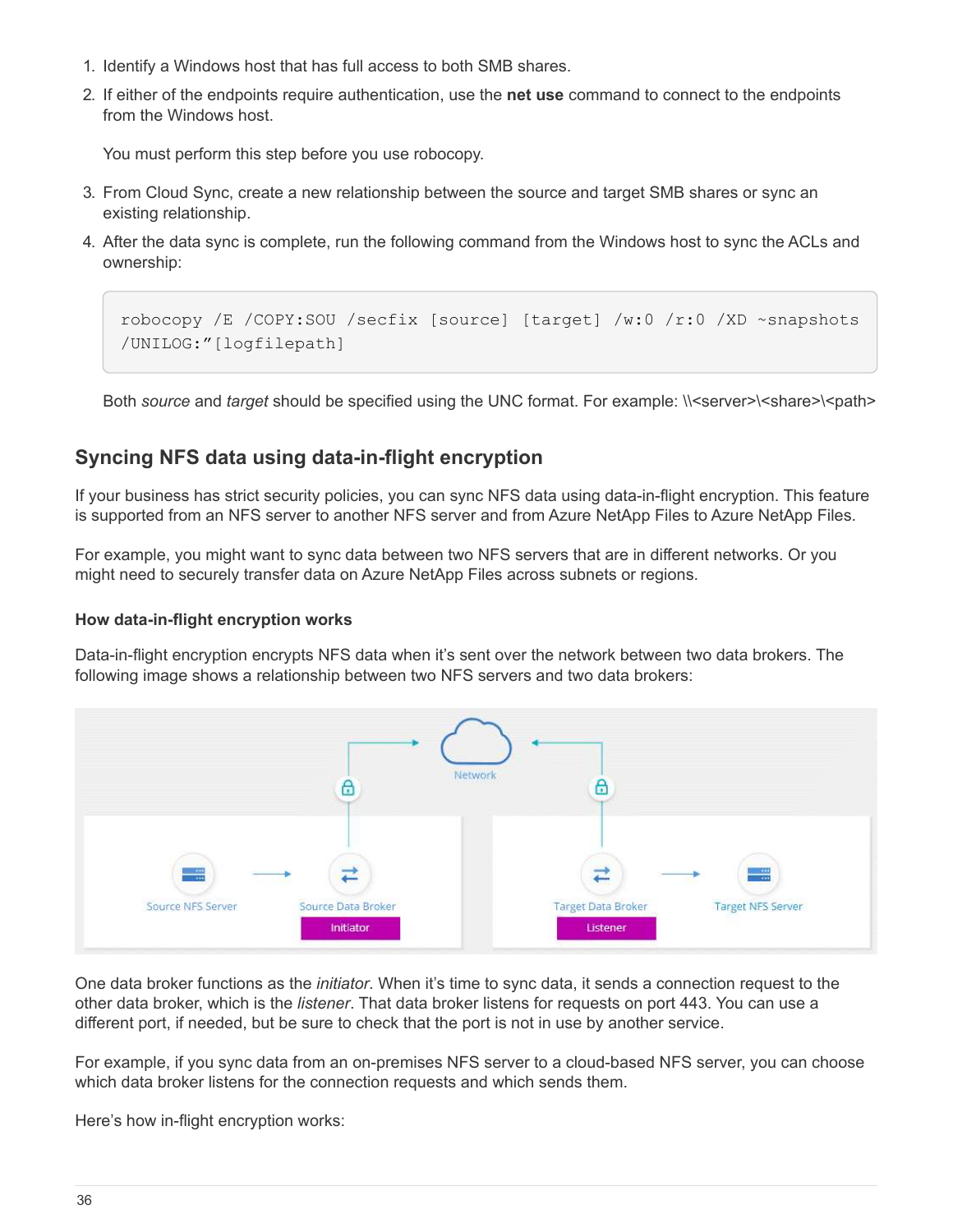- 1. After you create the sync relationship, the initiator starts an encrypted connection with the other data broker.
- 2. The source data broker encrypts data from the source using TLS 1.3.
- 3. It then sends the data over the network to the target data broker.
- 4. The target data broker decrypts the data before sending it to the target.
- 5. After the initial copy, the service syncs any changed data every 24 hours. If there is data to sync, the process starts with the initiator opening an encrypted connection with the other data broker.

If you prefer to sync data more frequently, [you can change the schedule after you create the relationship.](#page-41-0)

# **Supported NFS versions**

- For NFS servers, data-in-flight encryption is supported with NFS versions 3, 4.0, 4.1, and 4.2.
- For Azure NetApp Files, data-in-flight encryption is supported with NFS versions 3 and 4.1.

## **What you'll need to get started**

Be sure to have the following:

- Two NFS servers that meet [source and target requirements](#page-6-0) or Azure NetApp Files in two subnets or regions.
- The IP addresses or fully qualified domain names of the servers.
- Network locations for two data brokers.

You can select an existing data broker but it must function as the initiator. The listener data broker must be a *new* data broker.

If you have not yet deployed a data broker, review the data broker requirements. Because you have strict security policies, be sure to review the networking requirements, which includes outbound traffic from port 443 and the [internet endpoints](#page-17-0) that the data broker contacts.

- [Review AWS installation](#page-20-0)
- [Review Azure installation](#page-23-0)
- [Review GCP installation](#page-25-0)
- [Review Linux host installation](#page-27-0)

## **Syncing NFS data using data-in-flight encryption**

Create a new sync relationship between two NFS servers or between Azure NetApp Files, enable the in-flight encryption option, and follow the prompts.

## **Steps**

- 1. Click **Create New Sync**.
- 2. Drag and drop **NFS Server** to the source and target locations or **Azure NetApp Files** to the source and target locations and select **Yes** to enable data-in-flight encryption.

The following image shows what you'd select to sync data between two NFS servers: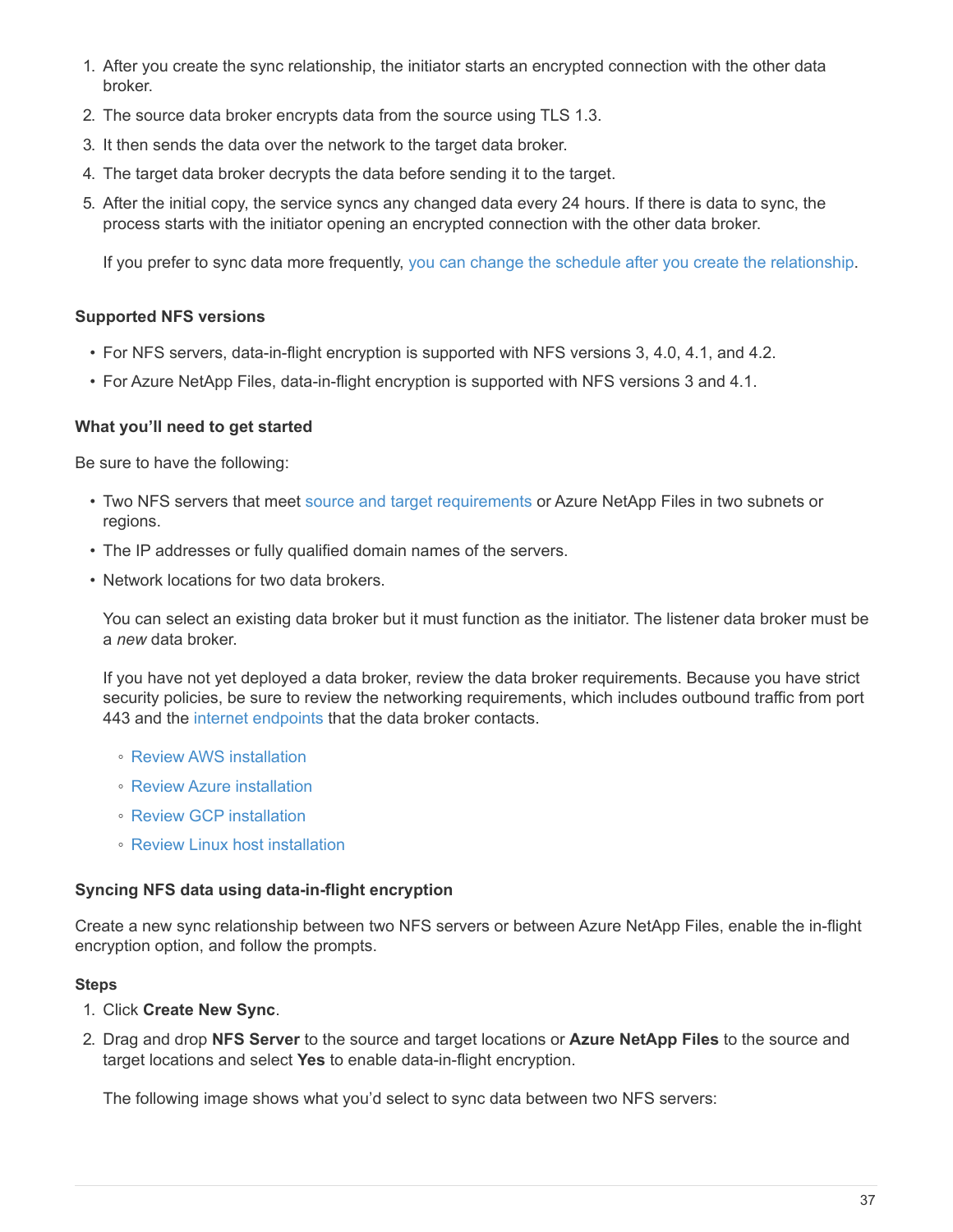

The following image shows what you'd select to sync data between Azure NetApp Files:



- 3. Follow the prompts to create the relationship:
	- a. **NFS Server**/**Azure NetApp Files**: Choose the NFS version and then specify a new NFS source or select an existing server.
	- b. **Define Data Broker Functionality**: Define which data broker *listens* for connection requests on a port and which one *initiates* the connection. Make your choice based on your networking requirements.
	- c. **Data Broker**: Follow the prompts to add a new source data broker or select an existing data broker.

If the source data broker acts as the listener, then it must be a new data broker.

If you need a new data broker, Cloud Sync prompts you with the installation instructions. You can deploy the data broker in the cloud or download an installation script for your own Linux host.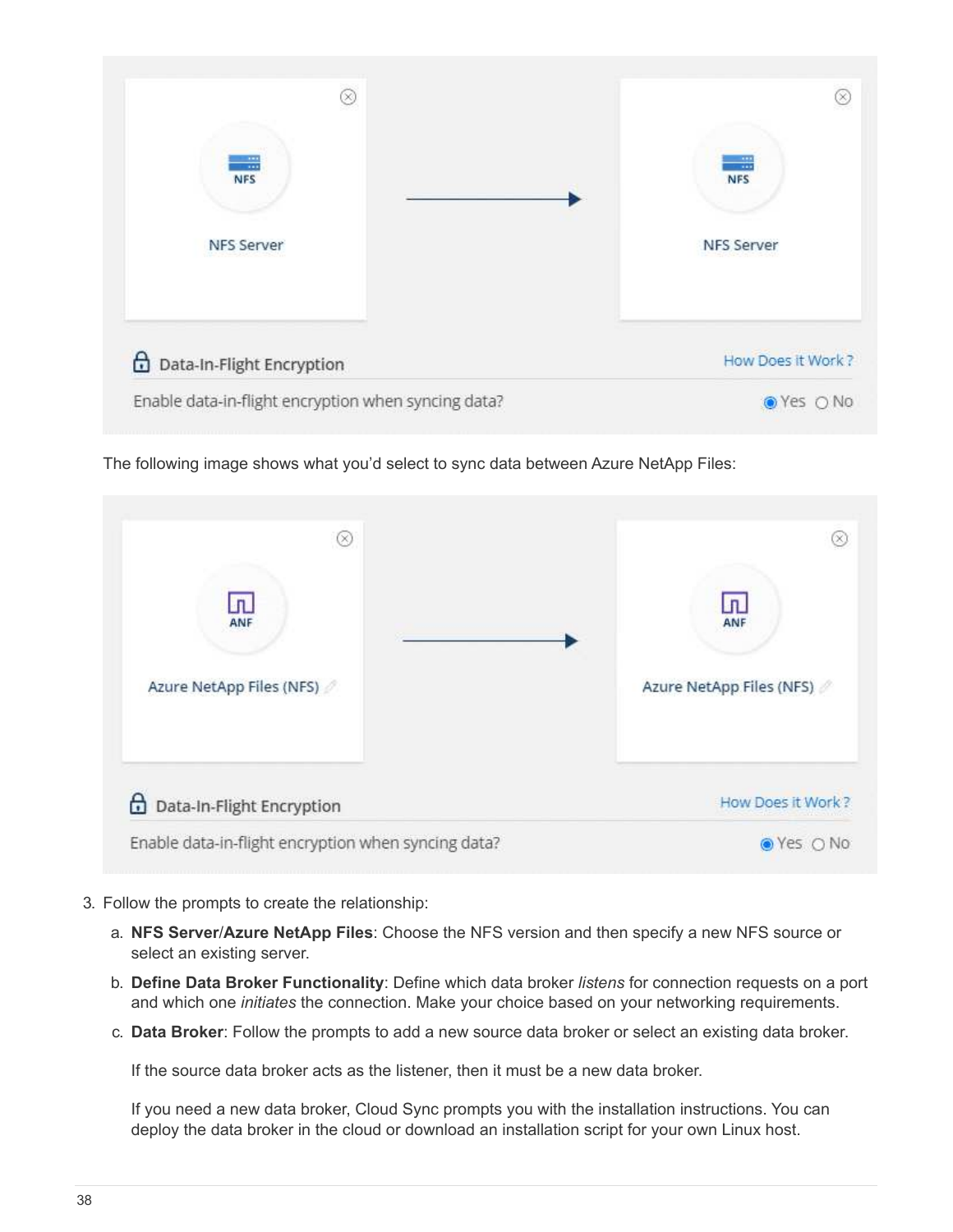| Select a Provider      |                     |                       |                     |  |  |  |  |
|------------------------|---------------------|-----------------------|---------------------|--|--|--|--|
| $\boldsymbol{\Lambda}$ | aws                 | Google Cloud Platform | ≖                   |  |  |  |  |
| Microsoft Azure        | Amazon Web Services |                       | On-Prem Data Broker |  |  |  |  |

d. **Directories**: Choose the directories that you want to sync by selecting all directories, or by drilling down and selecting a subdirectory.

Click **Filter Source Objects** to modify settings that define how source files and folders are synced and maintained in the target location.

|                 | <b>Select Directory</b>        |  |
|-----------------|--------------------------------|--|
|                 | $\equiv$ Filter Source Objects |  |
| All Directories |                                |  |
| /mnt/kingkong   |                                |  |
|                 | $\mathbb{F}_{p}$               |  |

- e. **Target NFS Server**/**Target Azure NetApp Files**: Choose the NFS version and then enter a new NFS target or select an existing server.
- f. **Target Data Broker**: Follow the prompts to add a new source data broker or select an existing data broker.

If the target data broker acts as the listener, then it must be a new data broker.

Here's an example of the prompt when the target data broker functions as the listener. Notice the option to specify the port.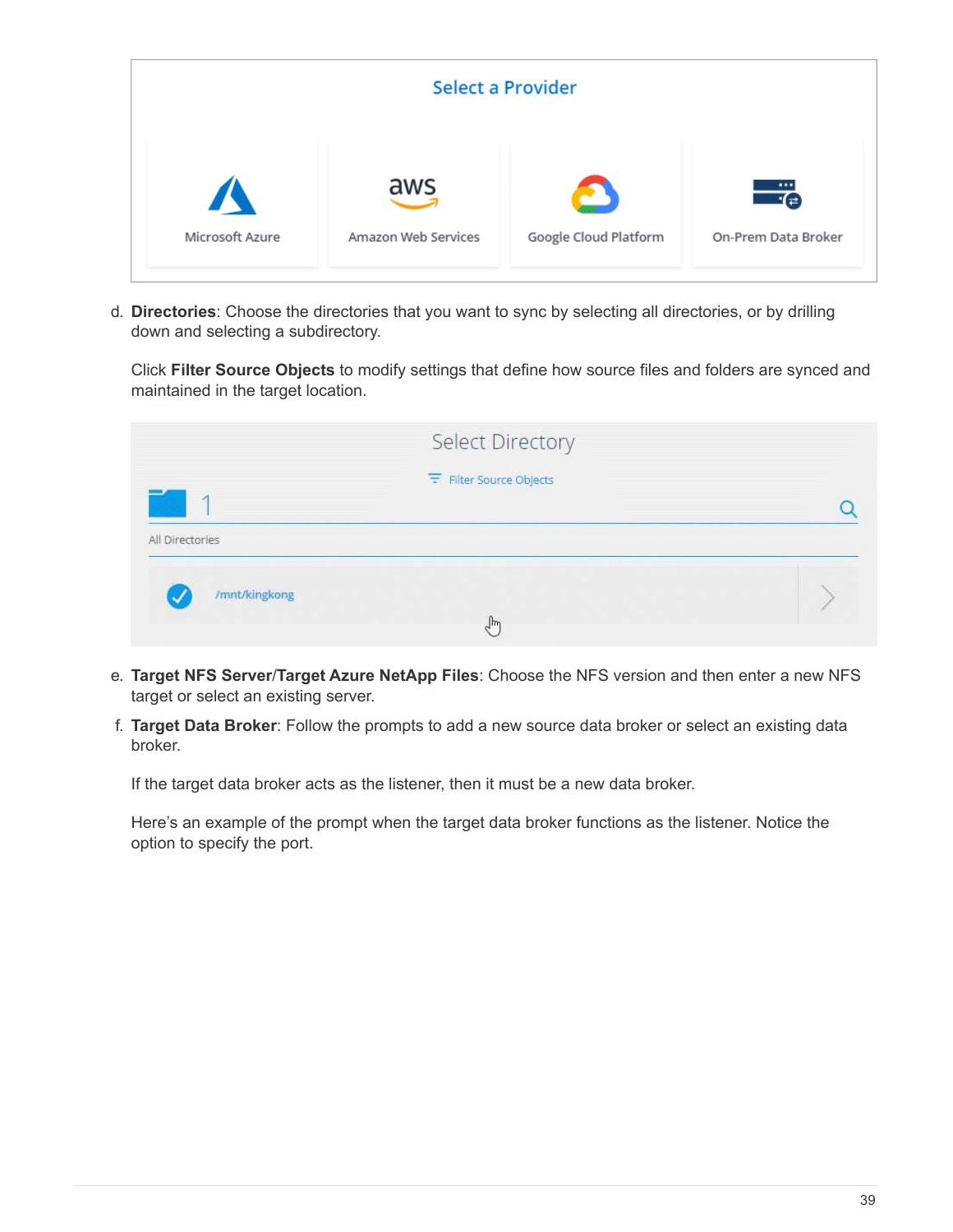|                      |                            | Select a Provider     |                                                             |
|----------------------|----------------------------|-----------------------|-------------------------------------------------------------|
| Microsoft Azure      | aws<br>Amazon Web Services | Google Cloud Platform | $\cdots$<br>$\overline{\phantom{a}}$<br>On-Prem Data Broker |
| Data Broker Name     | Port                       |                       |                                                             |
| listener-data-broker | 443                        |                       |                                                             |

- g. **Target Directories**: Select a top-level directory, or drill down to select an existing subdirectory or to create a new folder inside an export.
- h. **Settings**: Define how source files and folders are synced and maintained in the target location.
- i. **Review**: Review the details of the sync relationship and then click **Create Relationship**.



# **Result**

Cloud Sync starts creating the new sync relationship. When it's done, click **View in Dashboard** to view details about the new relationship.

# <span id="page-41-0"></span>**Managing sync relationships**

You can manage sync relationships at any time by immediately syncing data, changing schedules, and more.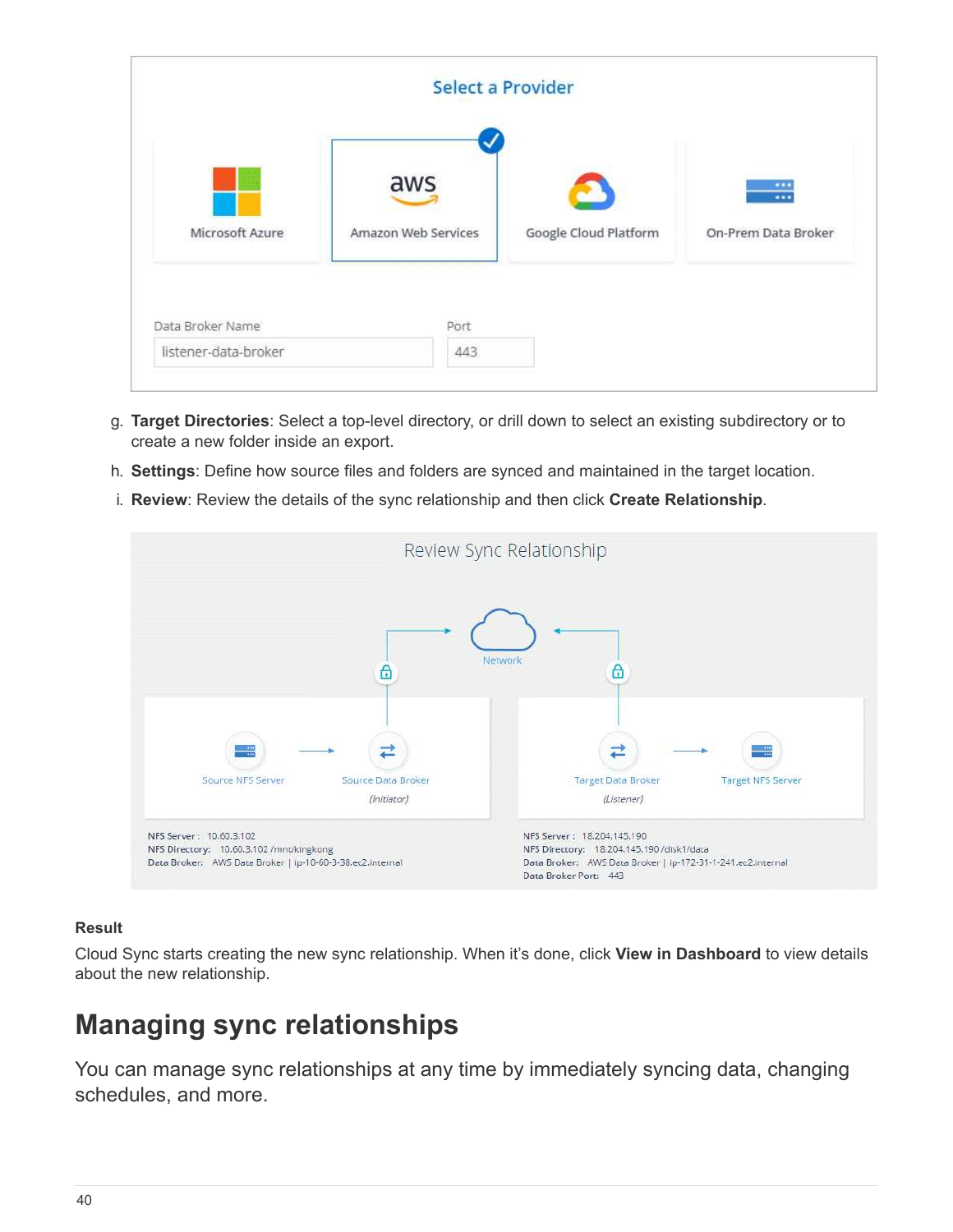# **Performing an immediate data sync**

Rather than wait for the next scheduled sync, you can press a button to immediately sync data between the source and target.

# **Steps**

1. From the **Sync Dashboard**, hover over the sync relationship and click the action menu.

| Sync Relationships              |                                       |                                                 |    | Create New Sync Relationship    |  |
|---------------------------------|---------------------------------------|-------------------------------------------------|----|---------------------------------|--|
| 6 syncs                         |                                       |                                                 |    |                                 |  |
| Source                          | Target                                | <b>NetApp Data Broker</b>                       |    | Schedule Sync Status            |  |
| nfs://172.31.91.49/disk1/data/d | nfs://172.31.91.49/disk2/target/<br>≕ | vadimBroker1                                    | ON | Synced Successfully<br>$(\vee)$ |  |
| nfs://172.31.91.49/disk1/data/e | $-144$                                | nfs://172.31.91.49/disk2/target/ @ vadimBroker1 | ON | Synced Successfully             |  |

2. Click **Sync Now** and then click **Sync** to confirm.

| Synes.                                         |                                                    |                           |                      |            |                         |  |
|------------------------------------------------|----------------------------------------------------|---------------------------|----------------------|------------|-------------------------|--|
| Source                                         | <b>Target</b>                                      | NetApp Data Broker Sched  | <b>Sync Status</b>   |            |                         |  |
| nfs://172.31.91.49/disk1/data/<br><b>START</b> | s3://vadim-service-2test-e<br>aws                  | <b>G</b> Sync Now<br>3 da | $(+)$ Accelerate     | ි Settings | $\overline{III}$ Delete |  |
| nfs://172.31.91.49/disk1/data/                 | nfs://172.31.91.49/disk2/t<br>$\sim$ $\frac{1}{2}$ | OFF<br>3 data brokers     | Sync Completed<br>69 |            |                         |  |

# **Result**

Cloud Sync starts the data sync process for the relationship.

# **Accelerating sync performance**

Accelerate the performance of a sync relationship by adding an additional data broker to the relationship. The additional data broker must be a *new* data broker.

# **How this works**

If the existing data brokers in the relationship are used in other sync relationships, then Cloud Sync automatically adds the new data broker to those relationships, as well.

For example, let's say you have three relationships:

- Relationship 1 uses data broker A
- Relationship 2 uses data broker B
- Relationship 3 uses data broker A

You want to accelerate the performance of relationship 1 so you add a new data broker to that relationship (data broker C). Because data broker A is also used in relationship 3, the new data broker is automatically added to relationship 3, as well.

## **Steps**

1. Ensure that at least one of the existing data brokers in the relationship are online.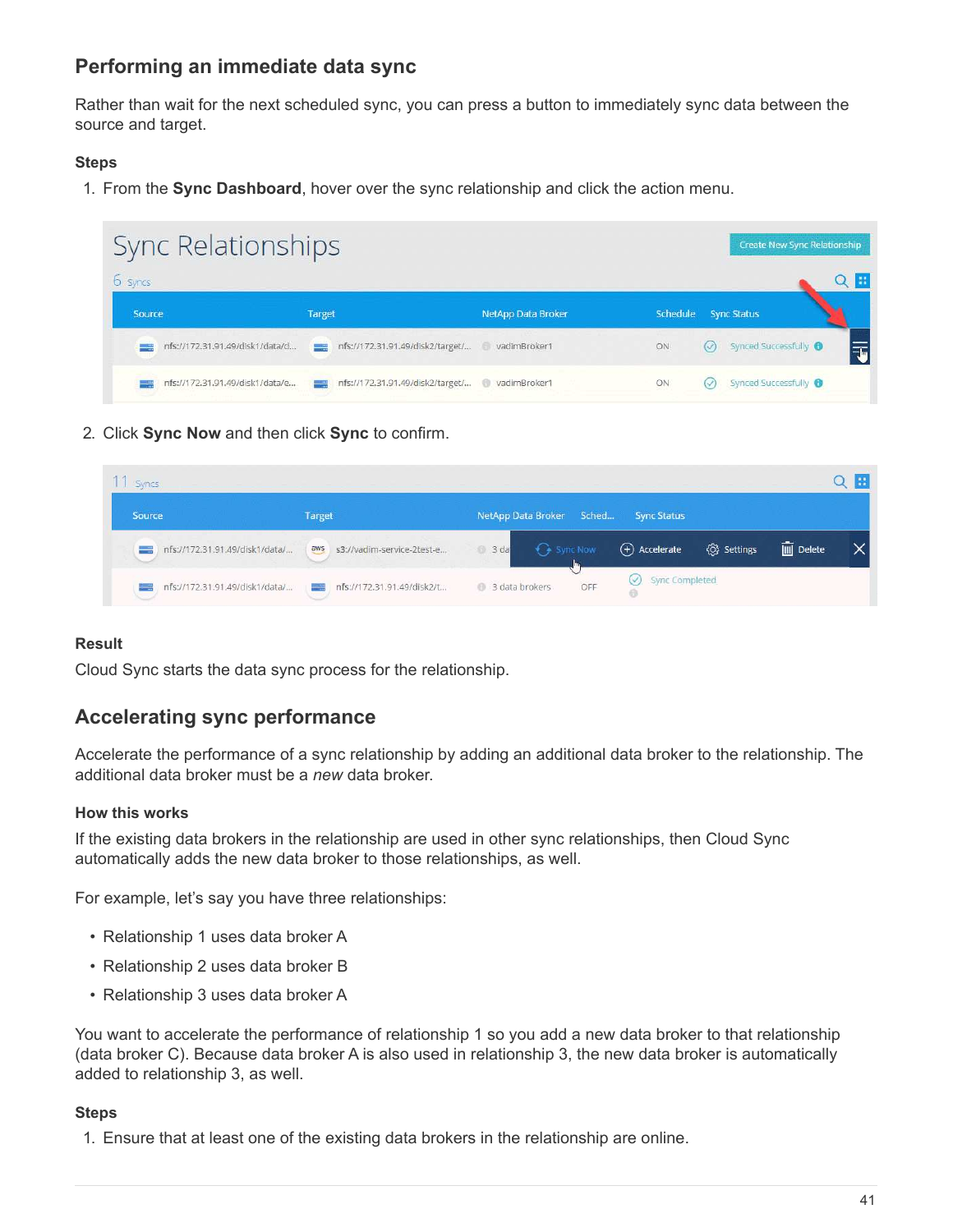- 2. Hover over the sync relationship and click the action menu.
- 3. Click **Accelerate**.

| Synes                          |                                    |                                    |                          |            |                         | m |
|--------------------------------|------------------------------------|------------------------------------|--------------------------|------------|-------------------------|---|
| Source                         | <b>Target</b>                      | Sched<br><b>NetApp Data Broker</b> | <b>Sync Status</b>       |            |                         |   |
| nfs://172.31.91.49/disk1/data/ | s3://vadim-service-2test-e<br>aws  | $\bigodot$ Sync Now<br>3 da        | $(+)$ Accelerate         | @ Settings | $\overline{III}$ Delete |   |
| nfs://172.31.91.49/disk1/data/ | nfs://172.31.91.49/disk2/t<br>$ -$ | OFF<br>3 data brokers              | Sync Completed<br>$\sim$ |            |                         |   |

4. Follow the prompts to create a new data broker.

# **Result**

Cloud Sync adds the new data broker to the sync relationships. The performance of the next data sync should be accelerated.

# **Changing the settings for a sync relationship**

Modify settings that define how source files and folders are synced and maintained in the target location.

- 1. Hover over the sync relationship and click the action menu.
- 2. Click **Settings**.
- 3. Modify any of the settings.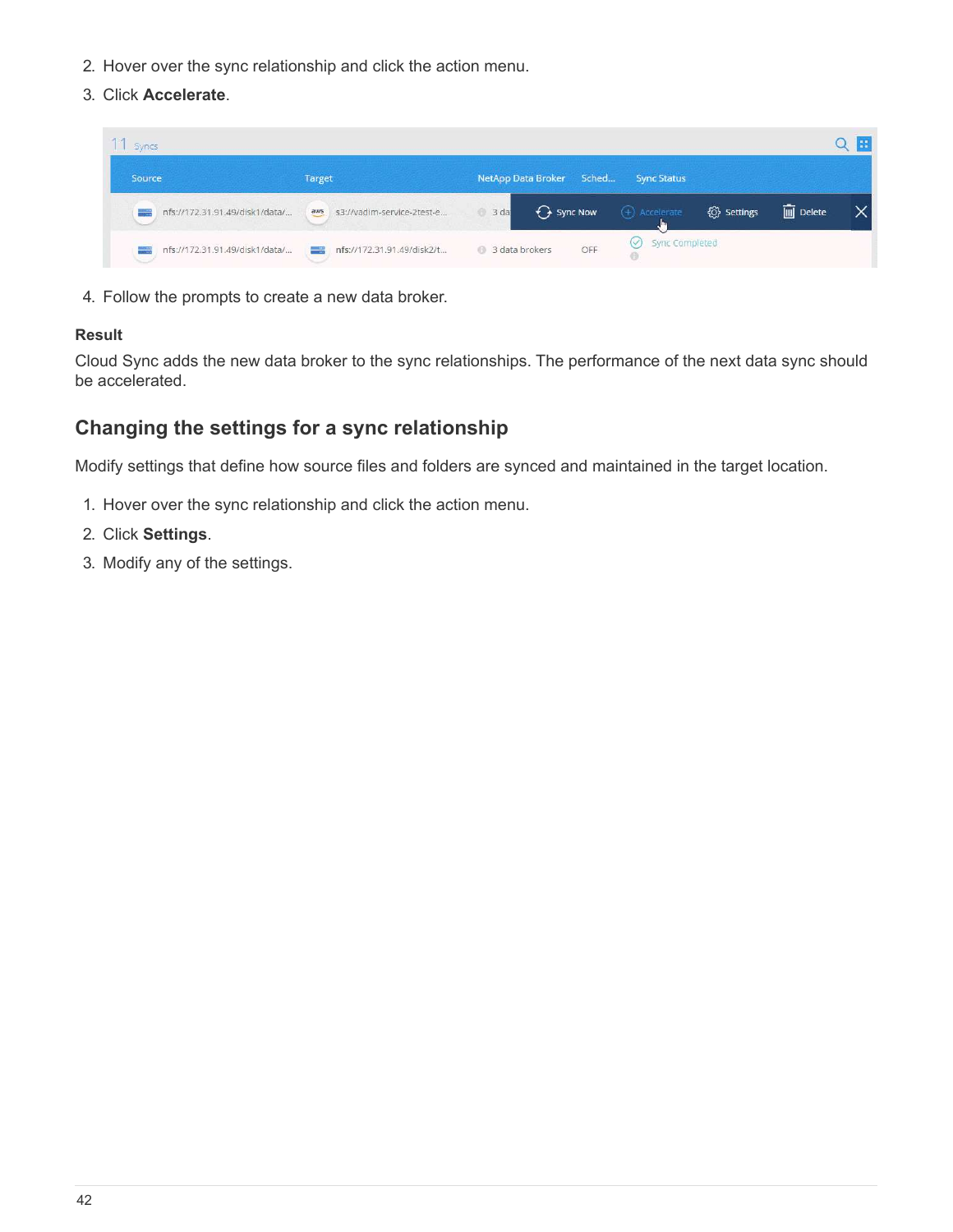| Schedule                       | ON   Every 1 Day                                                         | w      |
|--------------------------------|--------------------------------------------------------------------------|--------|
| Retries                        | Retry 3 times before skipping file                                       | -55    |
| <b>Files and Directories</b>   |                                                                          |        |
| <b>Recently Modified Files</b> | Exclude files that are modified up to 30 Seconds before a scheduled sync |        |
| Delete Files On Source         | Never delete files from the source location                              |        |
| Delete Files On Target         | Never delete files from the target location                              | اربا   |
| <b>Object Tagging</b>          | Allow Cloud Sync to tag S3 objects                                       |        |
| File Types                     | Include All: Files, Directories, Symbolic Links                          |        |
| <b>Exclude File Extensions</b> | None                                                                     |        |
| File Size                      | All                                                                      | w      |
| Date Modified                  | All                                                                      | $\sim$ |

Here's a brief description of each setting:

## **Schedule**

Choose a recurring schedule for future syncs or turn off the sync schedule. You can schedule a relationship to sync data as often as every 1 minute.

## **Retries**

Define the number of times that Cloud Sync should retry to sync a file before skipping it.

## **Recently Modified Files**

Choose to exclude files that were recently modified prior to the scheduled sync.

# **Delete Files on Source**

Choose to delete files from the source location after Cloud Sync copies the files to the target location. This option includes the risk of data loss because the source files are deleted after they're copied.

If you enable this option, you also need to change a parameter in the local.json file on the data broker. Open the file and change the parameter named *workers.transferrer.delete-on-source* to **true**.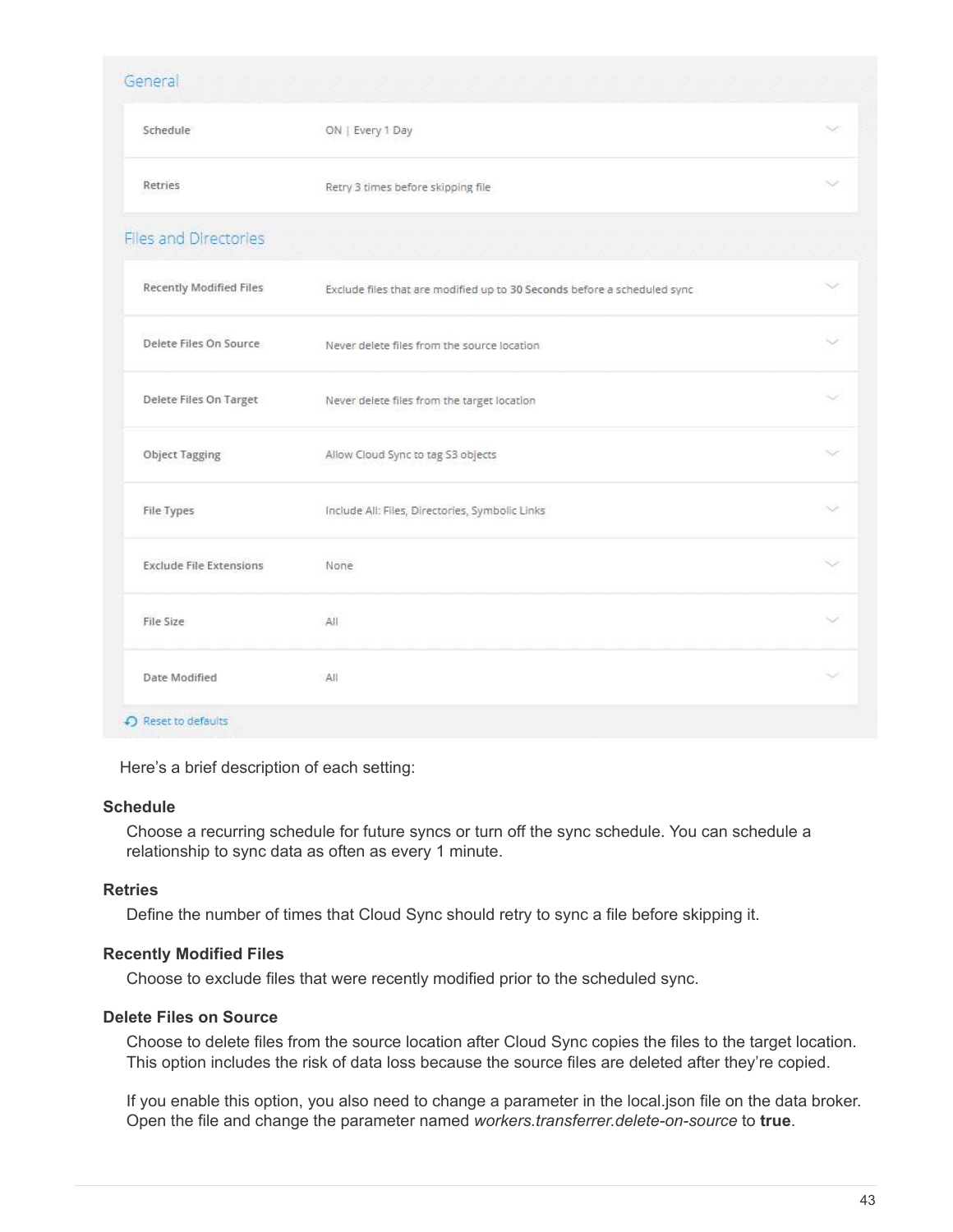# **Delete Files on Target**

Choose to delete files from the target location, if they were deleted from the source. The default is to never deletes files from the target location.

# **Object tagging**

When AWS S3 is the target in a sync relationship, Cloud Sync tags S3 objects with metadata that's relevant to the sync operation. You can disable tagging of S3 objects, if it's not desired in your environment. There's no impact to Cloud Sync if you disable tagging—Cloud Sync just stores the sync metadata in a different way.

# **File Types**

Define the file types to include in each sync: files, directories, and symbolic links.

# **Exclude File Extensions**

Specify file extensions to exclude from the sync by typing the file extension and pressing **Enter**. For example, type *log* or *.log* to exclude \*.log files. A separator isn't required for multiple extensions. The following video provides a short demo:

► [https://docs.netapp.com/us-en/occm38//media/video\\_file\\_extensions.mp4](https://docs.netapp.com/us-en/occm38//media/video_file_extensions.mp4) *(video)*

# **File Size**

Choose to sync all files regardless of their size or just files that are in a specific size range.

# **Date Modified**

Choose all files regardless of their last modified date, files modified after a specific date, before a specific date, or between a time range.

## **Copy Access Control Lists to the target**

Choose to copy access control lists (ACLs) between source SMB shares and target SMB shares. Note that this option is only available for sync relationships created after the 23 Feb 2020 release.

# 4. Click **Save Settings**.

## **Result**

Cloud Sync modifies the sync relationship with the new settings.

# **Deleting relationships**

You can delete a sync relationship, if you no longer need to sync data between the source and target. This action does not delete the data broker instance and it does not delete data from the target.

## **Steps**

- 1. Hover over the sync relationship and click the action menu.
- 2. Click **Delete** and then click **Delete** again to confirm.

# **Result**

Cloud Sync deletes the sync relationship.

# <span id="page-45-0"></span>**Cloud Sync APIs**

The Cloud Sync capabilities that are available through the web UI are also available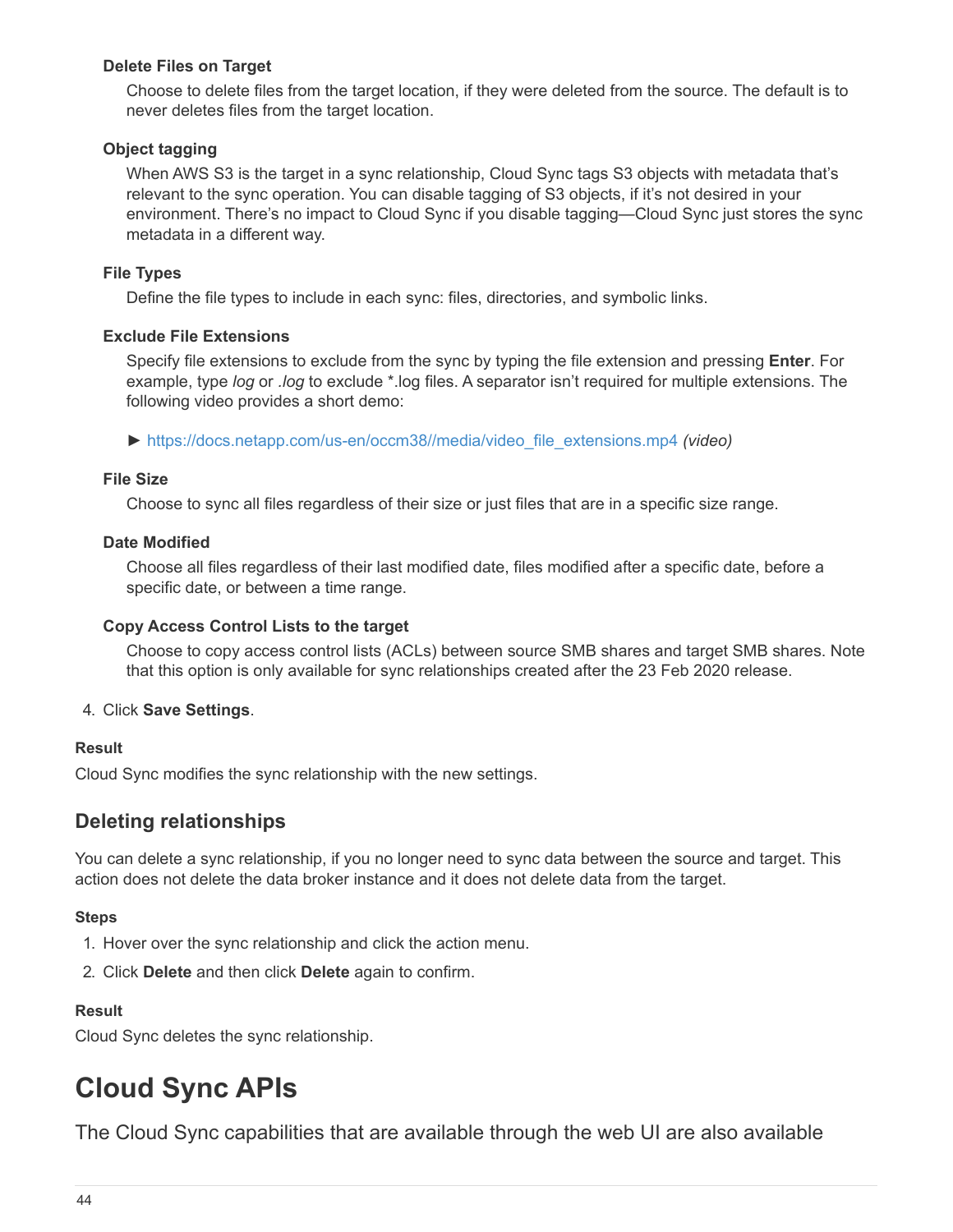through RESTful APIs.

# **Getting started**

To get started with the Cloud Sync APIs, you need to obtain a user token and your Cloud Central account ID. You'll need to add the token and account ID to the Authorization header when making API calls.

# **Steps**

1. Obtain a user token from NetApp Cloud Central.

```
POST https://netapp-cloud-account.auth0.com/oauth/token
Header: Content-Type: application/json
Body:
{
              "username": "<user email>",
                "scope": "profile",
                "audience": "https://api.cloud.netapp.com",
                "client_id": "UaVhOIXMWQs5i1WdDxauXe5Mqkb34NJQ",
              "grant type": "password",
              "password": "<user password>"
}
```
2. Obtain your Cloud Central account ID.

```
GET https://cloudsync.netapp.com/api/accounts
Headers: Authorization: Bearer <user token>
Content-Type: application/json
```
This API will return a response like the following:

```
\lceil  {
       "accountId": "account-JeL97Ry3",
       "name": "Test"
    }
]
```
3. Add the user token and account ID in the Authorization header of each API call.

# **Example**

The following example shows an API call to create a data broker in Microsoft Azure. You would simply replace <user\_token> and <accountId> with the token and ID that you obtained in the previous steps.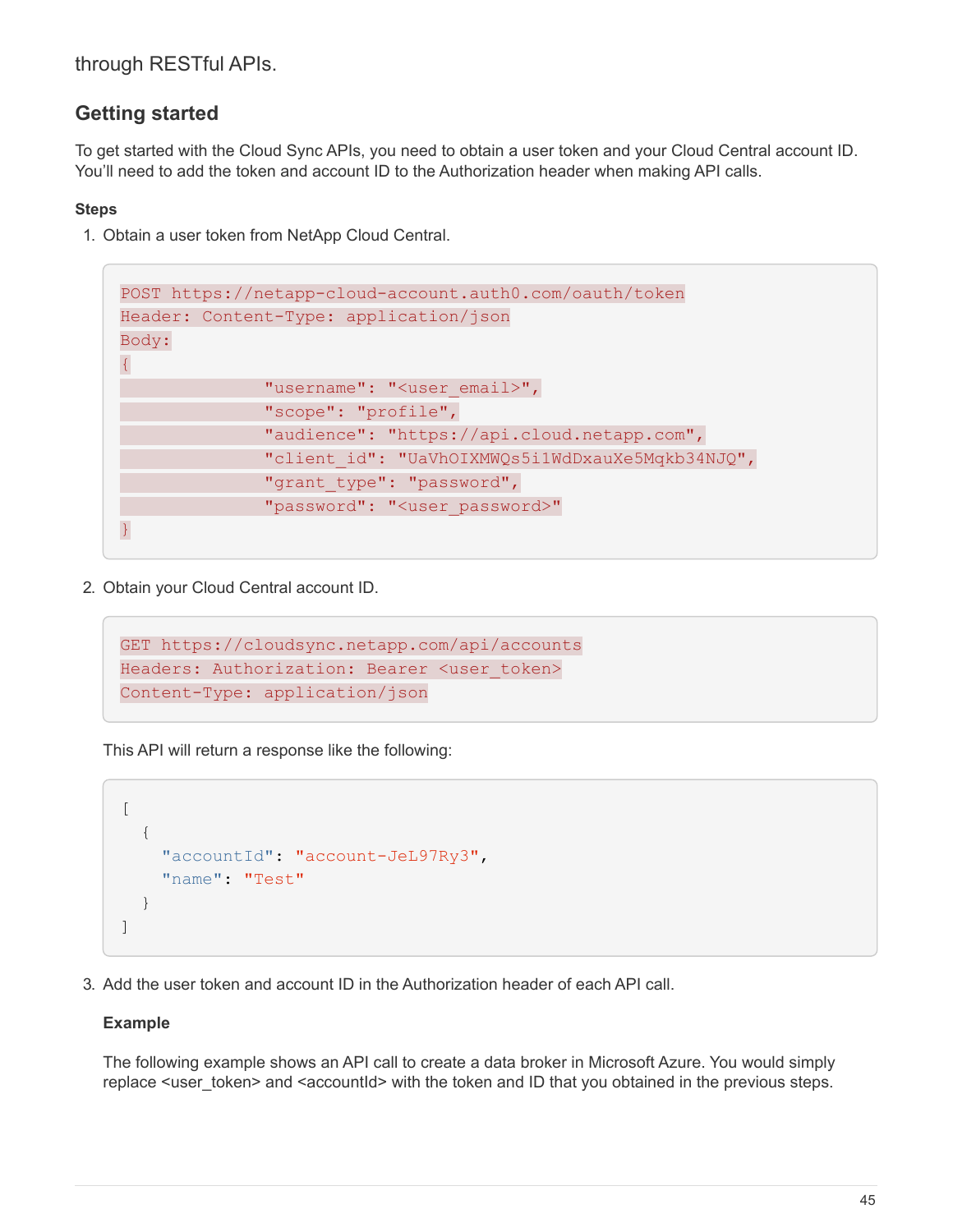```
POST https://cloudsync.netapp.com/api/data-brokers
Headers: Authorization: Bearer <user token>
Content-Type: application/json
x-account-id: <accountId>
Body: { "name": "databroker1", "type": "AZURE" }
```
# **What should I do when the token expires?**

The user token from NetApp Cloud Central has an expiration date. To refresh the token, you need to call the API from step 1 again.

The API response includes an "expires in" field that states when the token expires.

# **API reference**

Documentation for each Cloud Sync API is available from [NetApp Cloud Central](https://cloudsync.netapp.com/docs/).

# **Using list APIs**

List APIs are asynchronous APIs, so the result does not return immediately (for example: GET /databrokers/{id}/list-nfs-export-folders and GET /data-brokers/{id}/list-s3-buckets). The only response from the server is HTTP status 202. To get the actual result, you must use the GET /messages/client API.

# **Steps**

- 1. Call the list API that you want to use.
- 2. Use the GET /messages/client API to view the result of the operation.
- 3. Use the same API by appending it with the ID that you just received: GET http://cloudsync.netapp.com/api/messages/client?last=<id\_from\_step\_2>

Note that the ID changes each time that you call the GET /messages/client API.

## **Example**

When you call the list-s3-buckets API, a result is not immediately returned:

```
GET http://cloudsync.netapp.com/api/data-brokers/<data-broker-id>/list-s3-
buckets
Headers: Authorization: Bearer <user token>
Content-Type: application/json
x-account-id: <accountId>
```
The result is HTTP status code 202, which means the message was accepted, but was not processed yet.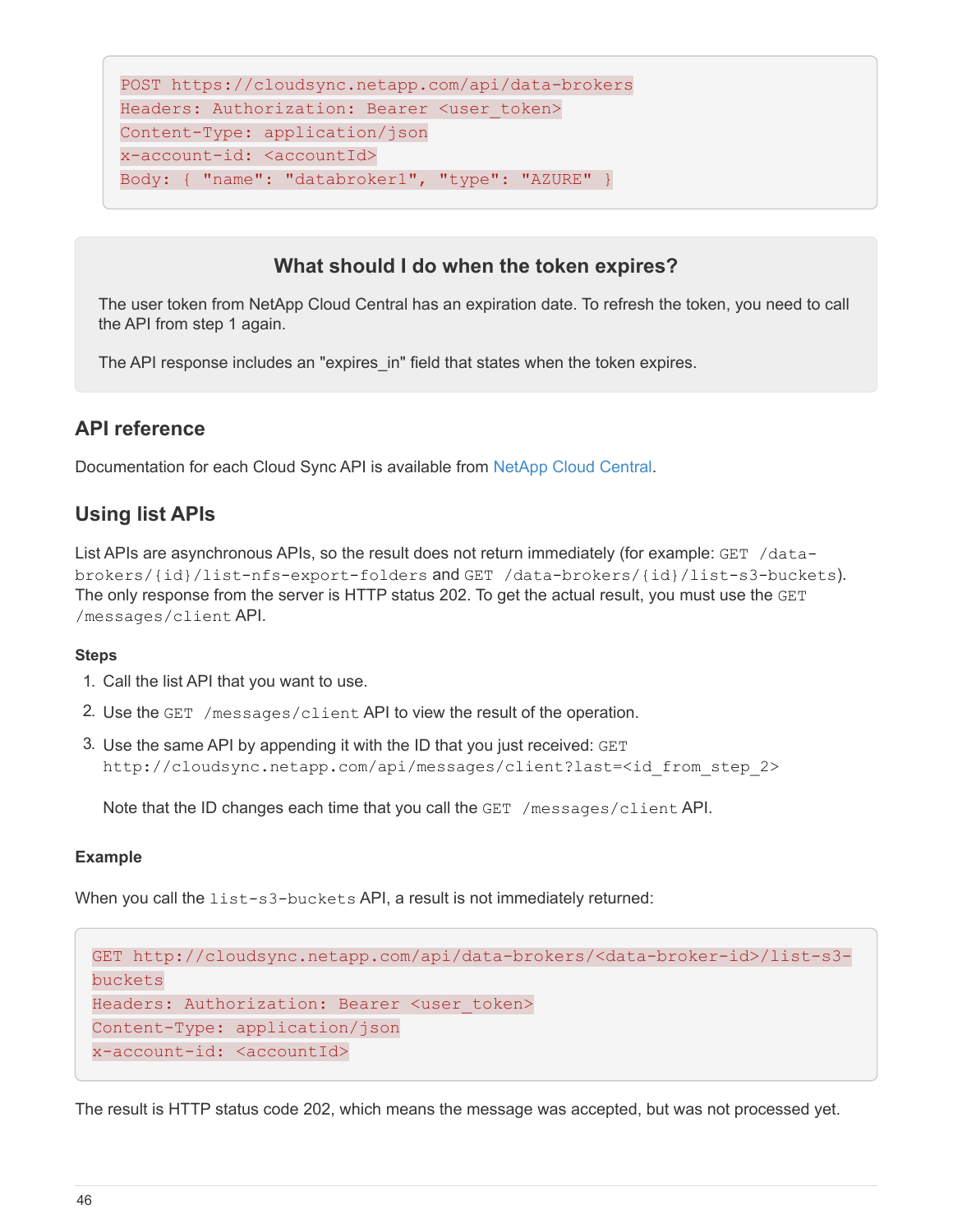To get the result of the operation, you need to use the following API:

```
GET http://cloudsync.netapp.com/api/messages/client
Headers: Authorization: Bearer <user token>
Content-Type: application/json
x-account-id: <accountId>
```
The result is an array with one object that includes an ID field. The ID field represents the last message that the server sent. For example:

```
\overline{[}  {
             "header": {
                  "requestId": "init",
                  "clientId": "init",
                  "agentId": "init"
             },
             "payload": {
                  "init": {}
             },
             "id": "5801"
       }
]
```
You would now make the following API call using the ID that you just received:

```
GET http://cloudsync.netapp.com/api/messages/client?last=<id_from_step_2>
Headers: Authorization: Bearer <user token>
Content-Type: application/json
x-account-id: <accountId>
```
The result is an array of messages. Inside each message is a payload object, which consists of the name of the operation (as key) and its result (as value). For example: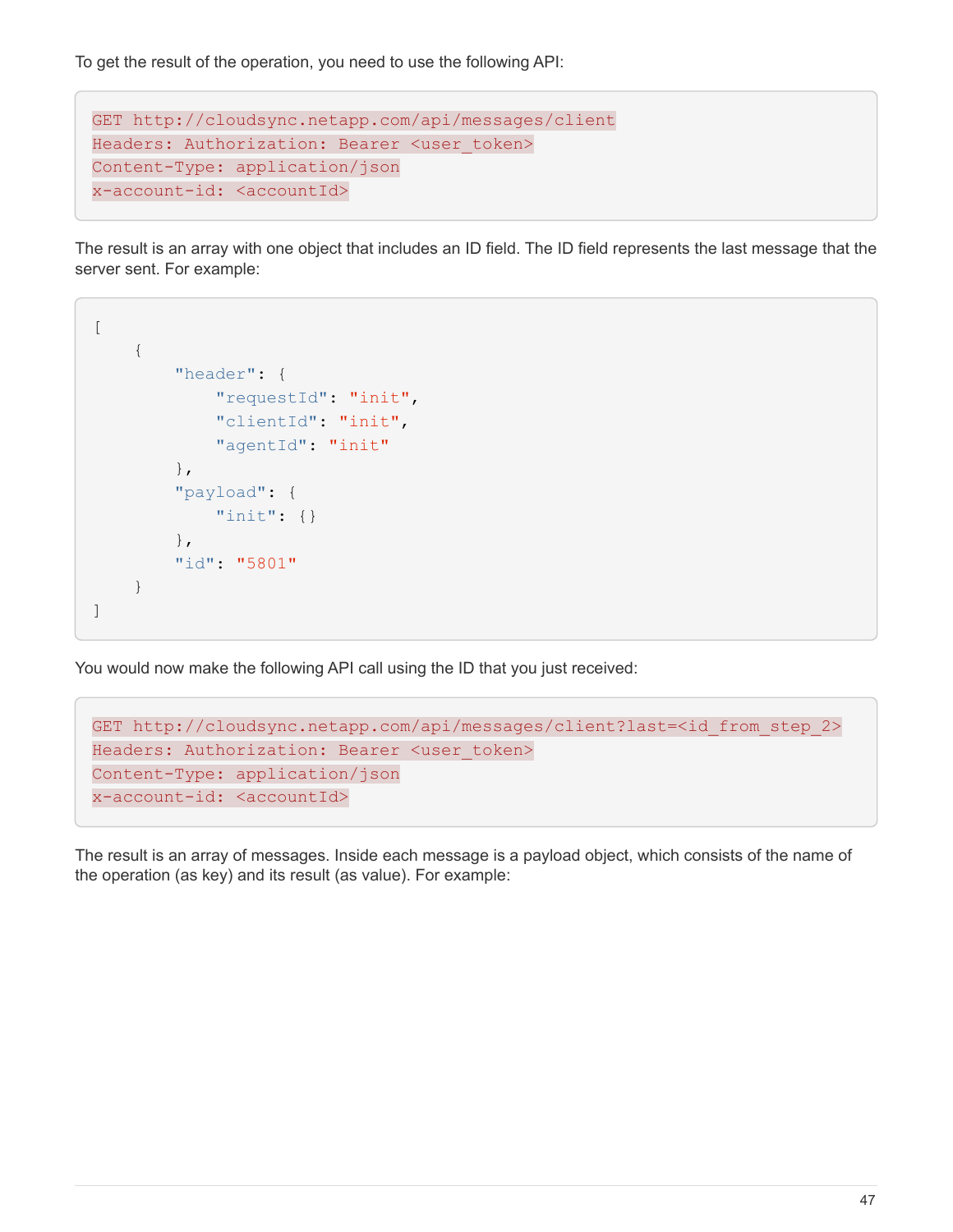```
[
       {
             "payload": {
                   "list-s3-buckets": [
\{  "tags": [
{
                                          "Value": "100$",
                                        "Key": "price"
  }
\mathbb{I}, \mathbb{I}, \mathbb{I}, \mathbb{I}, \mathbb{I}, \mathbb{I}, \mathbb{I}, \mathbb{I}, \mathbb{I}, \mathbb{I}, \mathbb{I}, \mathbb{I}, \mathbb{I}, \mathbb{I}, \mathbb{I}, \mathbb{I}, \mathbb{I}, \mathbb{I}, \mathbb{I}, \mathbb{I}, \mathbb{I}, \mathbb{I},   "region": {
                                  "displayName": "US West (Oregon)",
                                  "name": "us-west-2"
\{x_i\}_{i=1}^n  "name": "small"
  }
  ]
             },
             "header": {
                   "requestId": "f687ac55-2f0c-40e3-9fa6-57fb8c4094a3",
                   "clientId": "5beb032f548e6e35f4ed1ba9",
                   "agentId": "5bed61f4489fb04e34a9aac6"
             },
             "id": "5802"
       }
]
```
# <span id="page-49-0"></span>**Cloud Sync technical FAQ**

This FAQ can help if you're just looking for a quick answer to a question.

# **Getting started**

The following questions relate to getting started with Cloud sync.

# **How does Cloud Sync work?**

Cloud Sync uses the NetApp data broker software to sync data from a source to a target (this is called a *sync relationship*).

The data broker controls the sync relationships between your sources and targets. After you set up a sync relationship, Cloud Sync analyzes your source system and breaks it up into multiple replication streams to push to your selected target data.

After the initial copy, the service syncs any changed data based on the schedule that you set.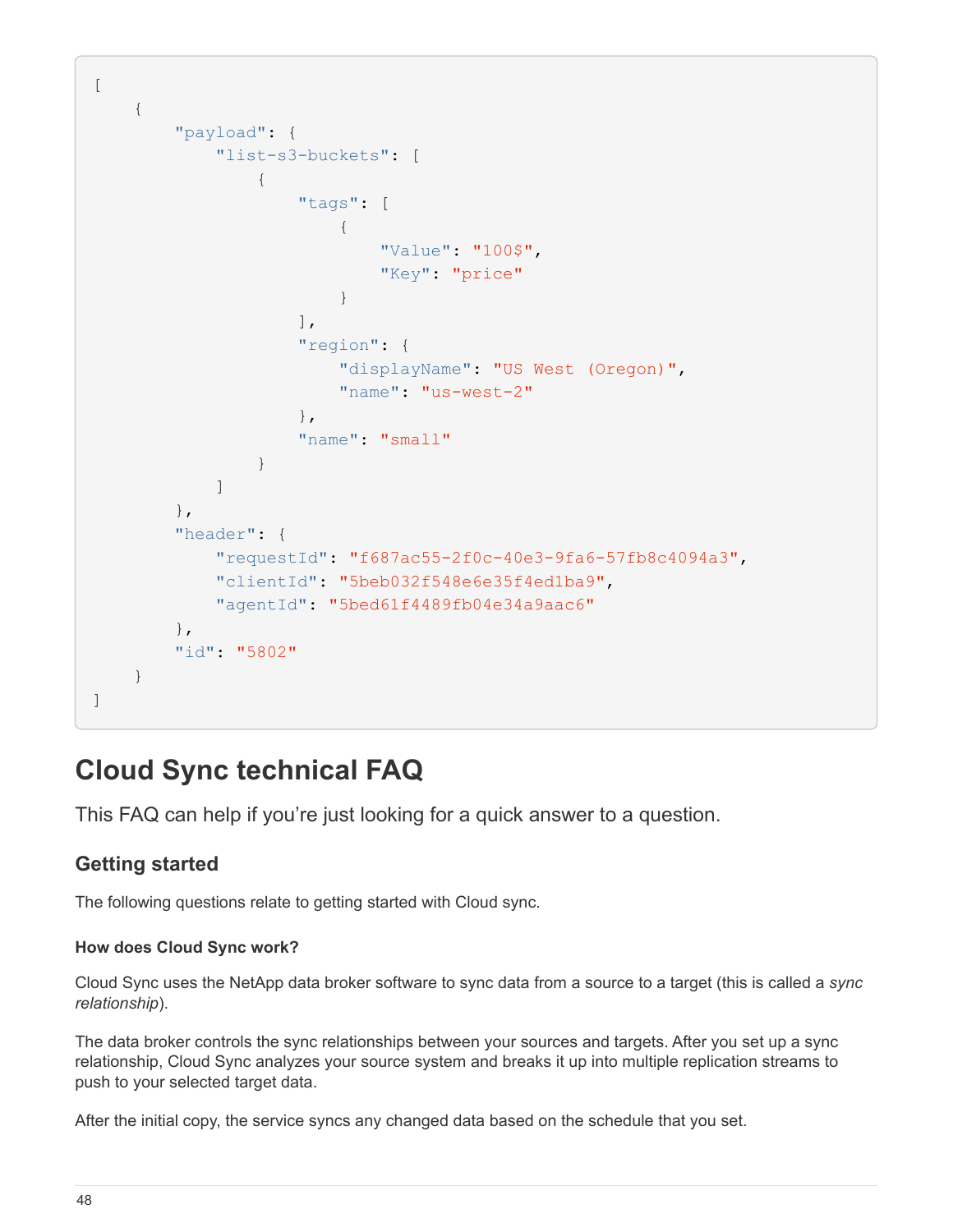## **How does the 14-day free trial work?**

The 14-day free trial starts when you sign up for the Cloud Sync service. You're not subject to NetApp charges for Cloud Sync relationships you create for 14 days. However, all resource charges for any data broker that you deploy still applies.

# **How much does Cloud Sync cost?**

There are two types of costs associated with using Cloud Sync: service charges and resource charges.

## **Service charges**

For pay-as-you-go pricing, Cloud Sync service charges are hourly, based on the number of sync relationships that you create.

- [View pay-as-you-go pricing in AWS](https://aws.amazon.com/marketplace/pp/B01LZV5DUJ)
- [View annual pricing in AWS](https://aws.amazon.com/marketplace/pp/B06XX5V3M2)
- [View pricing in Azure](https://azuremarketplace.microsoft.com/en-us/marketplace/apps/netapp.cloud-sync-service?tab=PlansAndPrice)

Cloud Sync licenses are also available through your NetApp representative. Each license enables 20 sync relationships for 12 months.

## [Learn more about licenses.](#page-2-1)

### **Resource charges**

The resource charges are related to the compute and storage costs for running the data broker in the cloud.

## **How is Cloud Sync billed?**

There are two ways to pay for sync relationships after your 14-day free trial ends. The first option is to subscribe from AWS or Azure, which enables you to pay-as-you-go or to pay annually. The second option is to purchase licenses directly from NetApp.

## **Can I use Cloud Sync outside the cloud?**

Yes, you can use Cloud Sync in a non-cloud architecture. The source and target can reside on-premises and so can the data broker.

Note the following key points about using Cloud Sync outside of the cloud:

- For on-premises synchronization, a private Amazon S3 bucket is available through NetApp StorageGRID.
- The data broker does need an internet connection to communicate with the Cloud Sync service.
- If you don't purchase a license directly from NetApp, you will need an AWS or Azure account for the PAYGO Cloud Sync service billing.

## **How do I access Cloud Sync?**

Cloud Sync is available from Cloud Manager in the **Sync** tab.

# **Supported sources and targets**

The following questions related to the source and targets that are supported in a sync relationship.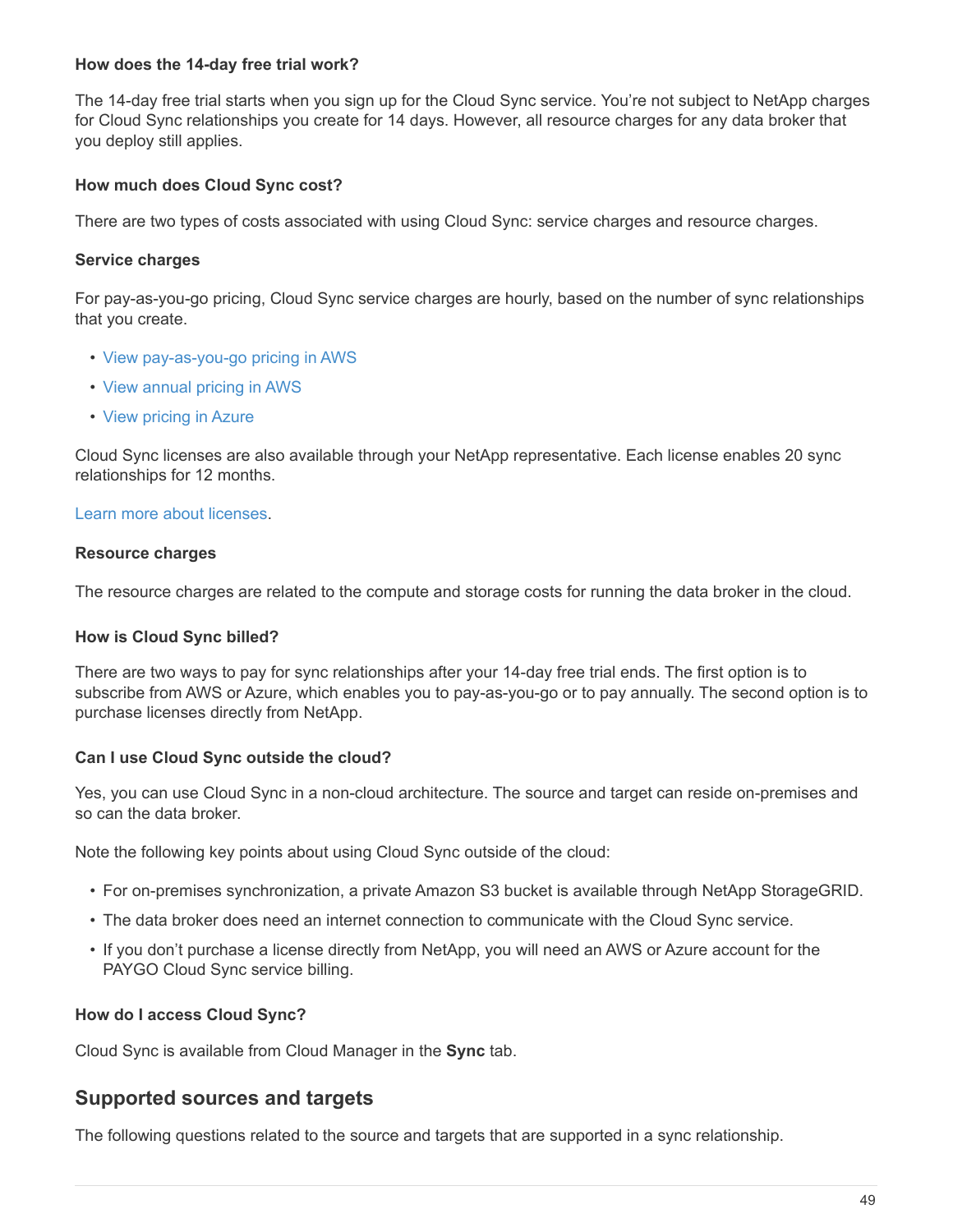# **Which sources and targets does Cloud Sync support?**

Cloud Sync supports many different types of sync relationships. [View the entire list](#page-6-0).

# **What versions of NFS and SMB does Cloud Sync support?**

Cloud Sync supports NFS version 3 and later, and SMB version 1 and later.

[Learn more about sync requirements.](#page-6-0)

## **When Amazon S3 is the target, can the data be tiered to a specific S3 storage class?**

Yes, you can choose a specific S3 storage class when AWS S3 is the target:

- Standard (this is the default class)
- Intelligent-Tiering
- Standard-Infrequent Access
- One Zone-Infrequent Access
- Glacier
- Glacier Deep Archive

# **What about storage tiers for Azure Blob storage?**

You can choose a specific Azure Blob storage tier when a Blob container is the target:

- Hot storage
- Cool storage

# **Networking**

The following questions relate to networking requirements for Cloud Sync.

## **What are the networking requirements for Cloud Sync?**

The Cloud Sync environment requires that the data broker is connected with the source and the target through the selected protocol (NFS, SMB, EFS) or object storage API (Amazon S3, Azure Blob, IBM Cloud Object Storage).

In addition, the data broker needs an outbound internet connection over port 443 so it can communicate with the Cloud Sync service and contact a few other services and repositories.

For more details, [review networking requirements](#page-17-0).

## **Are there networking limitations related to data broker connectivity?**

Data brokers require internet access. We don't support a proxy server when deploying the data broker in Azure or in Google Cloud Platform.

# **Data synchronization**

The following questions relate to how data synchronization works.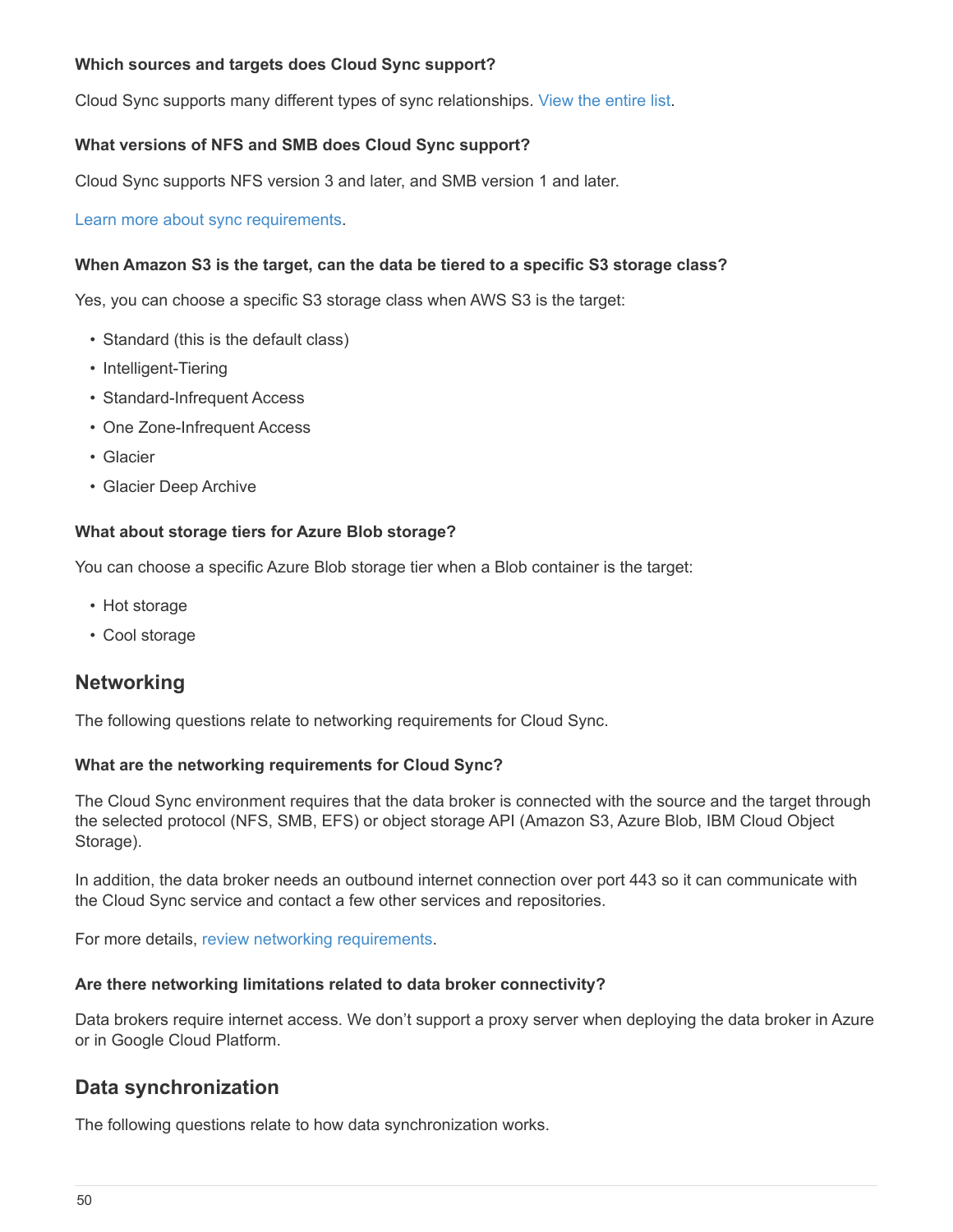# **How often does synchronization occur?**

The default schedule is set for daily synchronization. After the initial synchronization, you can:

- Modify the sync schedule to your desired number of days, hours, or minutes
- Disable the sync schedule
- Delete the sync schedule (no data will be lost; only the sync relationship will be removed)

### **What is the minimum sync schedule?**

You can schedule a relationship to sync data as often as every 1 minute.

### **Does the data broker retry when a file fails to sync? Or does it timeout?**

The data broker doesn't timeout when a single file fails to transfer. Instead, the data broker retries 3 times before skipping the file. The retry value is configurable in the settings for a sync relationship.

[Learn how to change the settings for a sync relationship.](#page-41-0)

### **What if I have a very large dataset?**

If a single directory contains 600,000 files or more, [contact us](mailto:ng-cloudsync-support@netapp.com) so we can help you configure the data broker to handle the payload. We might need to add additional memory to the data broker machine.

# **Security**

The following questions related to security.

### **Is Cloud Sync secure?**

Yes. All Cloud Sync service networking connectivity is done using [Amazon Simple Queue Service \(SQS\).](https://aws.amazon.com/sqs/)

All communication between the data broker and Amazon S3, Azure Blob, Google Cloud Storage, and IBM Cloud Object Storage is done through the HTTPS protocol.

If you're using Cloud Sync with on-premises (source or destination) systems, here's a few recommended connectivity options:

- An AWS Direct Connect, Azure ExpressRoute, or Google Cloud Interconnect connection, which is noninternet routed (and can only communicate with the cloud networks that you specify)
- A VPN connection between your on-premises gateway device and your cloud networks
- For extra secure data transfer with S3 buckets, Azure Blob storage, or Google Cloud Storage, an Amazon Private S3 Endpoint, Azure Virtual Network service endpoints, or Private Google Access may be established.

Any of these methods establishes a secure connection between your on-premises NAS servers and a Cloud Sync data broker.

### **Is data encrypted by Cloud Sync?**

- Cloud Sync supports data-in-flight encryption between source and target NFS servers. [Learn more.](#page-37-0)
- Encryption is not supported with SMB.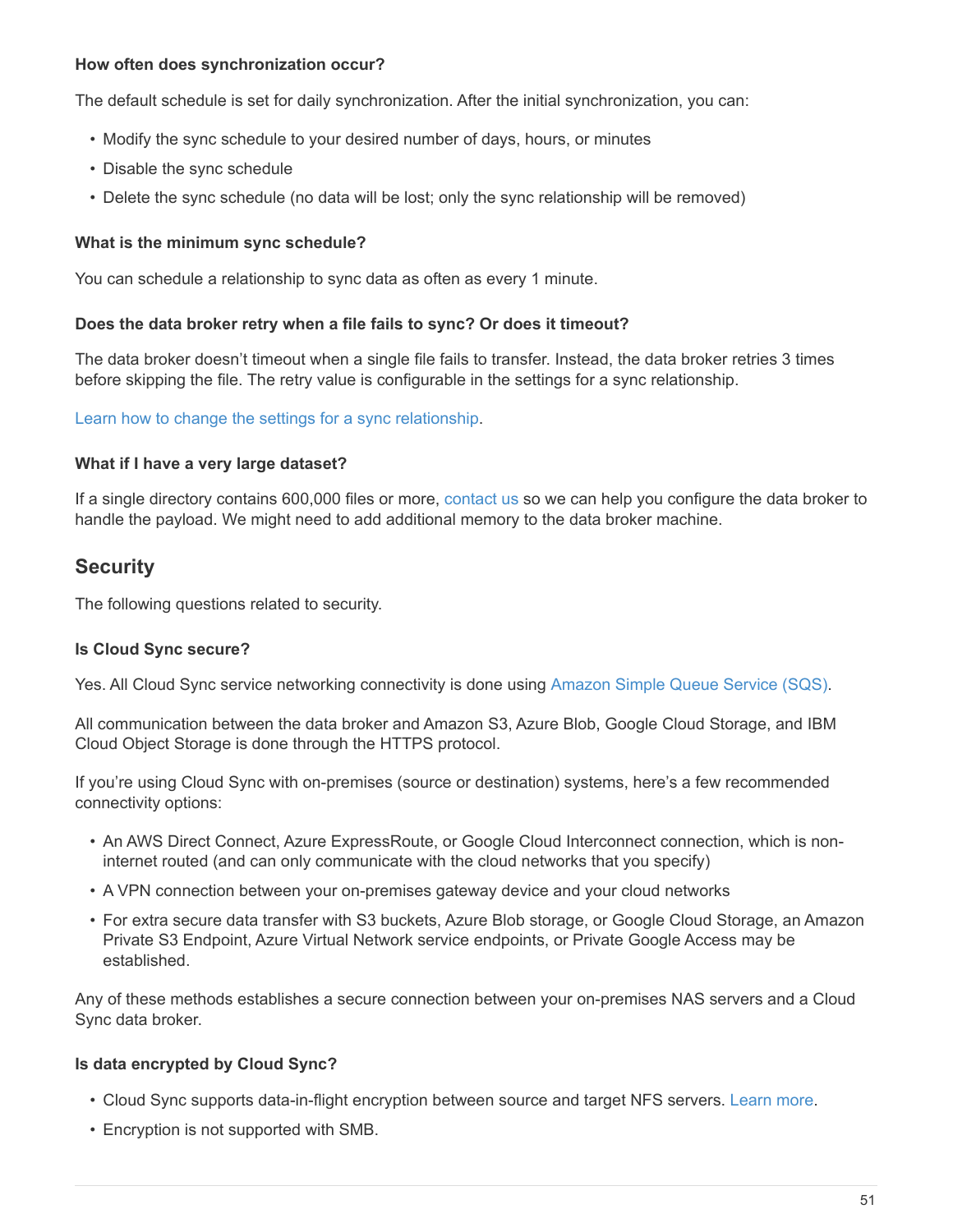• When an Amazon S3 bucket is the target in a sync relationship, you can choose whether to enable data encryption using AWS KMS encryption or AES-256 encryption.

# **Permissions**

The following questions relate to data permissions.

# **Are SMB data permissions synced to the target location?**

You can set up Cloud Sync to preserve access control lists (ACLs) between a source SMB share and a target SMB share. Or you can manually copy the ACLs yourself. [Learn how to copy ACLs between SMB shares.](#page-35-2)

# **Are NFS data permissions synced to the target location?**

Cloud Sync automatically copies NFS permissions between NFS servers as follows:

- NFS version 3: Cloud Sync copies the permissions and the user group owner.
- NFS version 4: Cloud Sync copies the ACLs.

# **Performance**

The following questions relate to Cloud Sync performance.

# **What does the progress indicator for a sync relationship represent?**

The sync relationship shows the throughput of the data broker's network adapter. If you accelerated sync performance by using multiple data brokers, then the throughput is the sum of all traffic. This throughput refreshes every 20 seconds.

## **I'm experiencing performance issues. Can we limit the number of concurrent transfers?**

The data broker can sync 4 files at a time. If you have very large files (multiple TBs each), it can take a long time to complete the transfer process and performance might be impacted.

Limiting the number of concurrent transfers can help. [Contact us for help.](mailto:ng-cloudsync-support@netapp.com)

## **Why am I experiencing low performance with Azure NetApp Files?**

When you sync data to or from Azure NetApp Files, you might experience failures and performance issues if the disk service level is Standard.

Change the service level to Premium or Ultra to enhance the sync performance.

[Learn more about Azure NetApp Files service levels and throughput](https://docs.microsoft.com/en-us/azure/azure-netapp-files/azure-netapp-files-service-levels#throughput-limits).

## **Why am I experiencing low performance with Cloud Volumes Service for AWS?**

When you sync data to or from a cloud volume, you might experience failures and performance issues if the level of performance for the cloud volume is Standard.

Change the Service level to Premium or Extreme to enhance the sync performance.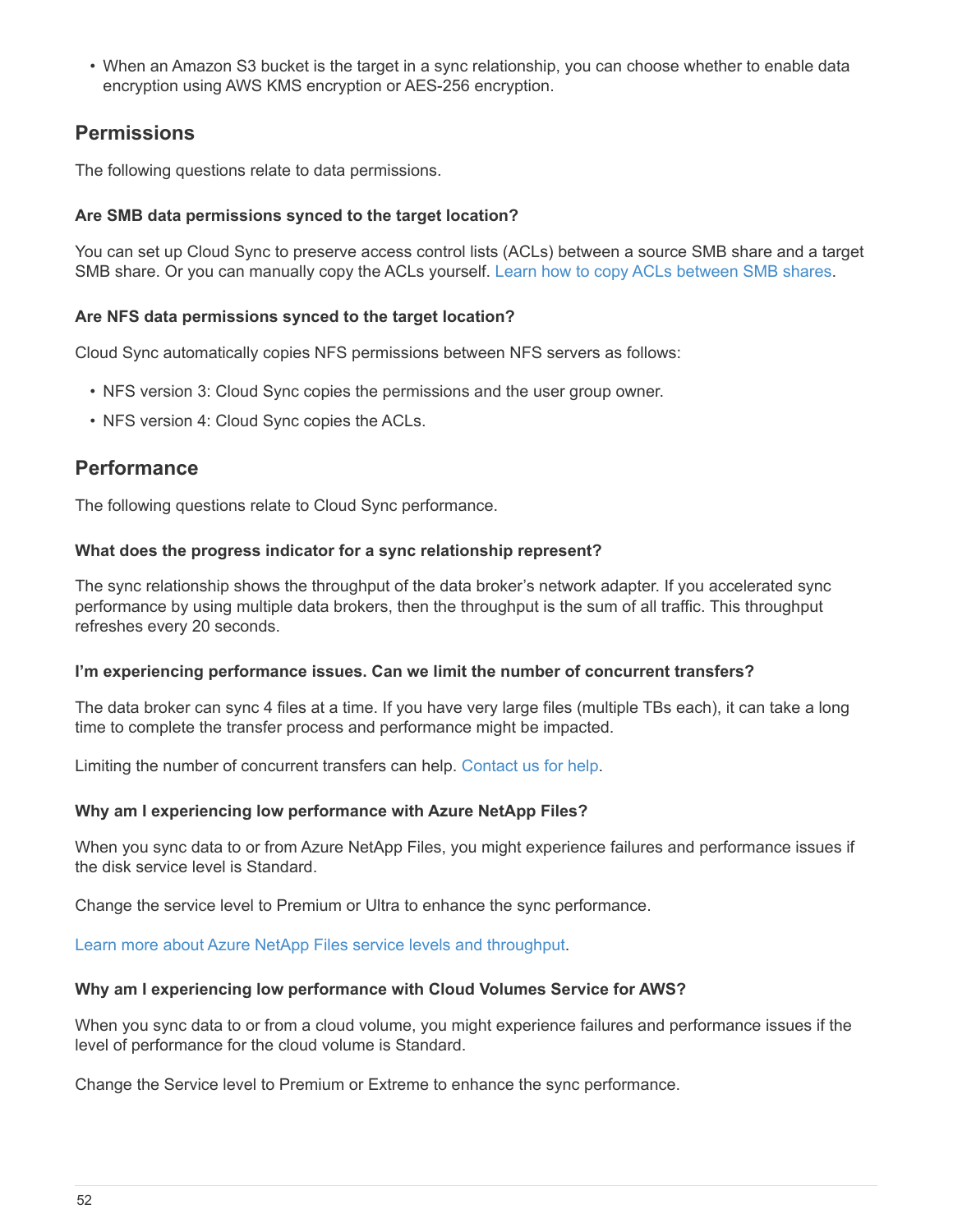# **How many data brokers are required?**

When you create a new relationship, you start with a single data broker (unless you selected an existing data broker that belongs to an accelerated sync relationship). In many cases, a single data broker can meet the performance requirements for a sync relationship. If it doesn't, you can accelerate sync performance by adding additional data brokers. But you should first check other factors that can impact sync performance.

Multiple factors can impact data transfer performance. The overall sync performance might be impacted due to network bandwidth, latency, and network topology, as well as the data broker VM specs and storage system performance. For example, a single data broker in a sync relationship can reach 100 MB/s, while disk throughput on the target might only allow 64 MB/s. As a result, the data broker keeps trying to copy the data, but the target can't meet the performance of the data broker.

So be sure to check the performance of your networking and the disk throughput on the target.

Then you can consider accelerating sync performance by adding an additional data broker to share the load of that relationship. [Learn how to accelerate sync performance](#page-41-0).

# **Deleting things**

The following questions relate to deleting sync relationships and data from sources and targets.

# **What happens if I delete my Cloud Sync relationship?**

Deleting a relationship stops all future data syncs and terminates payment. Any data that was synced to the target remains as-is.

## **What happens if I delete something from my source server? Is it removed from the target too?**

By default, if you have an active sync relationship, the item deleted on the source server is not deleted from the target during the next synchronization. But there is an option in the sync settings for each relationship, where you can define that Cloud Sync will delete files in the target location if they were deleted from the source.

## [Learn how to change the settings for a sync relationship.](#page-41-0)

## **What happens if I delete something from my target? Is it removed from my source too?**

If an item is deleted from the target, it will not be removed from the source. The relationship is one-way—from source to target. On the next sync cycle, Cloud Sync compares the source to the target, identifies that the item is missing, and Cloud Sync copies it again from the source to the target.

# **Troubleshooting**

[NetApp Knowledgebase: Cloud Sync FAQ: Support and Troubleshooting](https://kb.netapp.com/Advice_and_Troubleshooting/Cloud_Services/Cloud_Sync/Cloud_Sync_FAQ:_Support_and_Troubleshooting)

# **Data broker deep dive**

The following question relates to the data broker.

# **Can you explain the architecture of the data broker?**

Sure. Here are the most important points:

• The data broker is a node.js application running on a Linux host.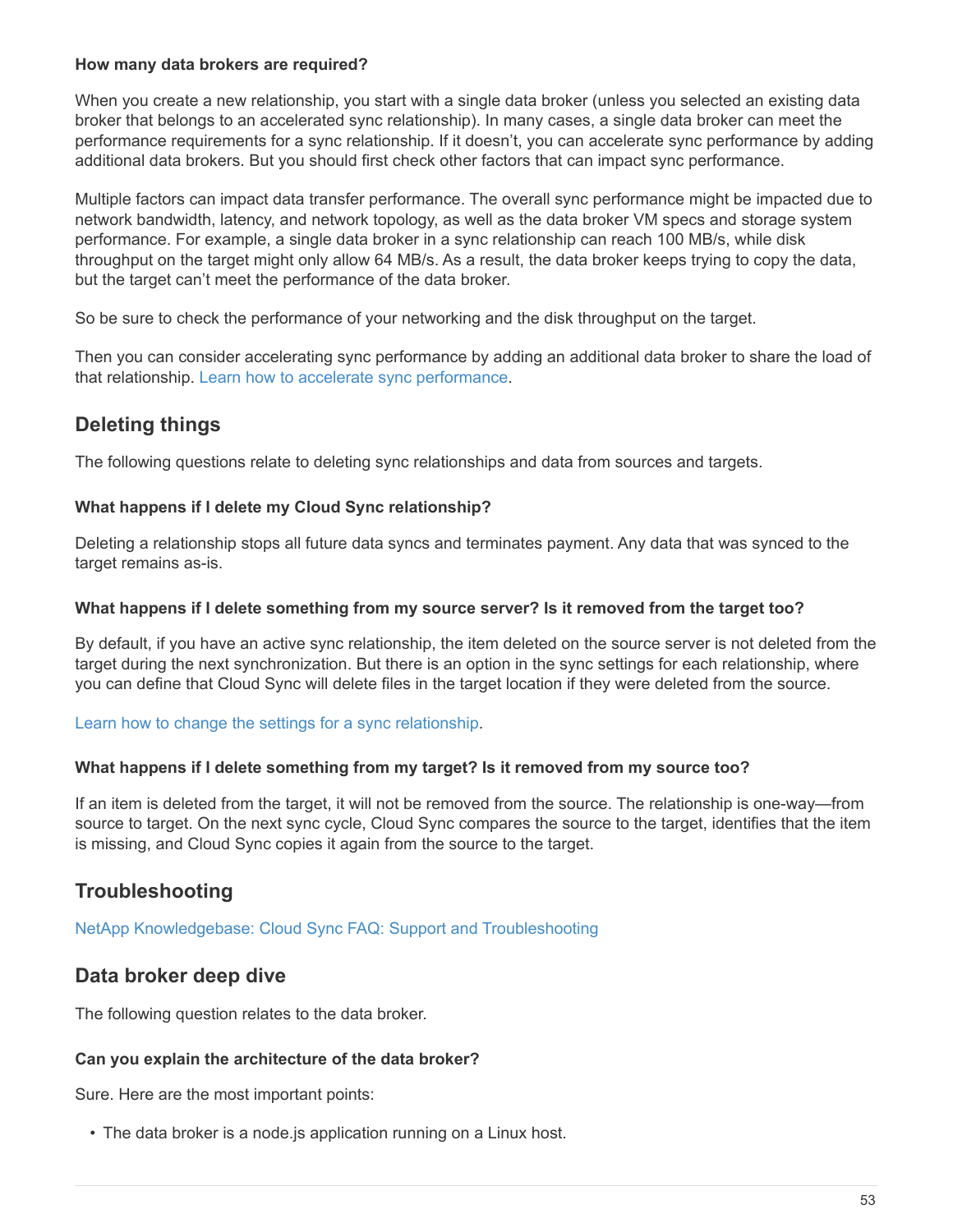- Cloud Sync deploys the data broker as follows:
	- AWS: From an AWS CloudFormation template
	- Azure: From Azure Resource Manager
	- Google: From Google Cloud Deployment Manager
	- If you use your own Linux host, you need to manually install the software
- The data broker software automatically upgrades itself to the latest version.
- The data broker uses AWS SQS as a reliable and secure communication channel and for control and monitoring. SQS also provides a persistency layer.
- You can add additional data brokers to a relationship to increase transfer speed and add high availability. There is service resiliency if one data broker fails.